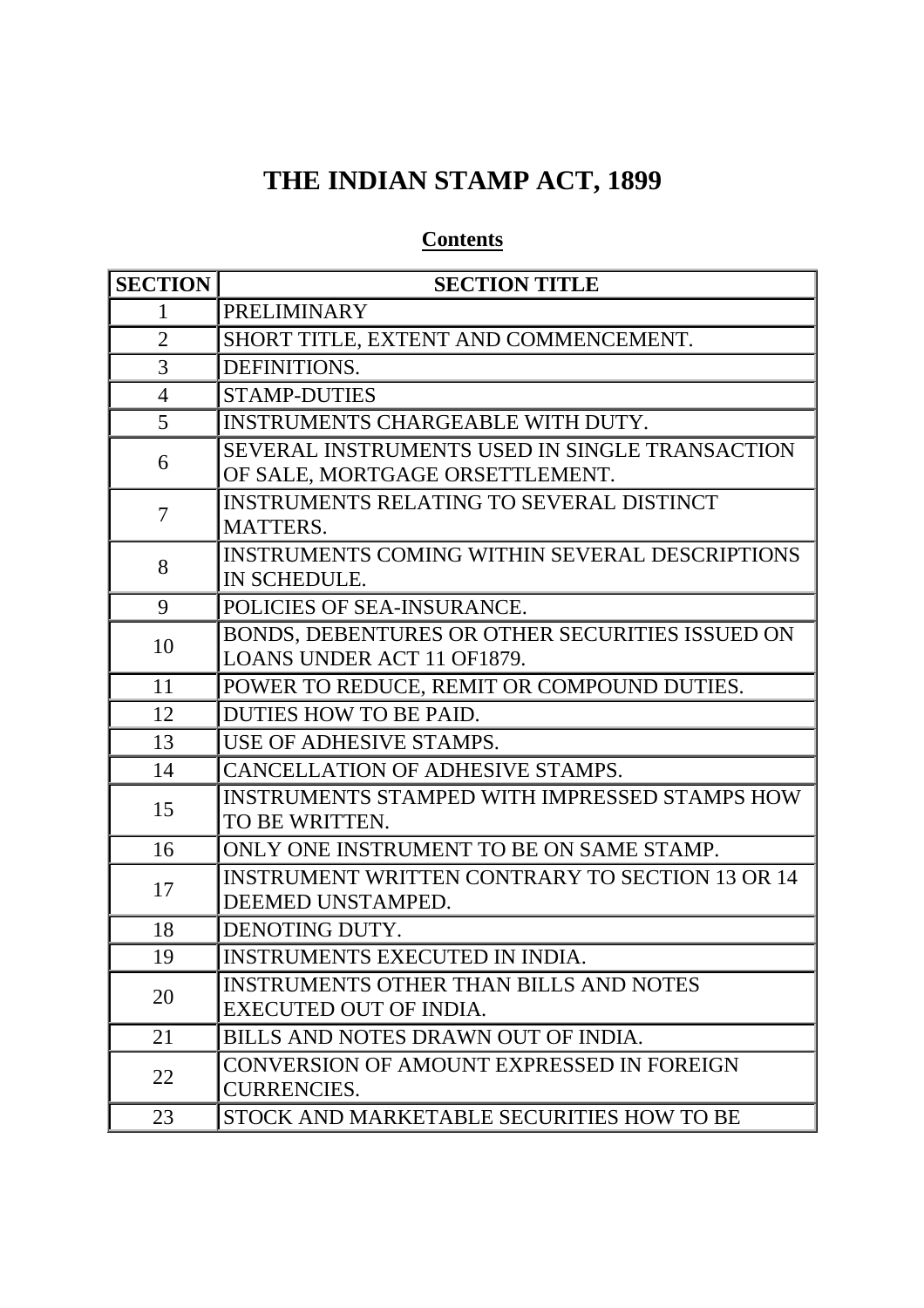|    | VALUED.                                                                                                           |
|----|-------------------------------------------------------------------------------------------------------------------|
| 24 | EFFECT OF STATEMENT OF RATE OF EXCHANGE OR                                                                        |
|    | <b>AVERAGE PRICE.</b>                                                                                             |
| 25 | <b>INSTRUMENTS RESERVING INTEREST.</b>                                                                            |
| 26 | CERTAIN INSTRUMENTS CONNECTED WITH MORTGAGES<br>OF MARKETABLE SECURITIESTO BE CHARGEABLE AS<br><b>AGREEMENTS.</b> |
| 27 | HOW TRANSFER IN CONSIDERATION OF DEBT, OR<br>SUBJECT TO FUTURE PAYMENT, ETC., TO BE CHARGED.                      |
| 28 | VALUATION IN CASE OF ANNUITY, ETC.                                                                                |
| 29 | STAMP WHERE VALUE OF SUBJECT-MATTER IS                                                                            |
|    | INDETERMINATE.                                                                                                    |
| 30 | FACTS AFFECTING DUTY TO BE SET FORTH IN                                                                           |
|    | <b>INSTRUMENT.</b>                                                                                                |
| 31 | DIRECTION AS TO DUTY IN CASE OF CERTAIN                                                                           |
|    | CONVEYANCES.                                                                                                      |
| 32 | DUTIES BY WHOM PAYABLE.                                                                                           |
| 33 | <b>OBLIGATION TO GIVE RECEIPT IN CERTAIN CASES.</b>                                                               |
| 34 | <b>ADJUDICATION AS TO STAMPS</b>                                                                                  |
| 35 | ADJUDICATION AS TO PROPER STAMP.                                                                                  |
| 36 | <b>CERTIFICATE BY COLLECTOR.</b>                                                                                  |
| 37 | <b>INSTRUMENTS NOT DULY STAMPED</b>                                                                               |
| 38 | EXAMINATION AND IMPOUNDING OF INSTRUMENTS.                                                                        |
| 39 | SPECIAL PROVISION AS TO UNSTAMPED RECEIPTS.                                                                       |
| 40 | INSTRUMENTS NOT DULY STAMPED INADMISSIBLE IN                                                                      |
|    | EVIDENCE, ETC.                                                                                                    |
| 41 | ADMISSION OF INSTRUMENT WHERE NOT TO BE                                                                           |
|    | QUESTIONED.                                                                                                       |
| 42 | ADMISSION OF IMPROPERLY STAMPED INSTRUMENTS.                                                                      |
| 43 | INSTRUMENTS IMPOUNDED, HOW DEALT WITH.                                                                            |
| 44 | COLLECTOR'S POWER TO REFUND PENALTY PAID UNDER<br>SECTION 38, SUB-SECTION(1).                                     |
| 45 | <b>COLLECTOR'S POWER TO STAMP INSTRUMENTS</b>                                                                     |
|    | <b>IMPOUNDED.</b>                                                                                                 |
| 46 | INSTRUMENTS UNDULY STAMPED BY ACCIDENT.                                                                           |
| 47 | ENDORSEMENT OF INSTRUMENTS ON WHICH DUTY HAS                                                                      |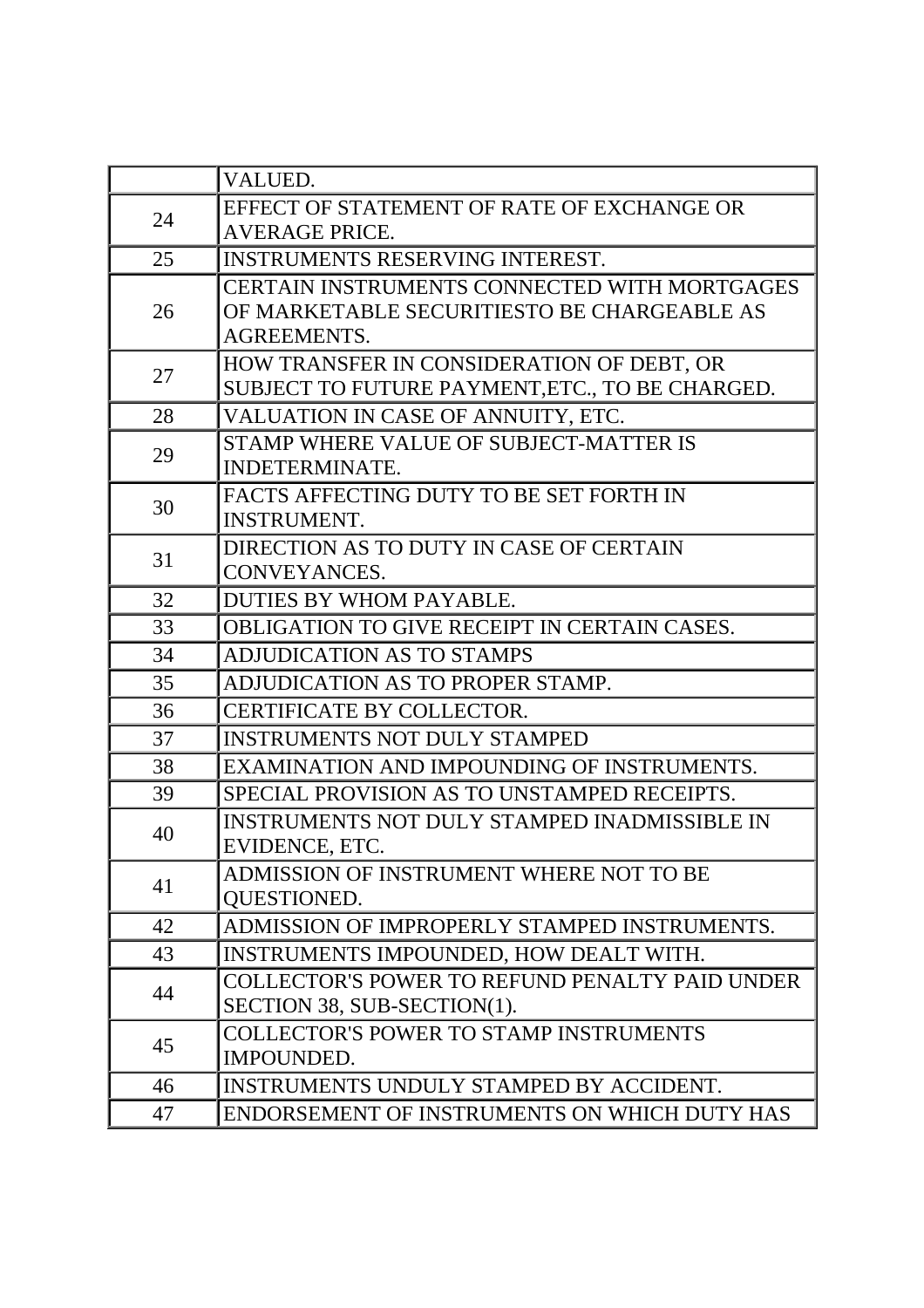|    | BEEN PAID UNDER SECTION35, 40 OR 41.                                            |
|----|---------------------------------------------------------------------------------|
| 48 | PROSECUTION FOR OFFENCE AGAINST STAMP-LAW.                                      |
| 49 | PERSONS PAYING DUTY OR PENALTY MAY RECOVER                                      |
|    | <b>SAME IN CERTAIN CASES.</b>                                                   |
| 50 | POWER TO REVENUE-AUTHORITY TO REFUND PENALTY                                    |
|    | OR EXCESS DUTY IN CERTAINCASES.                                                 |
| 51 | NON-LIABILITY FOR LOSS OF INSTRUMENTS SENT UNDER                                |
|    | <b>SECTION 38.</b>                                                              |
| 52 | POWER OF PAYER TO STAMP BILLS AND PROMISSORY<br>NOTES RECEIVED BY HIMUNSTAMPED. |
| 53 | RECOVERY OF DUTIES AND PENALTIES.                                               |
|    |                                                                                 |
| 54 | ALLOWANCES FOR STAMPS IN CERTAIN CASES                                          |
| 55 | ALLOWANCE FOR SPOILED STAMPS.                                                   |
| 56 | APPLICATION FOR RELIEF UNDER SECTION 49 WHEN TO<br>BE MADE.                     |
|    | ALLOWANCE IN CASE OF PRINTED FORMS NO LONGER                                    |
| 57 | REQUIRED BY CORPORATIONS.                                                       |
| 58 | ALLOWANCE FOR MISUSED STAMPS.                                                   |
|    | ALLOWANCE FOR SPOILED OR MISUSED STAMPS HOW TO                                  |
| 59 | BE MADE.                                                                        |
| 60 | ALLOWANCE FOR STAMPS NOT REQUIRED FOR USE.                                      |
| 61 | ALLOWANCES FOR STAMPS IN DENOMINATIONS OF                                       |
|    | ANNAS.                                                                          |
| 62 | ALLOWANCES FOR REFUGEE RELIEF STAMPS.                                           |
| 63 | ALLOWANCE ON RENEWAL OF CERTAIN DEBENTURES.                                     |
| 64 | REFERENCE AND REVISION                                                          |
| 65 | CONTROL OF, AND STATEMENT OF CASE TO, CHIEF                                     |
|    | CONTROLLING REVENUE-AUTHORITY.                                                  |
| 66 | STATEMENT OF CASE BY CHIEF-CONTROLLING                                          |
|    | REVENUE-AUTHORITY TO HIGHCOURT.                                                 |
| 67 | POWER OF HIGH COURT TO CALL FOR FURTHER                                         |
|    | PARTICULARS AS TO CASE STATED.                                                  |
| 68 | PROCEDURE IN DISPOSING OF CASE STATED.                                          |
| 69 | STATEMENT OF CASE BY OTHER COURTS TO HIGH                                       |
|    | COURT.                                                                          |
| 70 | <b>REVISION OF CERTAIN DECISIONS OF COURTS</b>                                  |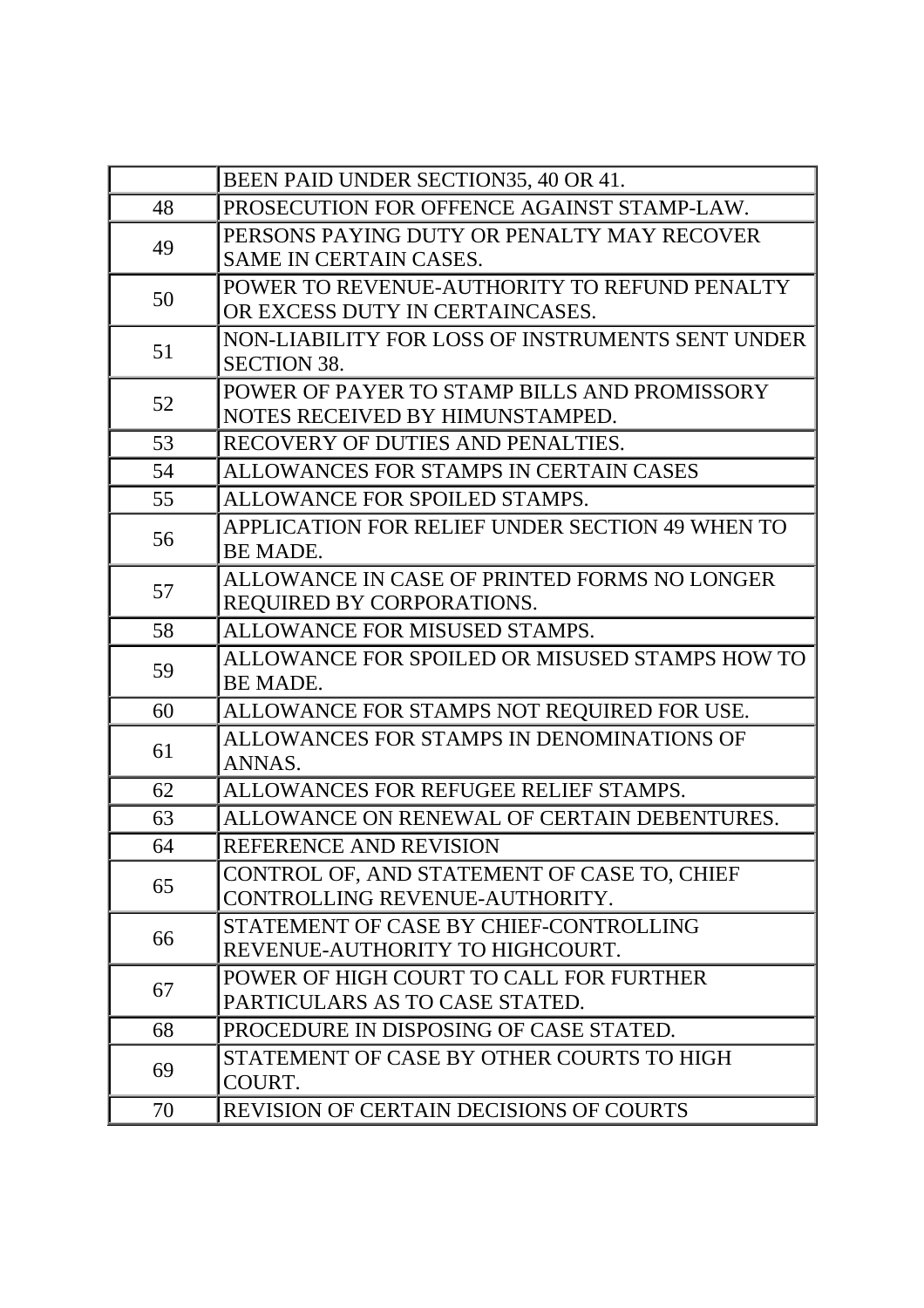|    | REGARDING THE SUFFICIENCY OFSTAMPS.                                                |
|----|------------------------------------------------------------------------------------|
| 71 | <b>CRIMINAL OFFENCES AND PROCEDURE</b>                                             |
| 72 | PENALTY FOR EXECUTING, ETC., INSTRUMENT NOT DULY                                   |
|    | STAMPED.                                                                           |
| 73 | PENALTY FOR FAILURE TO CANCEL ADHESIVE STAMP.                                      |
| 74 | PENALTY FOR OMISSION TO COMPLY WITH PROVISIONS                                     |
|    | OF SECTION 27.                                                                     |
| 75 | PENALTY FOR REFUSAL TO GIVE RECEIPT, AND FOR                                       |
|    | DEVICES TO EVADE DUTY ONRECEIPTS.                                                  |
| 76 | PENALTY FOR NOT MAKING OUT POLICY, OR MAKING                                       |
|    | ONE NOT DULY STAMPED.                                                              |
| 77 | PENALTY FOR NOT DRAWING FULL NUMBER OF BILLS OR                                    |
|    | MARINE POLICIESPURPORTING TO BE IN SETS.                                           |
| 78 | PENALTY FOR POST-DATING BILLS, AND FOR OTHER<br>DEVICES TO DEFRAUD THEREVENUE.     |
|    |                                                                                    |
| 79 | PENALTY FOR BREACH OF RULE RELATING TO SALE OF<br>STAMPS AND FORUNAUTHORISED SALE. |
| 80 | INSTITUTION AND CONDUCT OF PROSECUTIONS.                                           |
|    |                                                                                    |
| 81 | <b>JURISDICTION OF MAGISTRATES.</b>                                                |
| 82 | PLACE OF TRIAL.                                                                    |
| 83 | SUPPLEMENTAL PROVISIONS                                                            |
| 84 | BOOKS, ETC., TO BE OPEN TO INSPECTION.                                             |
| 85 | POWERS TO MAKE RULES RELATING TO SALE OF                                           |
|    | STAMPS.                                                                            |
| 86 | POWER TO MAKE RULES GENERALLY TO CARRY OUT                                         |
|    | ACT.                                                                               |
| 87 | PUBLICATION OF RULES.                                                              |
| 88 | DELEGATION OF CERTAIN POWERS.                                                      |
| 89 | <b>SAVING AS TO COURT-FEES.</b>                                                    |
| 90 | SAVING AS TO CERTAIN STAMPS.                                                       |
| 91 | ACT TO BE TRANSLATED AND SOLD CHEAPLY.                                             |
| 92 | REPEAL.                                                                            |
| 93 | <b>STAMP-DUTY ON INSTRUMENTS</b>                                                   |
| 94 | <b>ENACTMENTS REPEALED</b>                                                         |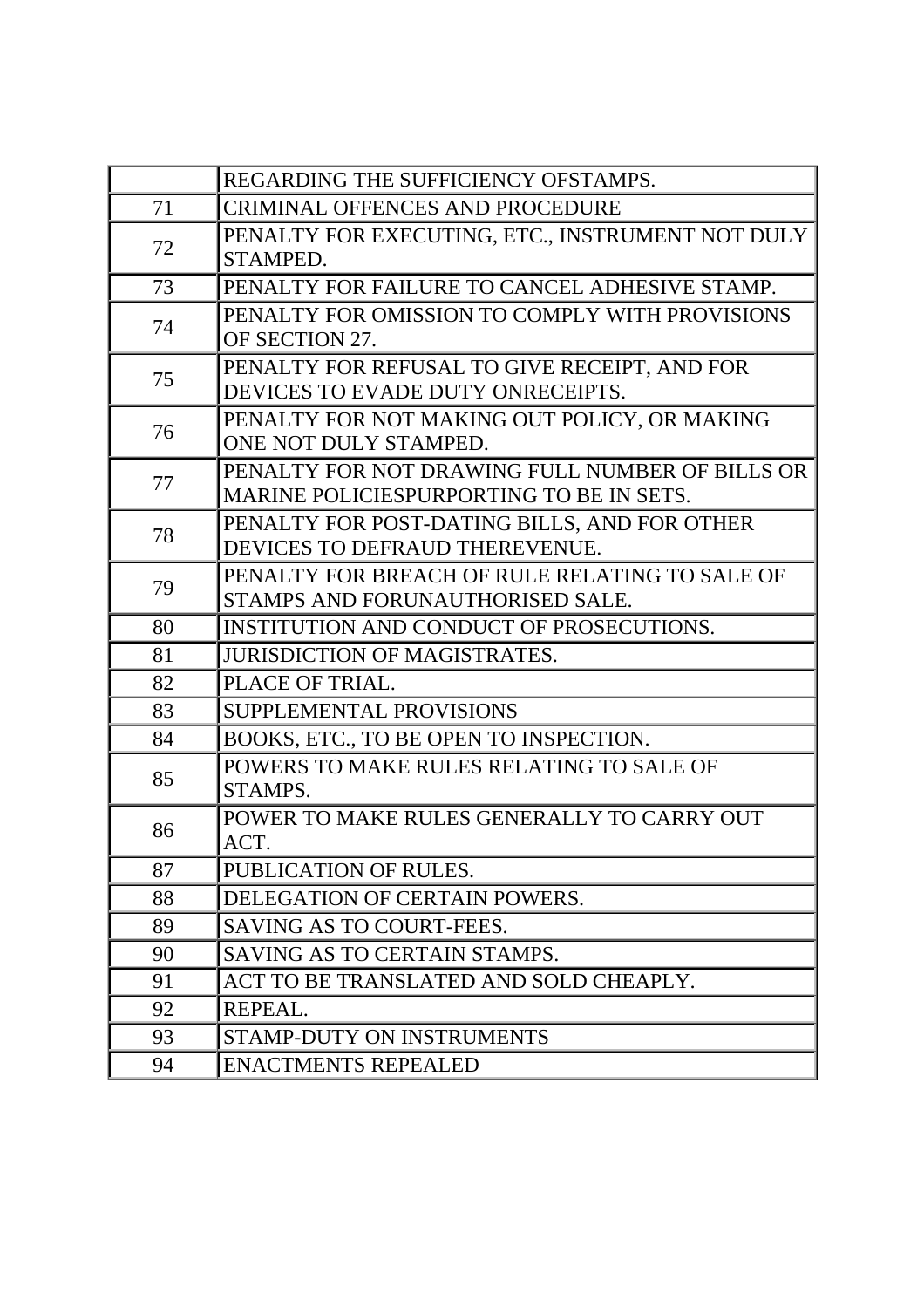# **THE INDIAN STAMP ACT, 1899**

**Act No. of Year:** ACT NO. 2 OF 1899

**Enactment Date:** [27th January, 1899.]

**Act Objective:** An Act to consolidate and amend the law relating to Stamps.

### **1. Short title, extent and commencement -**

(1) This Act may be called the Indian Stamp Act, 1899.

 $2*(2)$  It extends to the whole of India except the State of Jammu and Kashmir:

Provided that it shall not apply to  $3*$ [the territories which, immediately before the 1st November, 1956, were comprised in Part B

Amended in U.P. by U. P. Act 10 of 1971. Amended in Haryana by Haryana Act 49 of 1971. Amended in Tamil Nadu by T. N. Act 3 of 1972. Amended in Andhra Pradesh by A. P. Act 10 of 1967. Amended in Goa, Daman and Diu by Goa, Daman and Diu Act 8 of 1969. 1\*Amended in its application to the Andaman & Nicobar is kinds by Reg. 1 of 1961. (w.e.f. 21.1.1961). Amended in Rajasthan by Raj Act 14 of 1961. Amended in Madras by Mad. Act 24 of 1967. Amended in U. P. by U. P. Act 11 of 1969. Amended in Haryana by Haryana Act 16 of 1969.

**2. Definitions -** In this Act, unless there is something repugnant in the subject or context,--

### **Banker -**

(1) "**Banker**" includes a bank and any person acting as a banker;

### **Bill of exchange** -

(2) "**Bill of exchange**" means a bill of exchange as defined by the Negotiable Instruments Act, 1881, (26 of 1881) and includes also a hundi, and any other document entitling or purporting to entitle any person, whether named therein or not, to payment by any other person of, or to draw upon any other person for, any sum of money;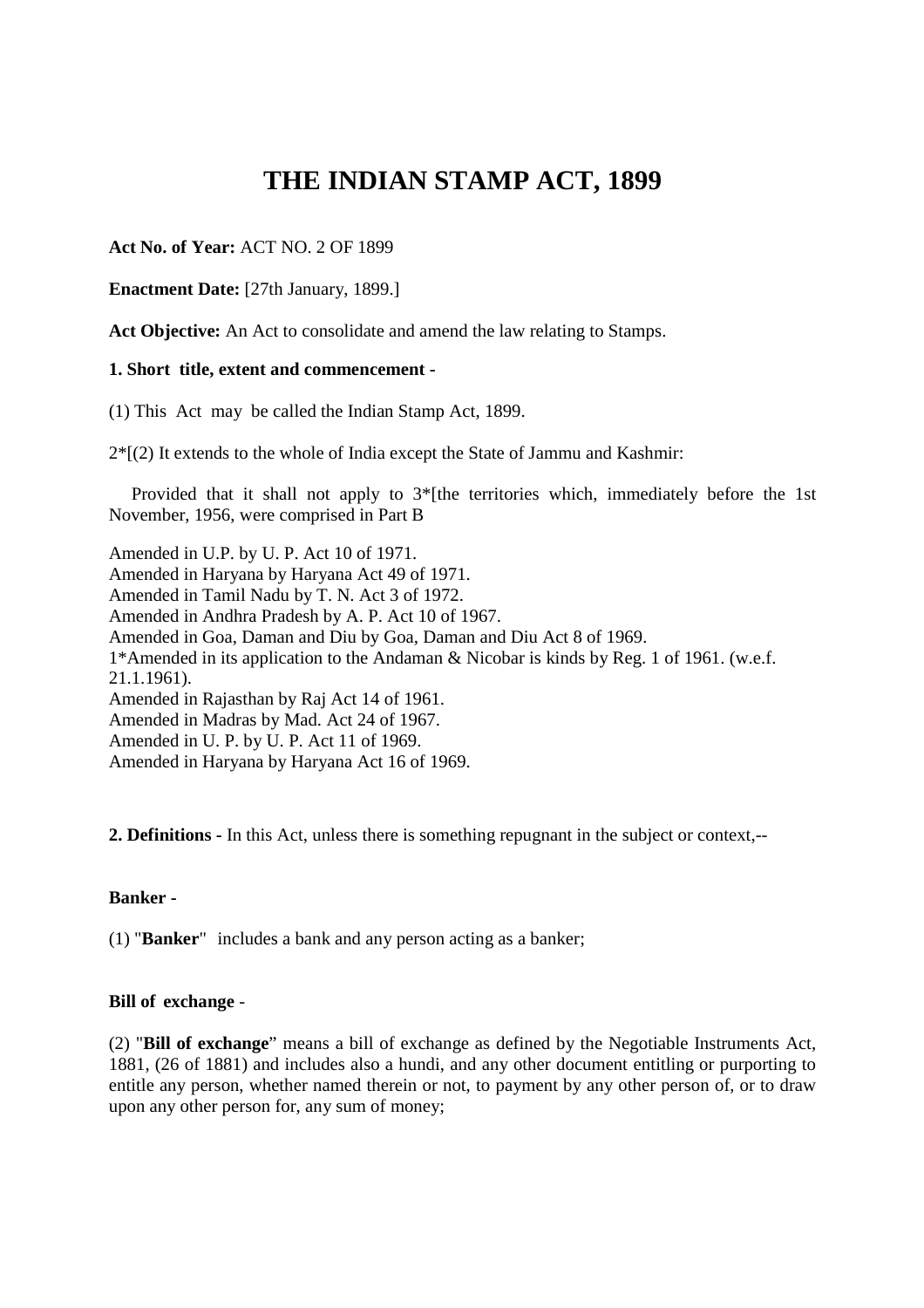### **Bill of exchange payable on demand -**

### (3) "**Bill of exchange payable on demand**" includes--

(a) an order for the payment of any sum of money by a bill of exchange or promissory note, or for the delivery of any bill of exchange or promissory note in satisfaction of any sum of money, or for the payment of any sum of money out of any particular fund which may or may not be available, or upon any condition or contingency which may or may not be performed or happen;

(b) an order for the payment of any sum of money weekly, monthly or at any other stated period; and

(c) a letter of credit, that is to say, any instrument by which one person authorises another to give credit to the person in whose favour it is drawn;

### **Bill of lading -**

(4) "**Bill of lading**" includes a "**through bill of lading**", but does not include a mate's receipt;

### **Bond -**

### (5) "**Bond**" includes--

(a) any instrument whereby a person obliges himself to pay money to another, on condition that the obligation shall be void if a specified act is performed, or is not performed, as the case may be;

 (b) any instrument attested by a witness and not payable to order or bearer, whereby a person obliges himself to pay money to another; and

(c) any instrument so attested, whereby a person obliges himself to deliver grain or other agricultural produce to another;

### **Chargeable -**

(6) "**Chargeable**" means, as applied to an instrument executed or first executed after the commencement of this Act, chargeable under this Act, and, as applied to any other instrument, chargeable under the law in force in [India] when such instrument was executed or, where several persons executed the instrument at different times, first executed;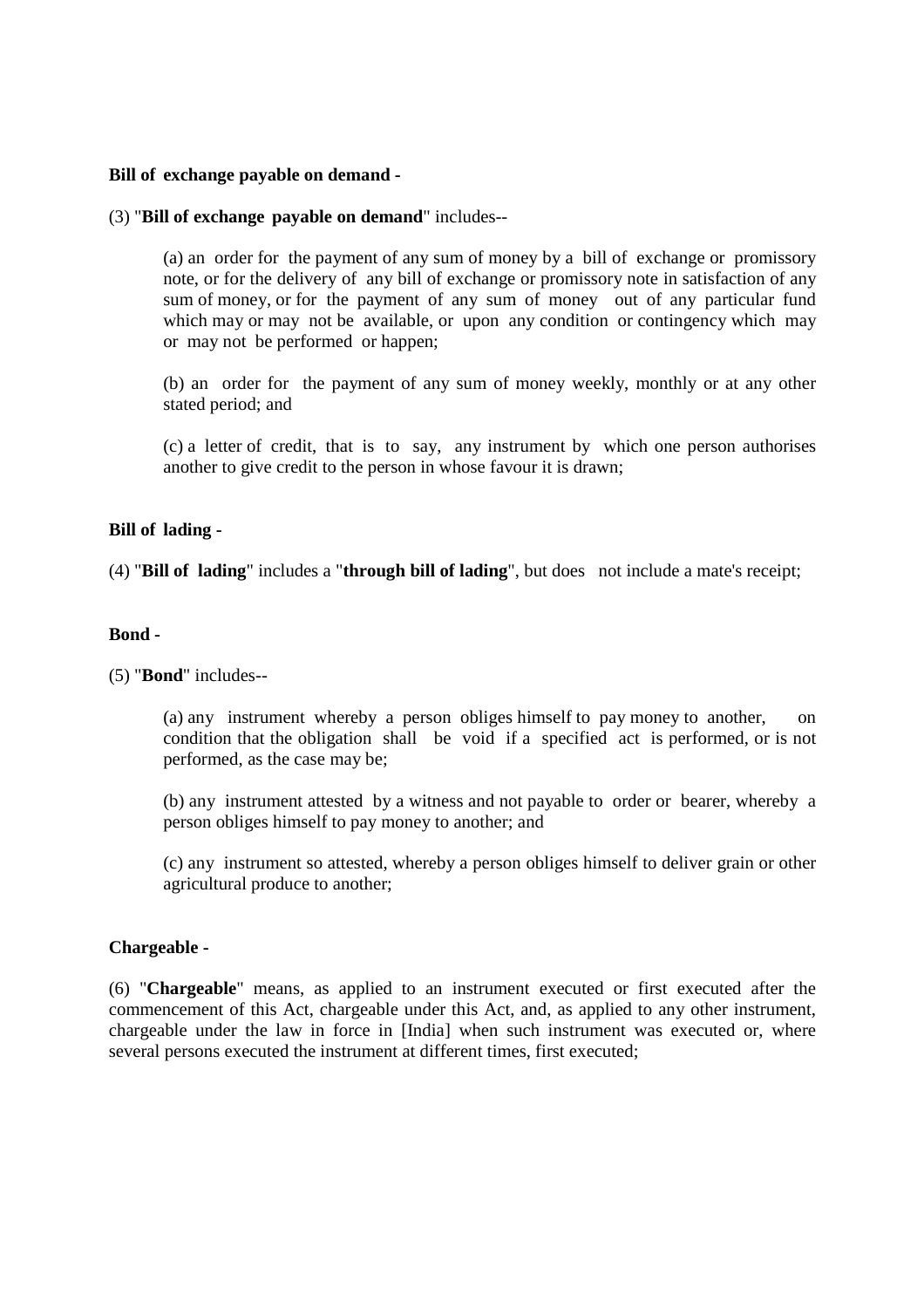### **Cheque -**

(7) "**Cheque**" means a bill of exchange drawn on a specified banker and not expressed to be payable otherwise than on demand;

### **Collector -**

(9) "**Collector**"--

(a) means, within the limits of the towns of Calcutta, Madras and Bombay, the Collector of Calcutta, Madras and Bombay, respectively and without those limits, the Collector of a district; and

(b) includes a Deputy Commissioner and any officer whom [the [State Government]] may, by notification in the Official Gazette, appointin this behalf;

### **Conveyance -**

(10) "**Conveyance**" includes a conveyance on sale and every instrument by which property, whether moveable or immoveable is transferred inter vivos and which is not otherwise specifically provided for by Schedule I;

### **Duly stamped -**

(11) "**Duly stamped**", as applied to an instrument, means that the instrument bears an adhesive or impressed stamp of not less than the proper amount, and that such stamp has been affixed or used in accordance with the law for the time being in force in 1\*[India];

### **Executed and execution -**

(12) "**Executed**" and "**execution**" used with reference to instruments mean "**signed**" and "**signature**";

- 2 Cl. (8) omitted by the A. O. 1937.
- 3 Subs., ibid., for "the Local Government".
- 4 Subs. by the A. O. 1950, for "collecting Government".
- 5 Cl. (12A), ins. by the A. O. 1937, omitted, ibid.

<sup>---------------------------------------------------------------------------------------------------------------------</sup> 

<sup>1</sup> Subs. by Act 43 of 1955, s. 2, for "the States" (w.e.f. 1-4-1956).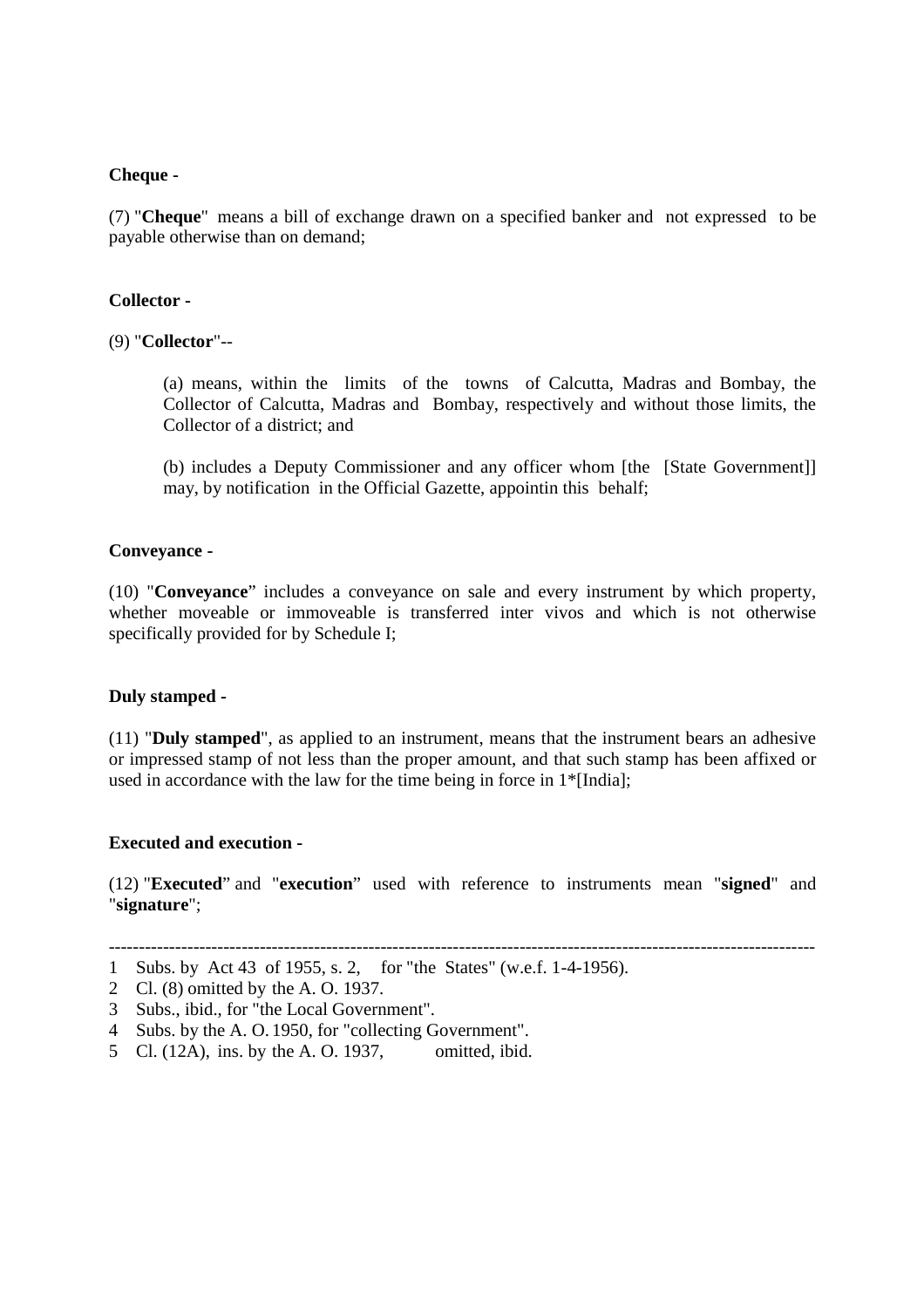# **Impressed stamp -**

(13) "**Impressed stamp**" includes--

- (a) Labels affixed and impressed by the proper officer; and
- (b) Stamps embossed or engraved on stamped paper;

### **India -**

[(13A) "**India**" means the territory of India excluding the State of Jammu and Kashmir;]

### **Instruments -**

(14) "**Instrument**" includes every document by which any right or liability is, or purports to be, created, transferred, limited, extended, extinguished or recorded;

### **Instrument of partition -**

(15) "**Instrument of partition**" means any instrument whereby co-owners of any property divide or agree to divide such property in severalty, and includes also a final order for effecting a partition passed by any Revenue- authority or any Civil Court and an award by an arbitrator directing a partition;

### **Lease -**

(16) "**Lease**" means a lease of immoveable property and includes also--

- (a) a patta;
- (b) a kabuliyat or other undertaking in writing, not being a counterpart of a lease, to cultivate, occupy or pay or deliver rent for, immoveable property;
- (c) any instrument by which tolls of any description are let;
- (d) any writing on an application for a lease intended to signify that the application is granted: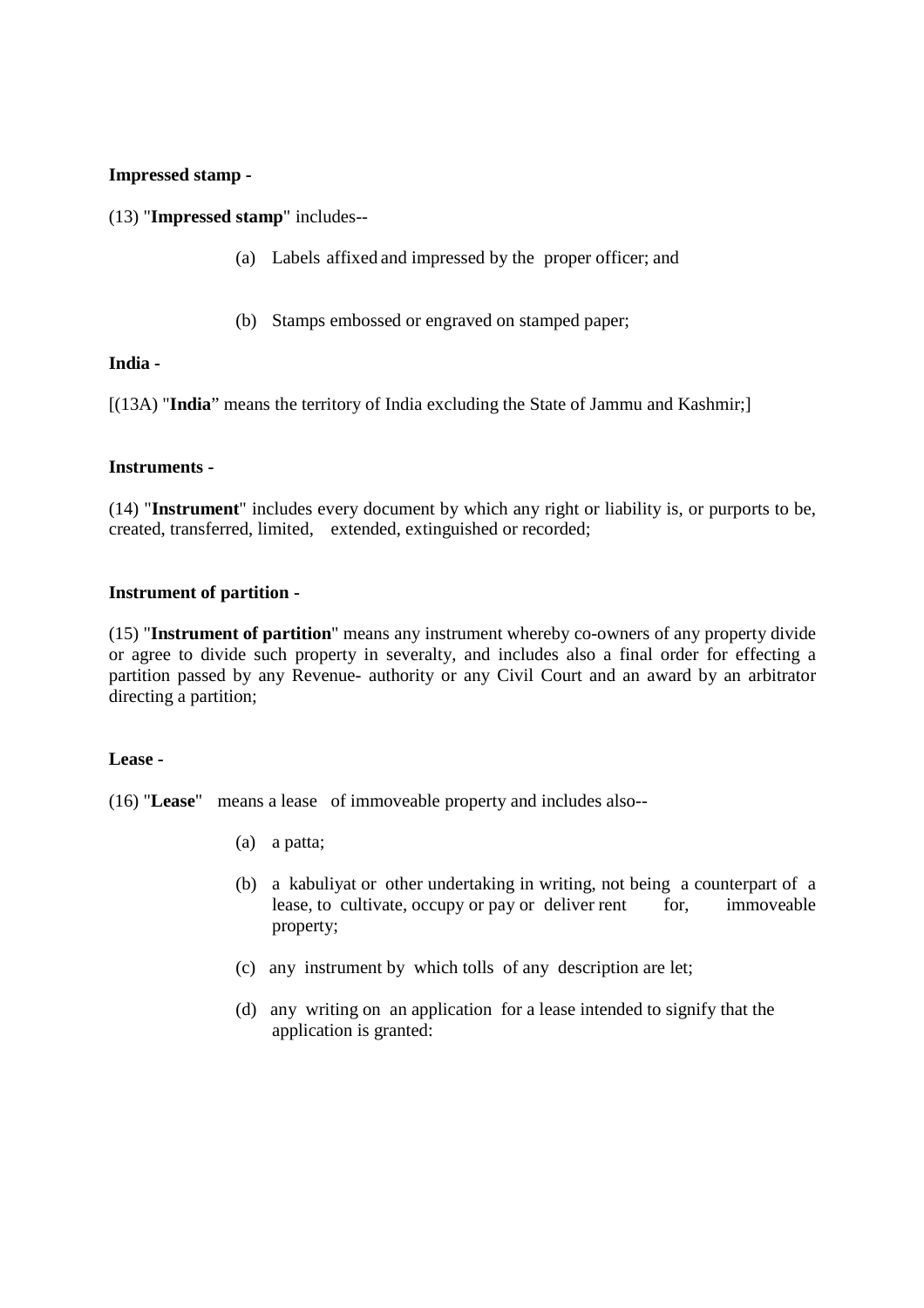### **Marketable security -**

[(16A) "**Marketable security**" means a security of such a description as to be capable of being sold in any stock market in [India] or in the United Kingdom;]

### **Mortgage deed -**

(17) "**Mortgage-deed**" includes every instrument whereby, for the purpose of securing money advanced, or to be advanced, by way of loan, or an existing or future debt, or the performance of an engagement, one person transfers, or creates, to, or in favour of, another, a right over or in respect of specified property;

### **Paper -**

(18) "**Paper**" includes vellum, parchment or any other material on which an instrument may be written;

---------------------------------------------------------------------------------------------------------------------

1 Ins. by Act 43 of 1955, s. 4 (w.e.f. 1-4-1956).

2 Ins. by Act 15 of 1904, s. 2.

3 Subs. by Act 43 of 1955, s. 2, for "the States" (w.e.f. 1-4-1956).

### **Policy of insurance -**

(19) "**Policy of insurance**" includes--

(a) any instrument by which one person, in consideration of a premium, engages to indemnify another against loss, damage or liability arising from an unknown or contingent event;

(b) a life-policy, and any policy insuring any person against accident or sickness, and any other personal insurance;

### **Policy of group insurance**

[(19A) "**policy of group insurance**" means any instrument covering not less than fifty or such smaller number as the Central Government may approve, either generally or with reference to any particular case, by which an insurer, in consideration of a premium paid by an employer or by an employer and his employees jointly, engages to cover, with or without medical examination and for the sole benefit of persons other than the employer, the lives of all the employees or of any class of them, determined by conditions pertaining to the employment, for amounts of insurance based upon a plan which precludes individual selection;]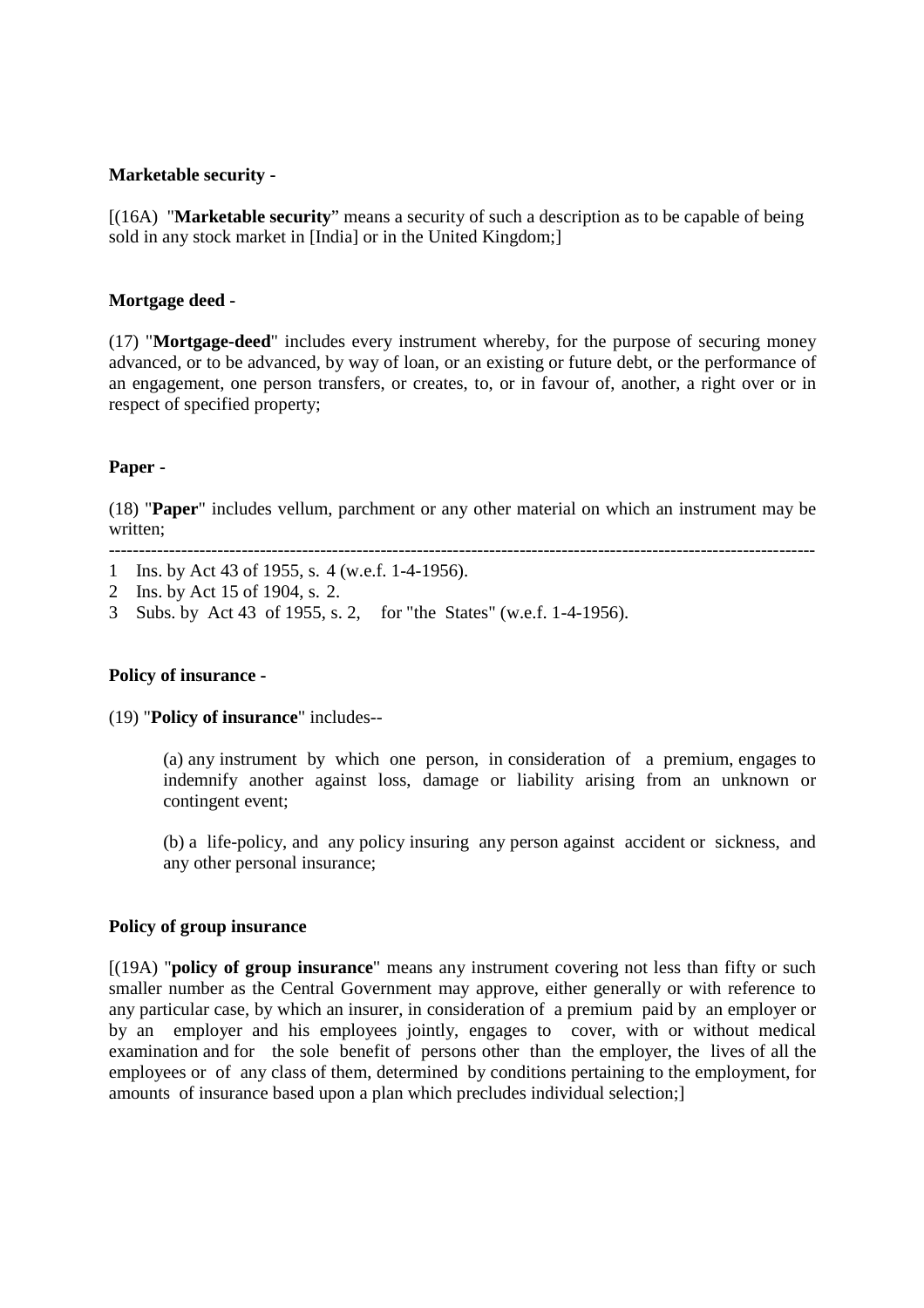### **Policy of sea-insurance or sea-policy -**

### (20) "**Policy of sea-insurance**" or "**sea-policy**"--

(a) means any insurance made upon any ship or vessel (whether for marine or inland navigation), or upon the machinery, tackle or furniture of any ship or vessel, or upon any goods, merchandise or property of any description whatever on board of any ship or vessel, or upon the freight of, or any other interest which may be lawfully insured in, or relating to, any ship or vessel; and

 (b) includes any insurance of goods, merchandise or property for any transit which includes, not only a sea risk within the meaning of clause (a), but also any other risk incidental to the transit insured from the commencement of the transit to the ultimate destination covered by the insurance;

---------------------------------------------------------------------------------------------------------------------

 Where any person, in consideration of any sum of money paid or to be paid for additional freight or otherwise, agrees to take upon himself any risk attending goods, merchandise or property of any description whatever while on board of any ship or vessel, or engages to indemnify the owner of any such goods, merchandise or property from any risk, loss or damage, such agreement or engagement shall be deemed to be a contract for sea-insurance;

### **Power of attorney -**

(21) "**Power of attorney**" includes any instrument (not chargeable with a fee under the law relating to court-fees for the time being in force) empowering a specified person to act for and in the name of the person executing it;

#### **Promissory note -**

(22) "**Promissory note**" means a promissory note as defined by the Negotiable Instruments Act, 1881 (26 of 1881.);

It also includes a note promising the payment of any sum of money out of any particular fund which may or may not be available, or upon any condition or contingency which may or may not be performed or happen;

<sup>1</sup> Sub-clause (c) and the word "and" prefixed three to rep. by Act 5 of 1906, s. 2.

<sup>2</sup> Ins. by Act 43 of 1955, s. 4 (w.e.f. 1-4-1956).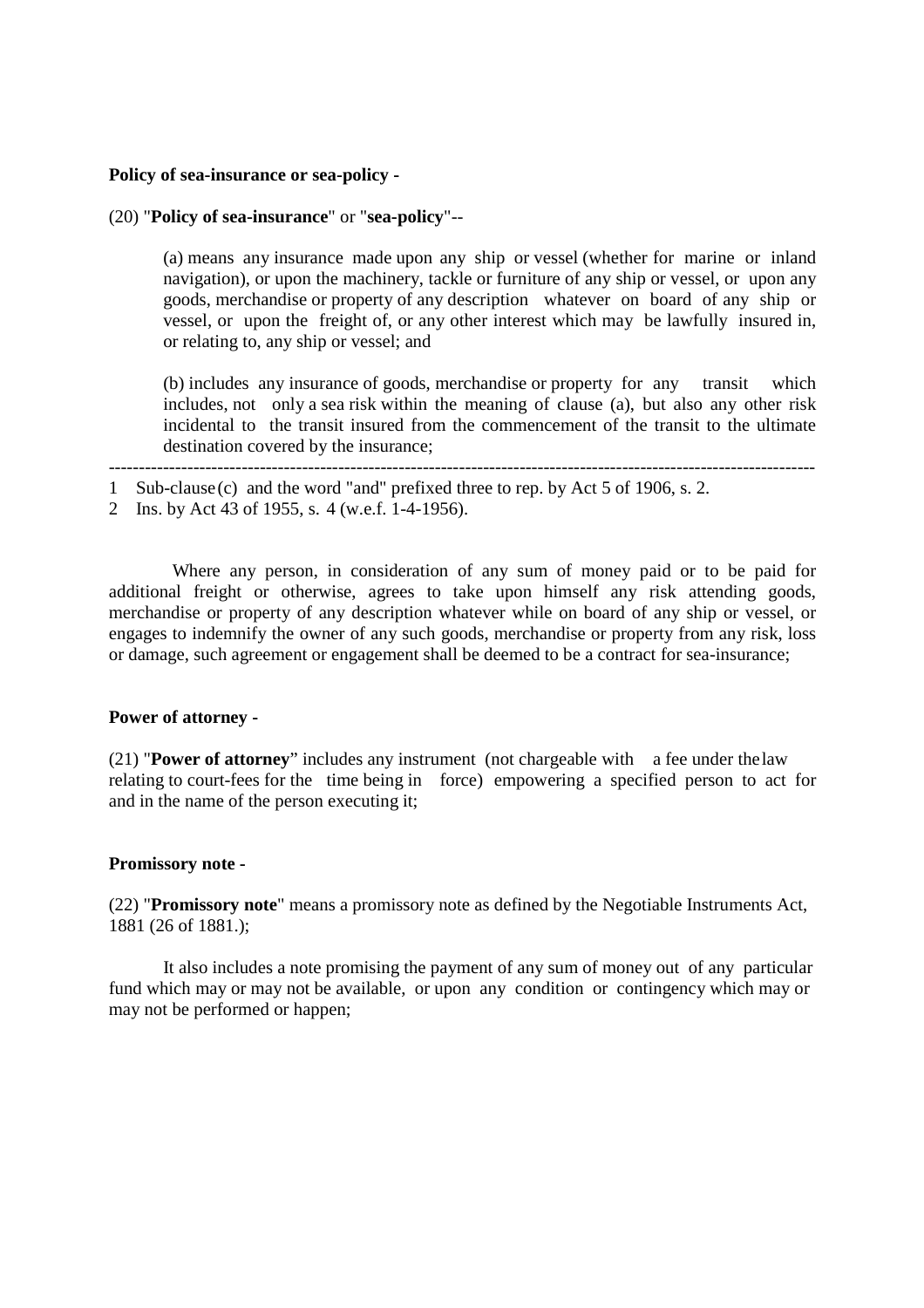### **Receipt -**

(23) "**Receipt**" includes any note, memorandum or writing--

(a) whereby any money or any bill of exchange, cheque or promissory note is acknowledged to have been received, or

(b) whereby any other moveable property is acknowledged to have been received in satisfaction of a debt, or

(c) whereby any debt or demand, or any part of a debt or demand, is acknowledged to have been satisfied or discharged, or

(d) which signifies or imports any such acknowledgement, and whether the same is or is not signed with the name of any person;

### **Settlement -**

(24) "**Settlement**" means any non-testamentary disposition, in writing, of moveable or immoveable property made--

(a) in consideration of marriage,

(b) for the purpose of distributing property of the settler among his family or those for whom he desires to provide, or for the purpose of providing for some person dependent on him, or

(c) for any religious or charitable purpose; and includes an agreement in writing to make such a disposition [and, where any such disposition has not been made in writing, any instrument recording, whether by way of declaration of trust or otherwise, the terms of any such disposition];

1 The word "and" omitted by Act 18 of 1928, s. 2 and Sch. I.

### **Soldier -**

[(25) "**Soldier**" includes any person below the rank of non commissioned officer who is enrolled under the Indian Army Act, 1911 (8 of 1911.);]

--------------------------------------------------------------------------------------------------------------------

### **3. Instruments chargeable with duty -**

Subject to the provisions of this Act and the exemptions contained in Schedule I, the following instruments shall be chargeable with duty of the amount indicated in that Schedule as the proper duty therefor, respectively, that is to say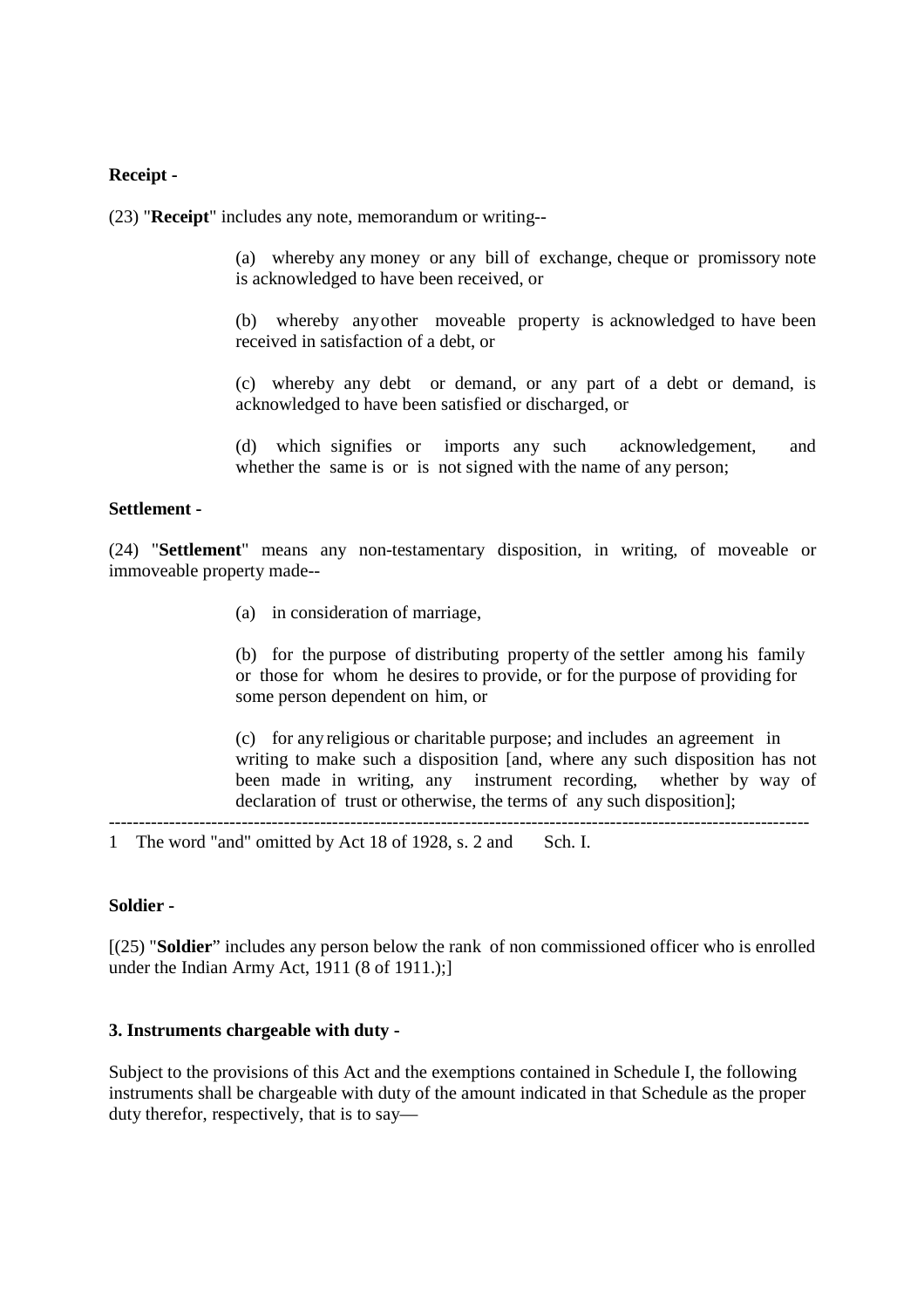(a) every instrument mentioned in that Schedule which, not having been previously executed by any person, is executed in 6\*[India] on or after the first day of July, 1899;

(b) every bill of exchange 7\*[payable otherwise than on demand] 8\*\*\* or promissory note drawn or made out of 6\*[India] on or after that day and accepted or paid, or presented for acceptance or payment, or endorsed, transferred or otherwise negotiated, in 6\*[India]; and (c) every instrument (other than a bill of exchange, 8\*\*\* or promissory note) mentioned in that Schedule, which, not having been previously executed by any person, is executed out of 6\*[India] on or after that day, relates to any property situate, or to any matter or thing done or to be done, in 6\*[India] and is received in 6\*[India]:

----------------------------------------------------------------------

2 The word "and", ins. by Act 18 of 1928, s. 2 and Sch. I, omitted by the A. O. 1950.

- 3 Added by Act 18 of 1928, s. 2., and Sch I.
- 4 See now the Army Act, 1950 (46 of 1950).
- 5 Cl. (26), added by the A. O. 1950, omitted by Act 43 of 1955, s. 4 (w.e.f. 1-4-1956).
- 6 Subs. by Act 43 of 1955, s. 2., for "the States" (w.e.f. 1-4- 1956).
- 7 Ins. by Act 5 of 1927, s. 5.
- 8 The word "cheque" omitted by s. 5, ibid. 158

Provided that no duty shall be chargeable in respect of—

(1) any instrument executed by, or on behalf of, or in favour of, the Government in cases where, but for this exemption, the Government would be liable to pay the duty chargeable in respect of such instrument;

(2) any instrument for the sale, transfer or other disposition, either absolutely or by way of mortgage or otherwise, of any ship or vessel, or any part, interest, share or property of or in any ship or vessel registered under the Merchant Shipping Act, 1894, (57 and 58), or under Act 19 of 1838, or the Indian Registration of Ships Act, 1841 (Vict., c. 60. 10 of 1841.) as amended by subsequent Acts.

### **4. Several instruments used in single transaction of sale, mortgage or settlement –**

(1) Where, in the case of any sale, mortgage or settlement, several instruments are employed for completing the transaction, the principal instrument only shall be chargeable with the duty prescribed in Schedule I, for the conveyance, mortgage or settlement, and each of the other instruments shall be chargeable with a duty of one rupee instead of the duty (if any) prescribed for it in that Schedule.

----------------------------------------------------------------------

1 Ins. by Act 44 of 1971, s. 2 (w.e.f. 15-11-1971). 2 Omitted by Act 13 of 1973, s. 2 (w.e.f. 1-4-1973). 158A

(2) The parties may determine for themselves, which of the instrument so employed shall, for the purposes of sub-section (1), be deemed to be the principal instrument:

<sup>1</sup> Added by Act 15 of 1904, s. 2.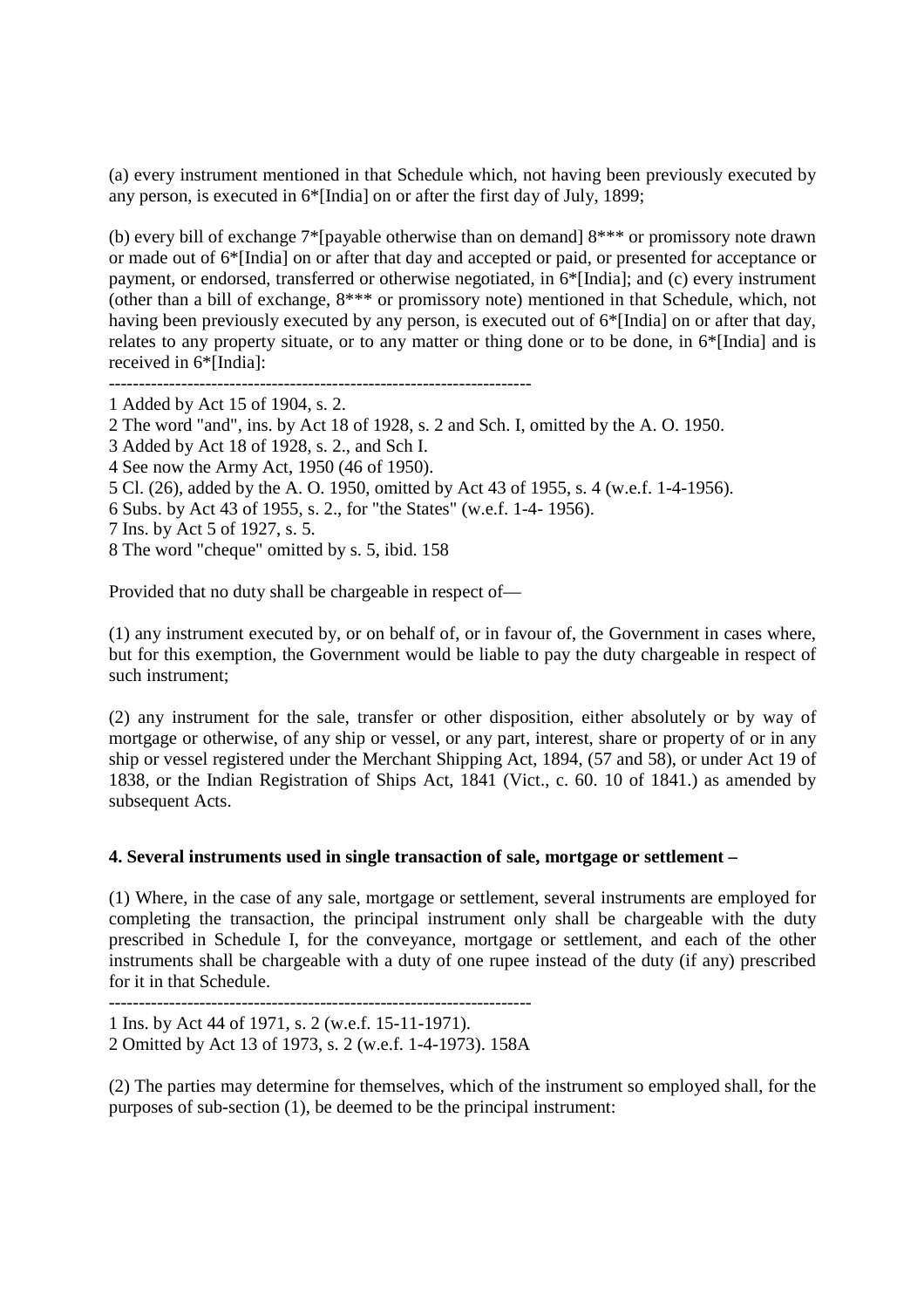Provided that the duty chargeable on the instrument so determined shall be the highest duty which would be chargeable in respect of any of the said instruments employed.

### **5. Instruments relating to several distinct matters –**

Any instrument comprising or relating to several distinct matters shall be chargeable with the aggregate amount of the duties with which separate instruments, each comprising or relating to one of such matters, would be chargeable under this Act.

### **6. Instruments coming within several descriptions in Schedule –**

Subject to the provisions of the last preceding section, an instrument so framed as to come within two or more of the descriptions in Schedule I, shall, where the duties chargeable thereunder are different, be chargeable only with the highest of such duties: Provided that nothing in this Act contained shall render chargeable with duty exceeding one rupee a counterpart or duplicate of any instrument chargeable with duty and in respect of which the proper duty has been paid.

# **CHAPTER II - STAMP-DUTIES**

# **A --Of the liability of Instruments to Duty**

### **7. Policies of sea-insurance -**

Where any sea-insurance is made for or upon a voyage and also for time, or to extend to or cover any time beyond thirty days after the ship shall have arrived at her destination and been there moored at anchor, the policy shall be charged with duty as a policy for or upon a voyage, and also with duty as a policy for time.

### **8. Bonds, debentures or other securities issued on loans under Act 11 of 1879 –**

(1) Notwithstanding anything in this Act, any local authority raising a loan under the provisions of the Local Authorities Loan Act, 1879 (11 of 1879), or of any other law for the time being in force, by the issue of bonds, debentures or other securities, shall, in respect of such loan, be chargeable with a duty of 2\*[one per centum] on the total amount of the bonds, debentures or other securities issued by it, and such bonds, debentures or other securities need not be stamped, and shall not be chargeable with any further duty on renewal, consolidation, sub-division or otherwise.

(2) The provisions of sub-section (1) exempting certain bonds, debentures or other securities from being stamped and from being chargeable with certain further duty shall apply to the bonds, debentures or other securities of all outstanding loans of the kind mentioned therein, and all such bonds, debentures or other securities shall be valid, whether the same are stamped or not: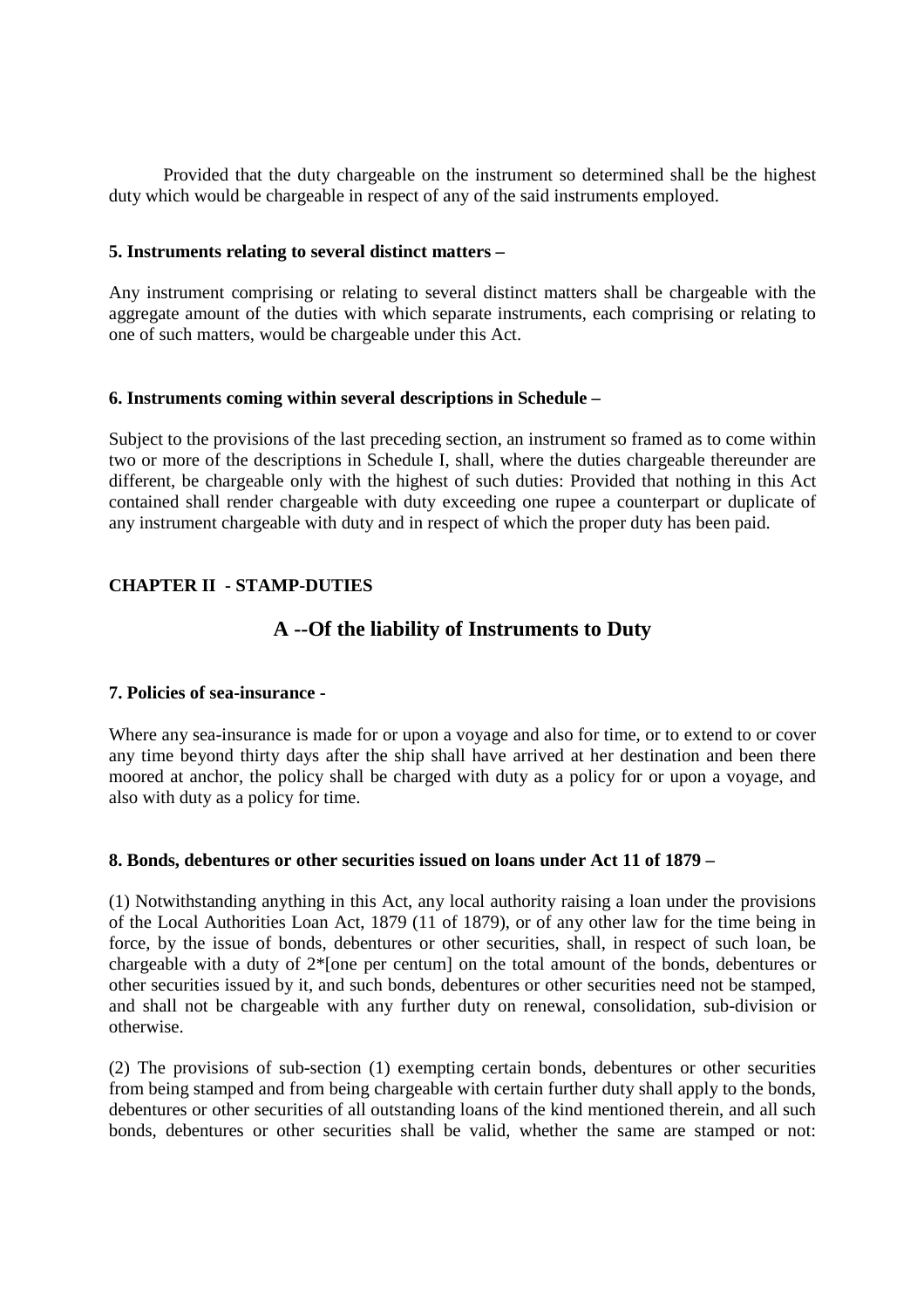Provided that nothing herein contained shall exempt the local authority which has issued such bonds, debentures or other securities from the duty chargeable in respect thereof prior to the twenty-sixth day of March, 1897, when such duty has not already been paid or remitted by order issued by the Central Government.

(3) In the case of wilful neglect to pay the duty required by this section, the local authority shall be liable to forfeit to the Government a sum equal to ten per centum upon the amount of duty payable, and a like penalty for every month after the first month during which the neglect continues.

# **9. Power to reduce, remit or compound duties –**

3\*[(1)] 4\*[The 5\*\*\* Government] may, by rule or order published in the Official Gazette,--

(a) reduce or remit, whether prospectively or retrospectively, in the whole or any part of 6\*[the territories under its the duties with which any instruments or any particular class of instruments, or any of the instruments belonging to such class, or any instruments when executed by or in favour of any particular class of persons, or by or in favour of any members of such class, are chargeable, and

----------------------------------------------------------------------

- 1 Sub-sections (1), (2) and (3) omitted by Act 11 of 1963, s. 92 (w.e.f. 1-8-1963).
- 2 Subs. by Act 6 of 1910, s. 2, for "eight annas per centum".
- 3 S. 9 re-numbered as sub-section (1) of that section by the A. O. 1950.
- 4 Subs. by the A. O. 1937, for "The G. G. in C.".
- 5 The word "collecting" omitted by the A. O. 1950.
- 6 Subs. by the A. O. 1937, for "British India." 160 administration],

(b) provide for the composition or consolidation of duties in the case of issues by any incorporated company or other body corporate 3\*["or of transfers (where there is a single transferee, whether incorporated or not)] of debentures, bonds or other marketable securities.  $1 * [(2)]$ 

In this section the expression "**the Government**" means,--

(a) in relation to stamp-duty in respect of bills of exchange, cheques, promissory notes, bills of lading, letters of credit, policies of insurance, transfer of shares, debentures, proxies and receipts, and in relation to any other stamp-duty chargeable under this Act and falling within entry 96 in List I in the Seventh Schedule to the Constitution, the Central Government;

(b) save as aforesaid, the State Government.]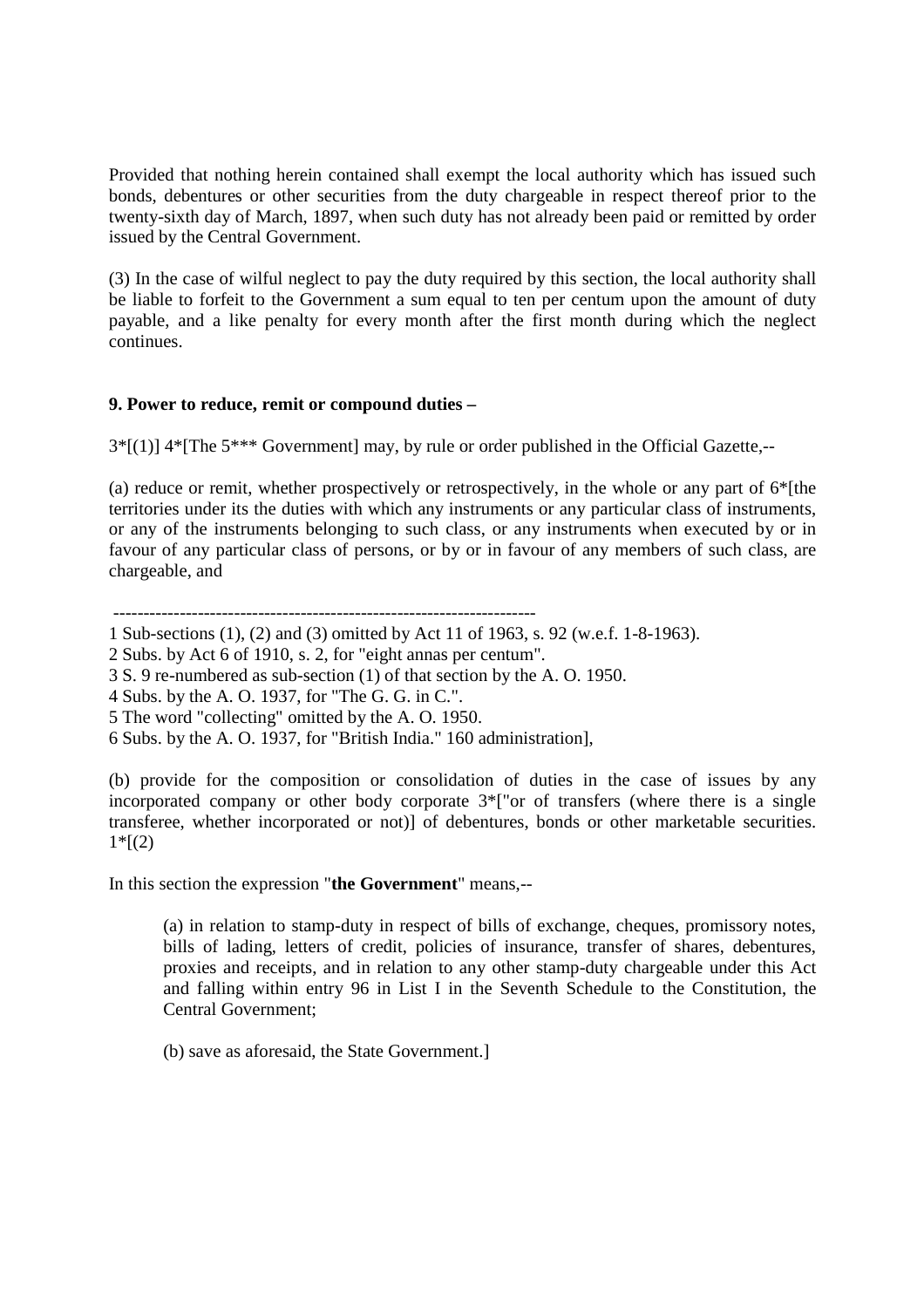# **B.--Of Stamps and the mode of using them**

# **10. Duties how to be paid -**

(1) Except as otherwise expressly provided in this Act, all duties with which any instruments are chargeable shall be paid, and such payment shall be indicated on such instruments, by means of stamps--

(a) according to the provisions herein contained; or

(b) when no such provision is applicable thereto--as the 2\*[State Government] may by rule direct.

(2) The rules made under sub-section (1) may, among other matters, regulate, --

(a) in the case of each kind of instrument--the description of stamps which may be used;

----------------------------------------------------------------------

1 Added by the A. O. 1950.

2 Subs. ibid., for "collecting Government".

(b) in the case of instruments stamped with impressed stamps--the number of stamps which may be used; (c) in the case of bills of exchange or promissory notes  $1^*$ -the size of the paper on which they are written.

# **11. Use of adhesive stamps -**

The following instruments may be stamped with adhesive stamps, namely: --

(a) instruments chargeable 2\*[with a duty not exceeding ten naye paise], except parts of bills of exchange payable otherwise than on demand and drawn in sets;

(b) bills of exchange  $3***$  and promissory notes drawn or made out of  $4*$ [India];

(c) entry as an advocate, vakil or attorney on the roll of a High Court;

(d) notarial acts; and

(e) transfers by endorsement of shares in any incorporated company or other body corporate.

<sup>3</sup> Ins. by Act 32 of 1994, s. 99. 161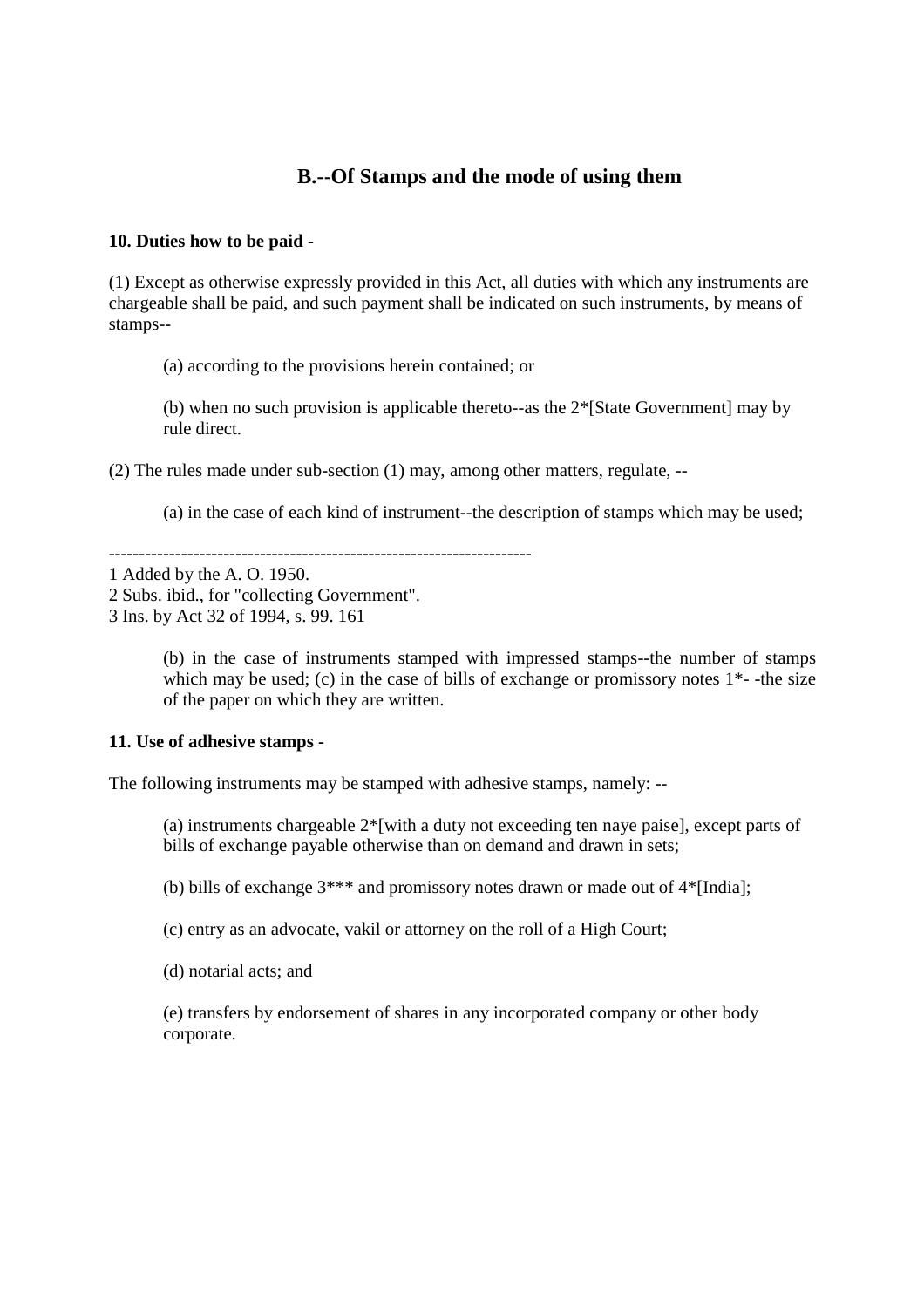### **12. Cancellation of adhesive stamps –**

(1) (a) Whoever affixes any adhesive stamp to any instrument chargeable with duty which has been executed by any person shall, when affixing such stamp, cancel the same so that it cannot be used again; and

(b) whoever executes any instrument on any paper bearing an adhesive stamp shall, at the time of execution, unless such stamp has been already cancelled in manner aforesaid, cancel the same so that it cannot be used again.

(2) Any instrument bearing an adhesive stamp which has not been cancelled so that it cannot be used again, shall, so far as such stamp is concerned, be deemed to be unstamped.

(3) The person required by sub-section (1) to cancel an adhesive stamp may cancel it by writing on or across the stamp his name or initials or the name or initials of his firm with the true date of his so writing, or in any other effectual manner.

### **13. Instruments stamped with impressed stamps how to be written** –

Every instrument written upon paper stamped with an impressed stamp shall be written in such manner that the stamp may appear

---------------------------------------------------------------------- ---------------------------------------------- 1 The words "written in any Oriental language" omitted by Act 43 of 1955, s. 5 (w.e.f. 1-4- 1956).

2 Subs. by Act 19 of 1958, s. 2, for "with the duty of one anna or half an anna" (w.e.f. 1-10- 1958).

3 The word "cheques" omitted by Act 5 of 1927, s. 5.

4 Subs. by Act 43 of 1955, s. 2, for "the States" (w.e.f. 1-4- 1956). 162 on the face of the instrument and cannot be used for or applied to any other instrument.

### **14. Only one instrument to be on same stamp –**

No second instrument chargeable with duty shall be written upon a piece of stamped paper upon which an instrument chargeable with duty has already been written:

Provided that nothing in this section shall prevent any endorsement which is duly stamped or is not chargeable with duty being made upon any instrument for the purpose of transferring any right created or evidenced thereby, or of acknowledging the receipt of any money or goods the payment or delivery of which is secured thereby.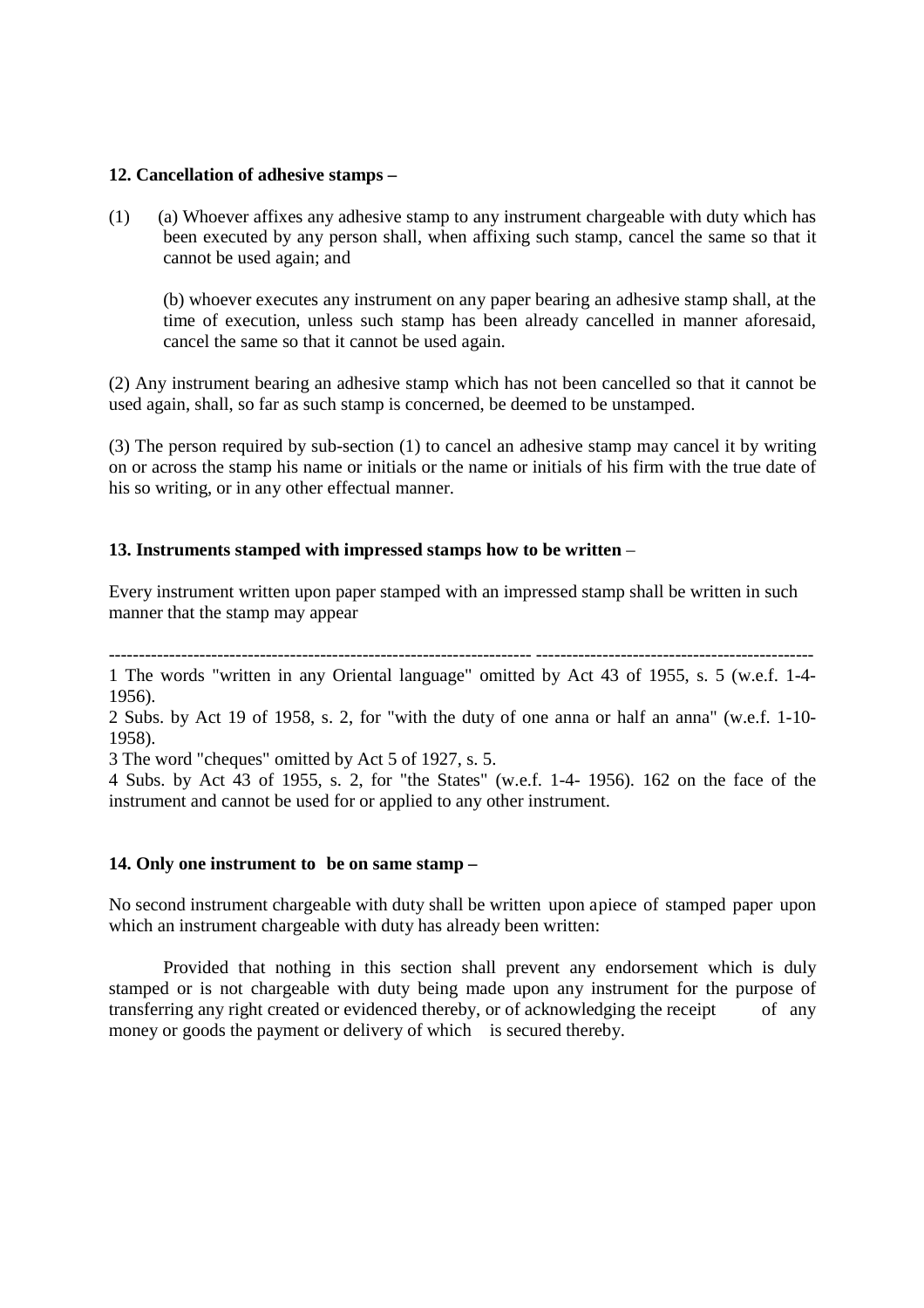# **15. Instrument written contrary to section 13 or 14 deemed unstamped -**

Every instrument written in contravention of section 13 or section 14 shall be deemed to be unstamped.

### **16. Denoting duty -**

Where the duty with which an instrument is chargeable, or its exemption from duty, depends in any manner upon the duty actually paid in respect of another instrument, the payment of such last mentioned duty shall, if application is made in writing to the Collector for that purpose, and on production of both the instruments, be denoted upon such first-mentioned instrument by endorsement under the hand of the Collector or in such other manner (if any) as the 1\*[State Government] may by rule prescribe.

# **C--Of the time of stamping Instruments**

### **17. Instruments executed in India –**

All instruments chargeable with duty and executed by any person in  $2^*$ [India] shall be stamped before or at the time of execution.

### **18. Instruments other than bills and notes executed out of India -**

(1) Every instrument chargeable with duty executed only out of 2\*[India], and not being a bill of exchange 3\*\*\* or promissory note, may be stamped within three months after it has been first received in 2\*[India].

(2) Where any such instrument cannot, with reference to the description of stamp prescribed therefor, be duly stamped by a private person, it may be taken within the said period of three months to the Collector, who shall stamp the same, in such manner as the 1\*[State Government] may by rule prescribe, with a stamp of such value as the person so taking such instrument may require and pay for.

- ---------------------------------------------------------------------------------------------------------------------
- 1 Subs. by the A. O. 1950, for "collecting Government".
- 2 Subs. by Act 43 of 1955, s. 2, for "the States" (w.e.f. 1-4-1956).
- 3 The word "cheque" omitted by Act 5 of 1927, s. 5.

### **19. Bills and notes drawn out of India -**

The first holder in 1\*[India] of any bill of exchange  $2*$ [payable otherwise than on demand],  $3***$ or promissory note drawn or made out of 1\*[India] shall, before he presents the same for acceptance or payment, or endorses, transfers or otherwise negotiates the same in 1\*[India], affix thereto the proper stamp and cancel the same: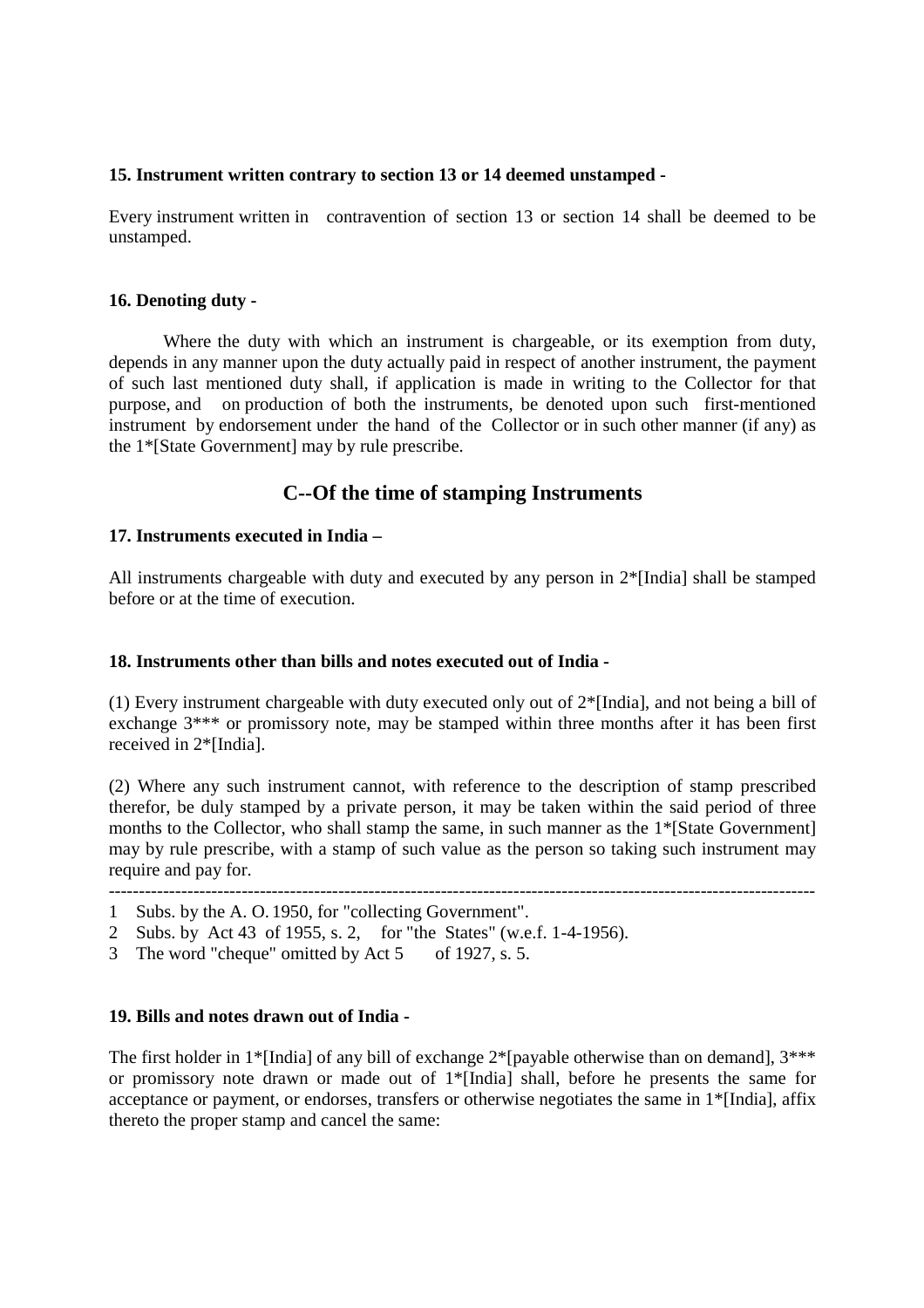Provided that—

(a) if, at the time any such bill of exchange 3\*\*\* or note comes into the hands of any holder thereof in 1\*[India], the proper adhesive stamp is affixed thereto and cancelled in manner prescribed by section 12, and such holder has no reason to believe that such stamp was affixed or cancelled otherwise than by the person and at the time required by this Act, such stamp shall, so far as relates to such holder, be deemed to have been duly affixed and cancelled;

(b) nothing contained in this proviso shall relieve any person from any penalty incurred by him for omitting to affix or cancel a stamp.

# **D--Of Valuations for Duty**

# **20. Conversion of amount expressed in foreign currencies -**

(1) Where an instrument is chargeable with ad valorem duty in respect of any money expressed in any currency other than that of 1\*[India], such duty shall be calculated on the value of such money in the currency of  $1^*$ [India] according to the current rate of exchange on the day of the date of the instrument.

(2) The Central Government may, from time to time, by notification in the Official Gazette, prescribe a rate of exchange for the conversion of British or any foreign currency into the currency of 1\*[India] for the purposes of calculating stamp-duty, and such rate shall be deemed to be the current rate for the purposes of sub-section (1).

# **21. Stock and marketable securities how to be valued –**

Where an instrument is chargeable with ad valorem duty in respect of any stock or of any marketable or other security, such duty shall be calculated on the value of such stock or security according to the average price or the value thereof on the day of the date of the instrument.

# **22. Effect of statement of rate of exchange or average price –**

Where an instrument contains a statement of current rate of exchange, or average price, as the case may require, and is stamped in accordance with such statement, it shall, so far as regards the subject matter of such statement, be presumed, until the contrary is proved, to be duly stamped.

 <sup>----------------------------------------------------------------------</sup> 

<sup>1</sup> Subs. by Act 43 of 1955, s. 2, for "the States" (w.e.f. 1-4- 1956).

<sup>2</sup> Ins. by Act 5 of 1927, s. 5.

<sup>3</sup> The word "cheque" omitted by s. 5, ibid. 164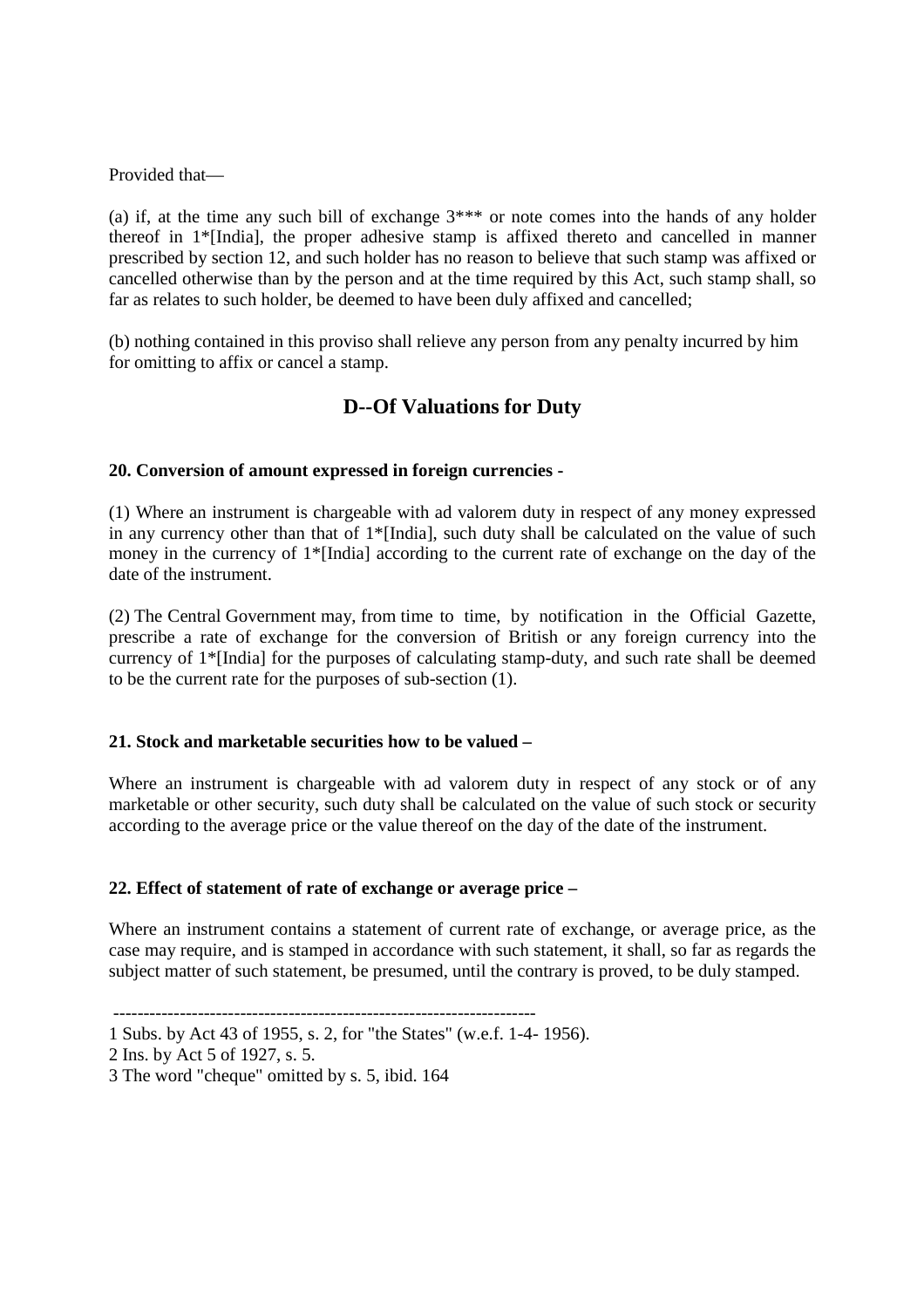### **23. Instruments reserving interest –**

Where interest is expressly made payable by the terms of an instrument, such instrument shall not be chargeable with duty higher than that with which it would have been chargeable had no mention of interest been made therein.

# **[23A. Certain instruments connected with mortgages of marketable securities to be chargeable as agreements –**

(1) Where an instrument (not being a promissory note or bill of exchange)--

(a) is given upon the occasion of the deposit of any marketable security by way of security for money advanced or to be advanced by way of loan, or for an existing or future debt, or

(b) makes redeemable or qualifies a duly stamped transfer, intended as a security, of any marketable security, it shall be chargeable with duty as if it were an agreement or memorandum of an agreement chargeable with duty under 2\*[Article No. 5 (c)] of Schedule I.

(2) A release or discharge of any such instrument shall only be chargeable with the like duty.]

# **24. How transfer in consideration of debt, or subject to future payment, etc., to be charged –**

Where any property is transferred to any person in consideration, wholly or in part, of any debt due to him, or subject either certainly or contingently to the payment or transfer of any money or stock, whether being or constituting a charge or incumbrance upon the property or not, such debt, money or stock is to be deemed the whole or part, as the case may be, of the consideration in respect whereof the transfer is chargeable with ad valorem duty:

Provided that nothing in this section shall apply to any such certificate of sale as is mentioned in Article No. 18 of Schedule I.

**Explanation --**In the case of a sale of property subject to a mortgage or other incumbrance, any unpaid mortgage-money or money charged, together with the interest (if any) due on the same, shall be deemed to be part of the consideration for the sale:

 Provided that, where property subject to a mortgage is transferred to the mortgagee, he shall be entitled to deduct from the duty payable on the transfer the amount of any duty already paid in respect of the mortgage.

<sup>--------------------------------------------------------------------------------------------------------------------</sup>  1 Added by Act 15 of 1904, s. 3.

<sup>2</sup> Subs. by Act 1 of 1912, s. 3, for "Article No. 5(b)".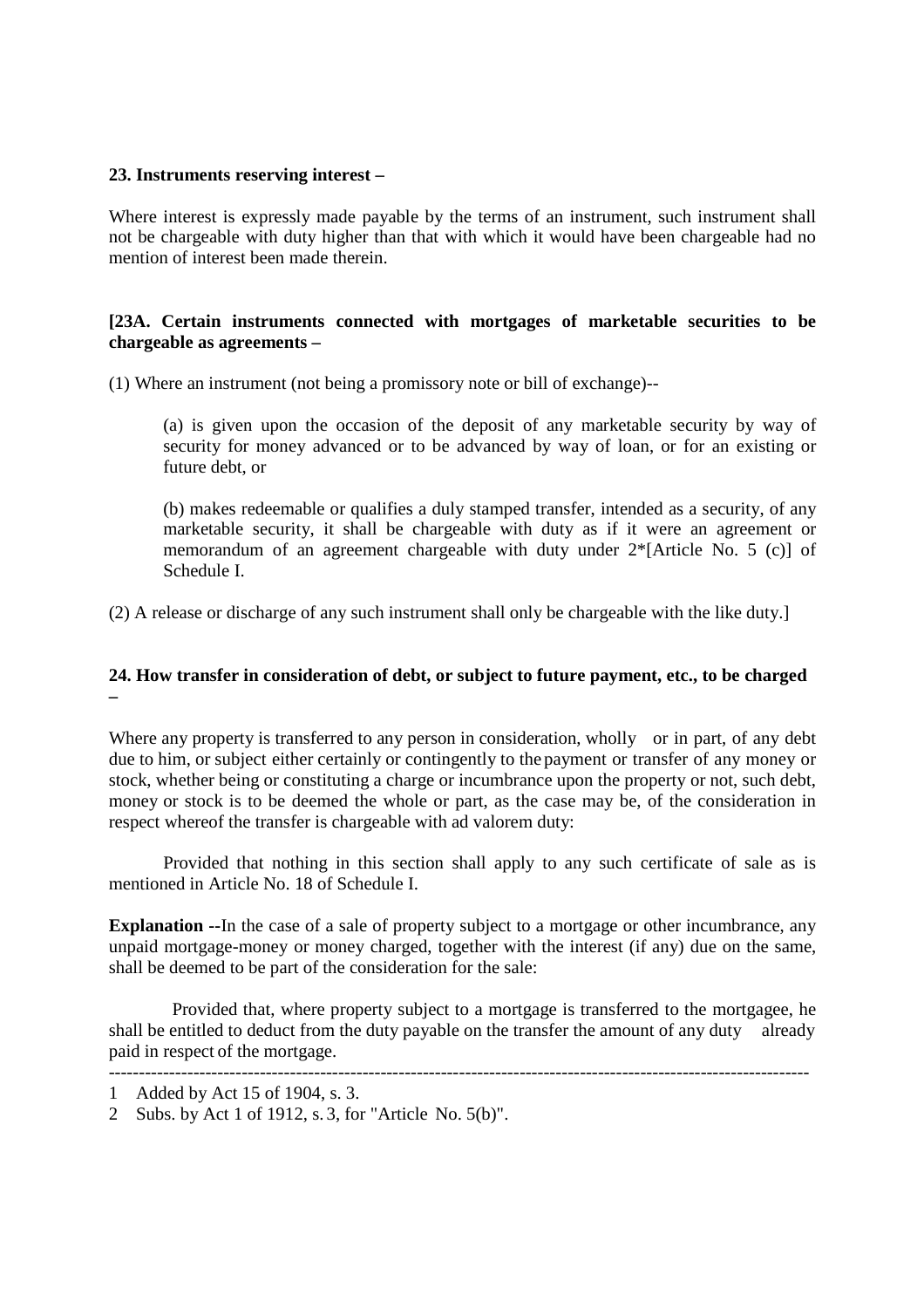# **Illustrations**

(1) A owes B Rs. 1,000. A sells a property to B, the consideration being Rs. 500 and the release of the previous debt of Rs. 1,000. Stamp-duty is payable on Rs. 1,500.

(2) A sells a property to B for Rs. 500/- which is subject to a mortgage to C for Rs. 1,000/- and unpaid interest Rs. 200. Stamp-duty is payable on Rs. 1,700/-.

(3) A mortgages a house of the value of Rs. 10,000/- to B for Rs. 5,000/-. B afterwards buys the house from A. Stamp-duty is payable on Rs. 10,000/- less the amount of stamp-duty already paid for the mortgage.

### **25. Valuation in case of annuity, etc. –**

Where an instrument is executed to secure the payment of an annuity or other sum payable periodically, or where the consideration for a conveyance is an annuity or other sum payable periodically, the amount secured by such instrument or the consideration for such conveyance, as the case may be, shall, for the purposes of this Act, be deemed to be—

(a) where the sum is payable for a definite period so that the total amount to be paid can be previously ascertained--such total amount;

(b) where the sum is payable in perpetuity or for an indefinite time not terminable with any life in being at the date of such instrument or conveyance--the total amount which, according to the terms of such instrument or convenyance, will or may be payable during the period of twenty years calculated from the date on which the first payment becomes due; and

(c) where the sum is payable for an indefinite time terminable with any life in being at the date of such instrument or conveyance--the maximum amount which will or may be payable as aforesaid during the period of twelve years calculated from the date on which the first payment becomes due.

### **26. Stamp where value of subject matter is indeterminate –**

Where the amount or value of the subject-matter of any instrument chargeable with ad- valorem duty cannot be, or (in the case of an instrument executed before the commencement of this Act) could not have been, ascertained at the date of its execution or first execution, nothing shall be claimable under such instrument more than the highest amount or value for which, if stated in an instrument of the same description, the stamp actually used would, at the date of such execution, have been sufficient: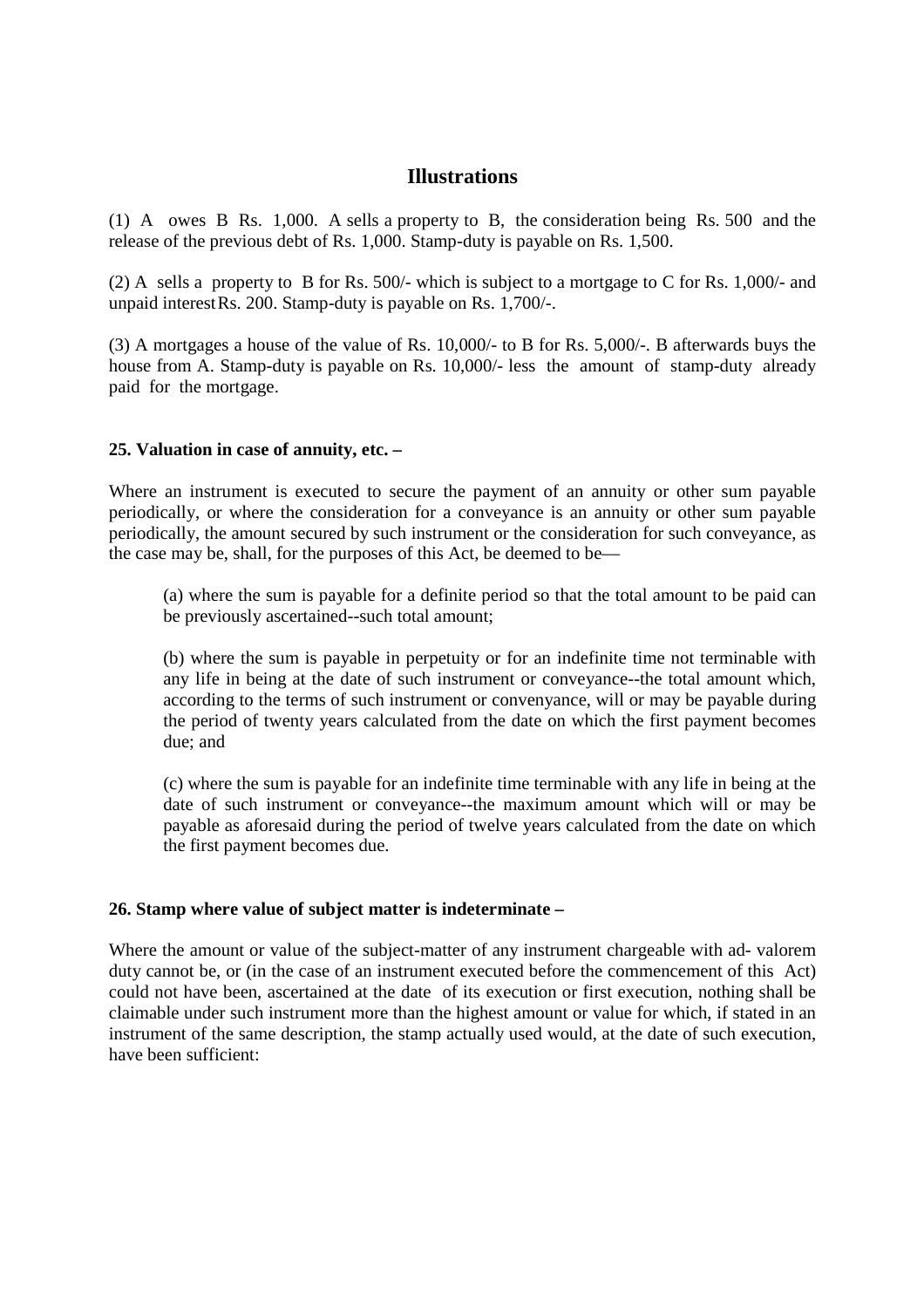1\*[Provided that, in the case of the lease of a mine in which royalty or a share of the produce is received as the rent or part of the rent, it shall be sufficient to have estimated such royalty or the value of such share, for the purpose of stamp-duty, --

(a) when the lease has been grantedby or on behalf of the Government, at such amount or value as the Collector may, having regard to all the circumstances of the case, have estimated as likely to be payable by way of royalty or share to the Government under the lease, or

 (b) When the lease has been granted by any other person, at twenty thousand rupees a year; and the whole amount of such royalty or share, whatever it may be, shall be claimable under such lease:]

 Provided also that, where proceedings have been taken in respect of an instrument under section 31 of 41, the amount certified by the Collector shall be deemed to be the stamp actually used at the date of execution.

# **27. Facts affecting duty to be set forth in instrument –**

The consideration (if any) and all other facts and circumstances affecting the chargeability of any instrument with duty, or the amount of the duty with which it is chargeable, shall be fully and truly set forth therein.

# **28. Direction as to duty in case of certain conveyances –**

(1) Where any property has been contracted to be sold for one consideration for the whole, and is conveyed to the purchaser in separate parts by different instruments, the consideration shall be apportioned in such manner as the parties think fit, provided that a distinct consideration for each separate part is set forth in the conveyance relating thereto, and such conveyance shall be chargeable with ad valorem duty in respect of such distinct consideration.

(2) Where property contracted to be purchased for one consideration for the whole, by two or more persons jointly, or by any person for himself and others, or wholly for others, is conveyed in parts by separate instruments to the persons by or for whom the same was purchased, for distinct parts of the consideration, the conveyance of each separate part shall be chargeable with ad valorem duty in respect of the distinct part of the consideration therein specified.

-------------------------------------------------------------------------------------------------------------------- 1 Subs. by Act 15 of 1904, s. 4, for the original proviso. 167

(3) Where a person, having contracted for the purchase of any property but not having obtained a conveyance thereof, contracts to sell the same to any other person and the property is in consequence conveyed immediately to the sub-purchaser, the conveyance shall be chargeable with ad valorem duty in respect of the consideration for the sale by the original purchaser to the sub-purchaser.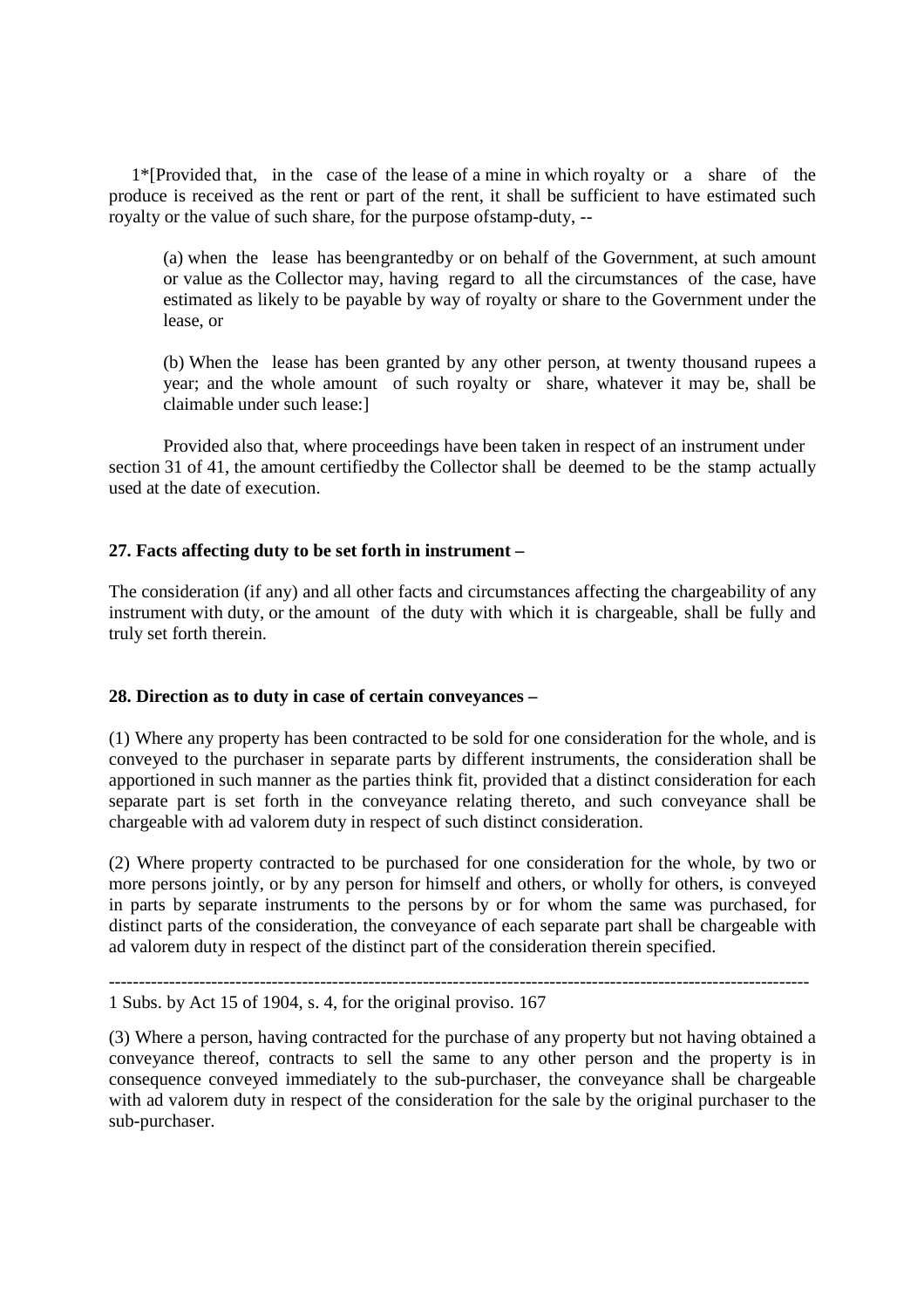(4) Where a person, having contracted for the purchase of any property but not having obtained a conveyance thereof, contracts to sell the whole, or any part thereof, to any other person or persons, and the property is in consequence conveyed by the original seller to different persons in parts, the conveyance of each part sold to a sub- purchaser shall be chargeable with ad valorem duty in respect only of the consideration paid by such sub-purchaser, without regard to the amount or value of the original consideration; and the conveyance of the residue (if any) of such property to the original purchaser shall be chargeable with ad valorem duty in respect only of the excess of the original consideration over the aggregate of the considerations paid by the sub-purchaser: Provided that the duty on such last-mentioned conveyance shall in no case be less than one rupee.

(5) Where a sub-purchaser takes an actual conveyance of the interest of the person immediately selling to him, which is chargeable with ad valorem duty in respect of the consideration paid by him and is duly stamped accordingly, any conveyance to be afterwards made to him of the same property by the original seller shall be chargeable with a duty equal to that which would be chargeable on a conveyance for the consideration obtained by such original seller, or, where such duty would exceed five rupees, with a duty of five rupees.

# **E.--Duty by whom payable**

# **29. Duties by whom payable –**

In the absence of an agreement to the contrary, the expense of providing the proper stamp shall be borne, --

(a) in the case of any instrument described in any of the following articles of Schedule I, namely:-- No. 2 (Administration Bond), 1\*[No. 6 (Agreement relating to Deposit of Title- deeds, Pawn or Pledge),] No. 13 (Bill of exchange), No. 15 (Bond), 168 No. 16 (Bottomry Bond), No. 26 (Customs Bond), No. 27 (Debenture), No. 32 (Further charge), No. 34 (Indemnity-Bond), No. 40 (Mortgage-deed), No. 49 (Promissory-note), No. 55 (Release). No. 56 (Respondentia Bond), No. 57 (Security-bond or Mortgage-deed), No. 58 (Settlement), No. 62 (a) (Transfer of shares, in an incorporated Company or other body corporate), No. 62 (b) (Transfer of debentures, being marketable securities, whether the debenture is liable to duty or not, except debentures provided for by section 8), No. 62 (c) (Transfer of any interest secured by a bond, mortgage-deed or policy of insurance),-- by the person drawing, making or executing such instrument;

---------------------------------------------------------------------- --------------------------------------------

1 Subs. by Act 15 of 1904, s. 5, for "No. 6 (Agreement to mortgage)".

[(b) in the case of a policy of insurance other than fire- insurance--by the person effecting the insurance;

(bb) in the case of a policy of fire-insurance--by the person issuing the policy;]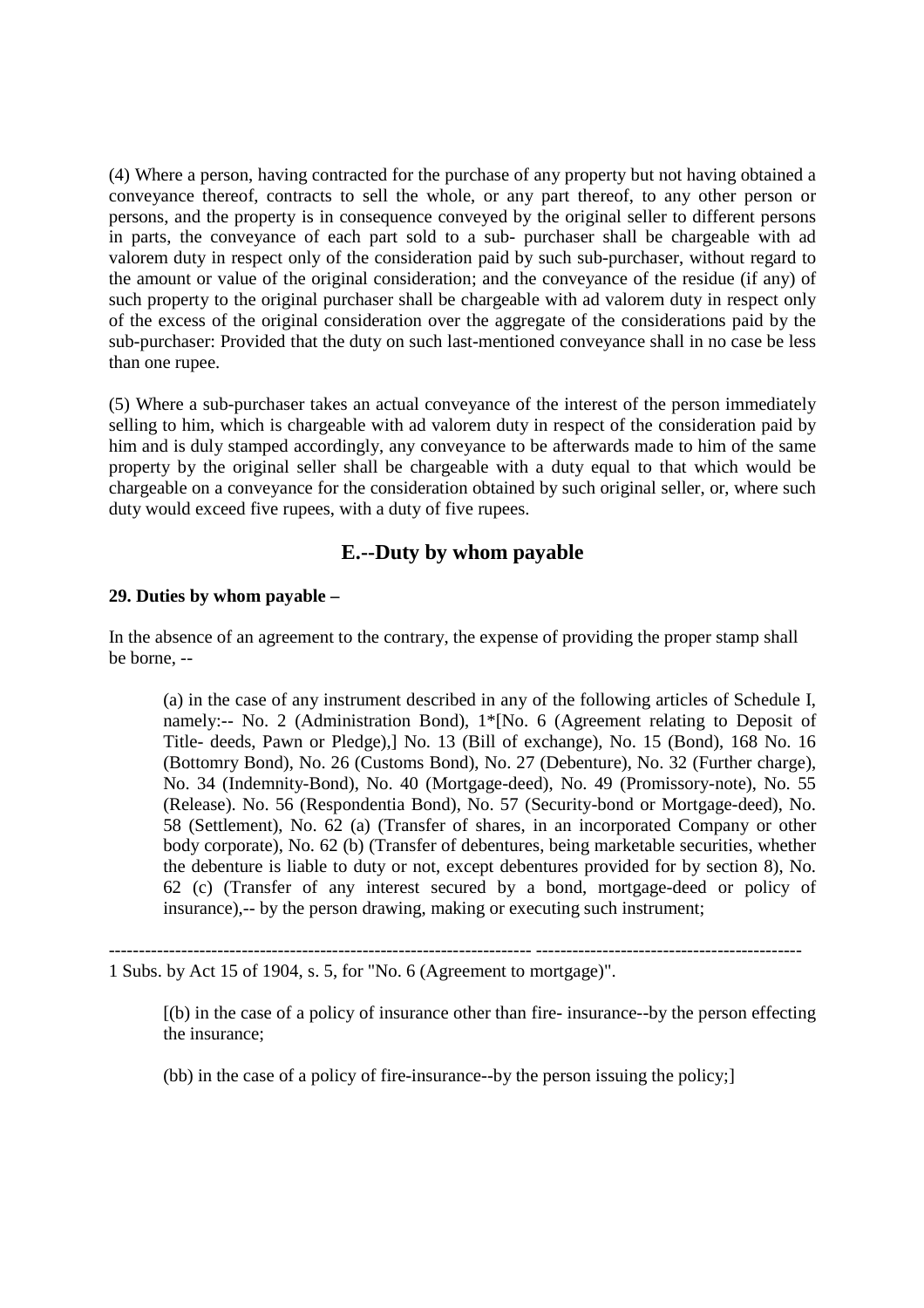(c) in the case of a conveyance (including a re-conveyance of mortgaged property)--by the grantee: in the case of a lease or agreement to lease--by the lessee or intended lessee;

(d) in the case of a counterpart of a lease--by the lessor;

(e) in the case of an instrument of exchange--by the parties in equal shares;

(f) in the case of a certificate of sale--by the purchaser of the property to which such certificate relates; and

(g) in the case of an instrument of partition--by the parties thereto in proportion to their respective shares in the whole property partitioned, or when the partition is made in execution of an order passed by a Revenue-authority or Civil Court or arbitrator, in such proportion as such authority, Court or arbitrator directs.

----------------------------------------------------------------------

1 Subs. by Act 5 of 1906, s. 4, for the original cl. (b). 169

### **30. Obligation to give receipt in certain cases –**

Any person receiving any money exceeding twenty rupees in amount, or any bill of exchange, cheque or promissory note for an amount exceeding twenty rupees, or receiving in satisfaction or part satisfaction of a debt any moveable property exceeding twenty rupees in value, shall, on demand by the person paying or delivering such money, bill, cheque, note or property, give a duly stamped receipt for the same.

[Any person receiving or taking credit for any premium or consideration for any renewal of any contract of fire-insurance, shall, within one months after receiving or taking credit for such premium or consideration, give a duly stamped receipt for the same.]

# **CHAPTER III - ADJUDICATION AS TO STAMPS**

### **31. Adjudication as to proper stamp –**

(1) When any instrument, whether executed or not and whether previously stamped or not, is brought to the Collector, and the person bringing it applies to have the opinion of that officer as to the duty (if any) with which it is chargeable, and pays a fee of such amount (not exceeding five rupees and not less than 2\*[fifty naye paise]) as the Collector may in each case direct, the Collector shall determine the duty (if any) with which, in his judgment, the instrument is chargeable.

(2) For this purpose the Collector may require to be furnished with an abstract of the instrument, and also with such affidavit or other evidence as he may deem necessary to prove that all the facts and circumstances affecting the chargeability of the instrument with duty, or the amount of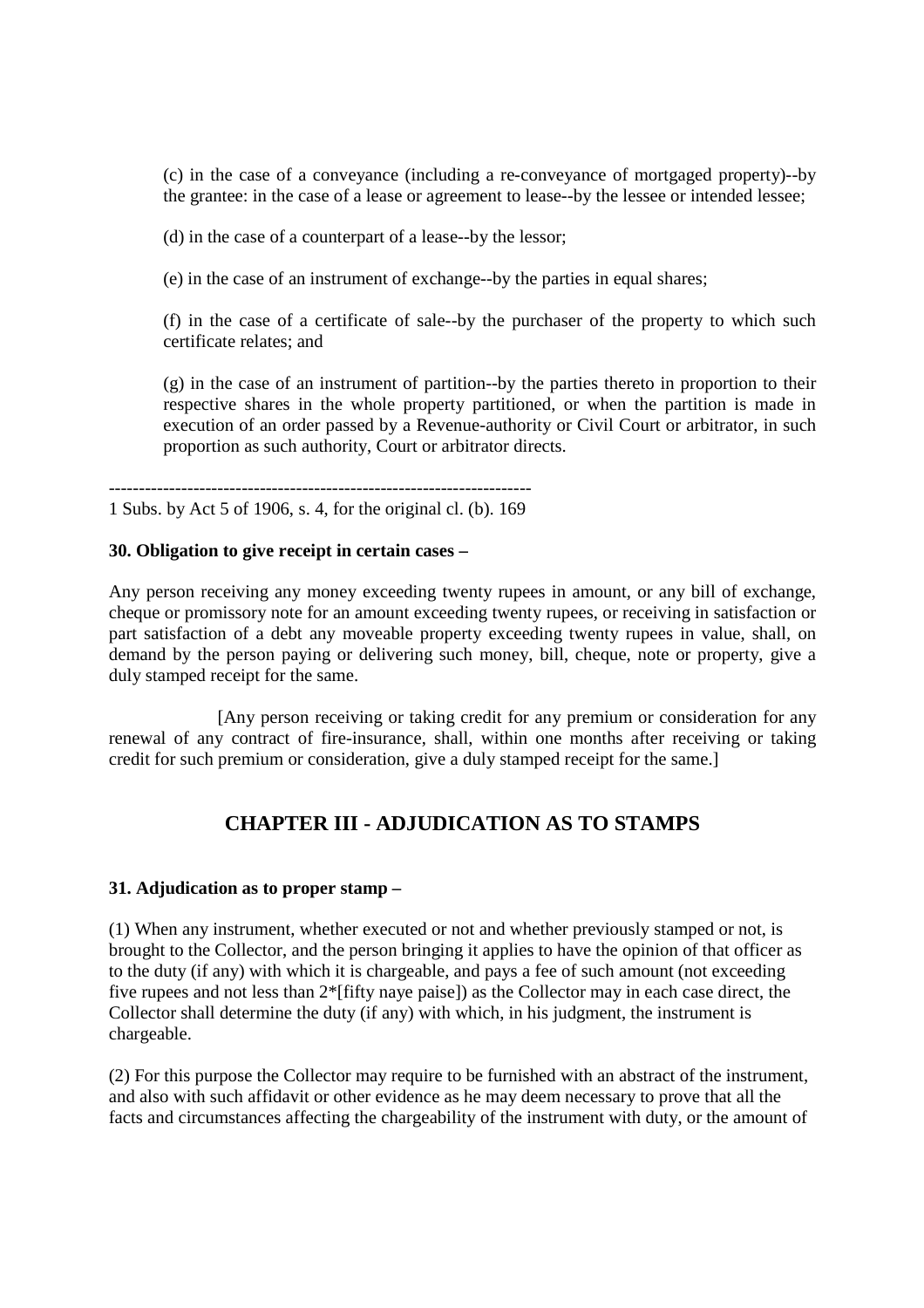the duty with which it is chargeable, are fully and truly set forth therein, and may refuse to proceed upon any such application until such abstract and evidence have been furnished accordingly:

Provided that—

(a) no evidence furnished in pursuance of this section shall be used against any person in any civil proceeding, except in an inquiry as to the duty with which the instrument to which it relates is chargeable; and

---------------------------------------------------------------------- 1 Added by Act 5 of 1906, s. 5. 2 Subs. by Act 19 of 1958, s. 3, for "eight annas" (w.e.f. 1-10- 1958). 170 (

> b) every person by whom any such evidence is furnished shall, on payment of the full duty with which the instrument to which it relates is chargeable, be relieved from any penalty which he may have incurred under this Act by reason of the omission to state truly in such instrument any of the facts or circumstances aforesaid.

# **32. Certificate by Collector –**

(1) When an instrument brought to the Collector under section 31, is, in his opinion, one of a description chargeable with duty, and--

(a) the Collector determines that it is already fully stamped, or

(b) the duty determined by the Collector under section 31, or such a sum as, with the duty already paid in respect of the instrument, is equal to the duty so determined, has been paid, the Collector shall certify by endorsement on such instrument that the full duty (stating the amount) with which it is chargeable has been paid.

(2) When such instrument is, in his opinion, not chargeable with duty, the Collector shall certify in manner aforesaid that such instrument is not so chargeable.

(3) Any instrument upon which an endorsement has been made under this section, shall be deemed to be duly stamped or not chargeable with duty, as the case may be; and, if chargeable with duty, shall be receivable in evidence or otherwise, and may be acted upon and registered as if it had been originally duly stamped:

Provided that nothing in this section shall authorise the Collector to endorse—

(a) any instrument executed or first executed in 1\*[India] and brought to him after the expiration of one month from the date of its execution or first execution, as the case may be;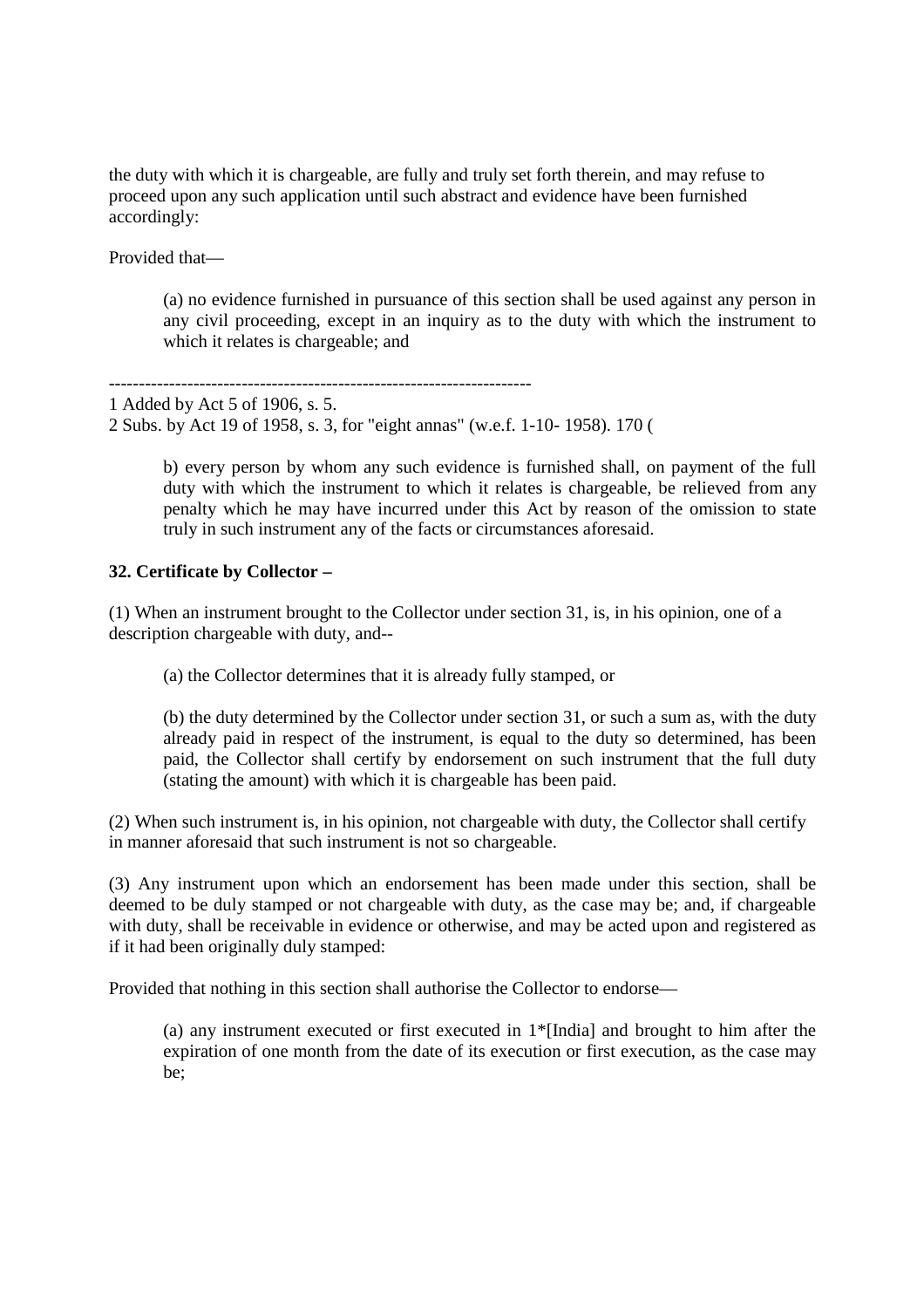(b) any instrument executed or first executed out of 1\*[India] and brought to him after the expiration of three months after it has been first received in 1\*[India]; or

(c) any instrument chargeable 2\*[with a duty not exceeding ten naye paise] or any bill of exchange or promissory note, when brought to him, after the drawing or execution thereof, on paper not duly stamped.

--------------------------------------------------------------------------------------------------------------------- 1 Subs. by Act 43 of 1955, s. 2, for "the States" (w.e.f. 1-4- 1956). 2 Subs. by Act 19 of 1958, s. 4, for "with the duty of one anna or half an anna" (w.e.f. 1-10- 1958).

# **CHAPTER IV - INSTRUMENTS NOT DULY STAMPED**

### **33. Examination and impounding of instruments –**

(1) Every person having by law or consent of parties authority to receive evidence, and every person in charge of a public office, except an officer of police, before whom any instrument, chargeable, in his opinion, with duty, is produced or comes in the performance of his functions, shall, if it appears to him that such instrument is not duly stamped, impound the same.

(2) For that purpose every such person shall examine every instrument so chargeable and so produced or coming before him in order to ascertain whether it is stamped with a stamp of the value and description required by the law in force in 1\*[India] when such instrument was executed or first executed:

Provided that—

(a) nothing herein contained shall be deemed to require any Magistrate or Judge of a Criminal Court to examine or impound, if he does not think fit so to do, any instrument coming before him in the course of any proceeding other than a proceeding under Chapter XII or Chapter XXXVI of the Code of Criminal Procedure, 1898 (5 of 1898.);

(b) in the case of a Judge of a High Court, the duty of examining and impounding any instrument under this section may be delegated to such officer as the Court appoints in this behalf.

(3) For the purposes of this section, in cases of doubt,-- (a) the  $2*$ [State Government] may determine what offices shall be deemed to be public offices; and (b) the 2\*[State Government] may determine who shall be deemed to be persons in charge of public offices.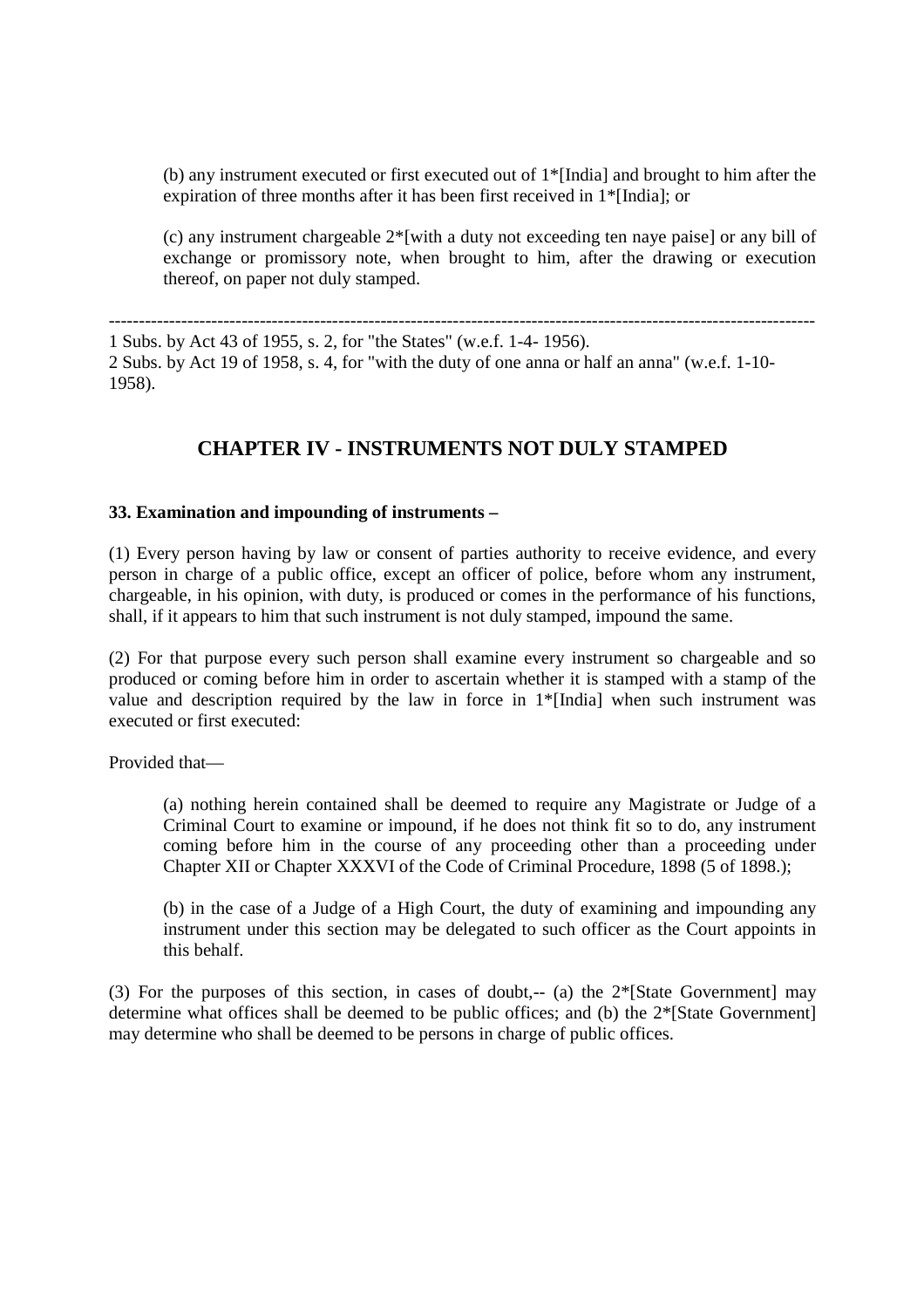### **34. Special provision as to unstamped receipts –**

Where any receipt chargeable  $3$ <sup>\*</sup>[with a duty not exceeding ten naye paise] is tendered to or produced before any officer unstamped in the course of the audit of any public account, such officer may in his discretion, instead of impounding the instrument, require a duly stamped receipt to be substituted therefor.

------------------------------------------------------------------------------------------------------------------- 1 Subs. by Act 43 of 1955, s. 2, for "the States" (w.e.f. 1-4- 1956). 2 Subs. by the A. O. 1950 for "collecting Government". 3 Subs. by Act 19 of 1958, s. 5, for "with a duty of one anna" (w.e.f. 1-10-1958).

### **35. Instruments not duly stamped inadmissible in evidence, etc. –**

No instrument chargeable with duty shall be admitted in evidence for any purpose by any person having by law or consent of parties authority to receive evidence, or shall be acted upon, registered or authenticated by any such person or by any public officer, unless such instrument is duly stamped:

Provided that—

(a) any such instrument not being an instrument chargeable 1\*[with a duty not exceeding ten naye paise] only, or a bill of exchange or promissory note, shall, subject to all just exceptions, be admitted in evidence on payment of the duty with which the same is chargeable, or, in the case of an instrument insufficiently stamped, of the amount required to make up such duty, together with a penalty of five rupees, or, when ten times the amount of the proper duty or deficient portion thereof exceeds five rupees, of a sum equal to ten times such duty or portion;

(b) where any person from whom a stamped receipt could have been demanded, has given an unstamped receipt and such receipt, if stamped, would be admissible in evidence against him, then such receipt shall be admitted in evidence against him on payment of a penalty of one rupee by the person tendering it;

(c) where a contract or agreement of any kind is effected by correspondence consisting of two or more letters and any one of the letters bears the proper stamp, the contract or agreement shall be deemed to be duly stamped;

(d) nothing herein contained shall prevent the admission of any instrument in evidence in any proceeding in a Criminal Court, other than a proceeding under Chapter XII or Chapter XXXVI of the Code of Criminal Procedure, 1898; (5 of 1898.)

(e) nothing herein contained shall prevent the admission of any instrument in any Court when such instrument has been executed by or on behalf of the Government, or where it bears the certificate of the Collector as provided by section 32 or any other provision of this Act.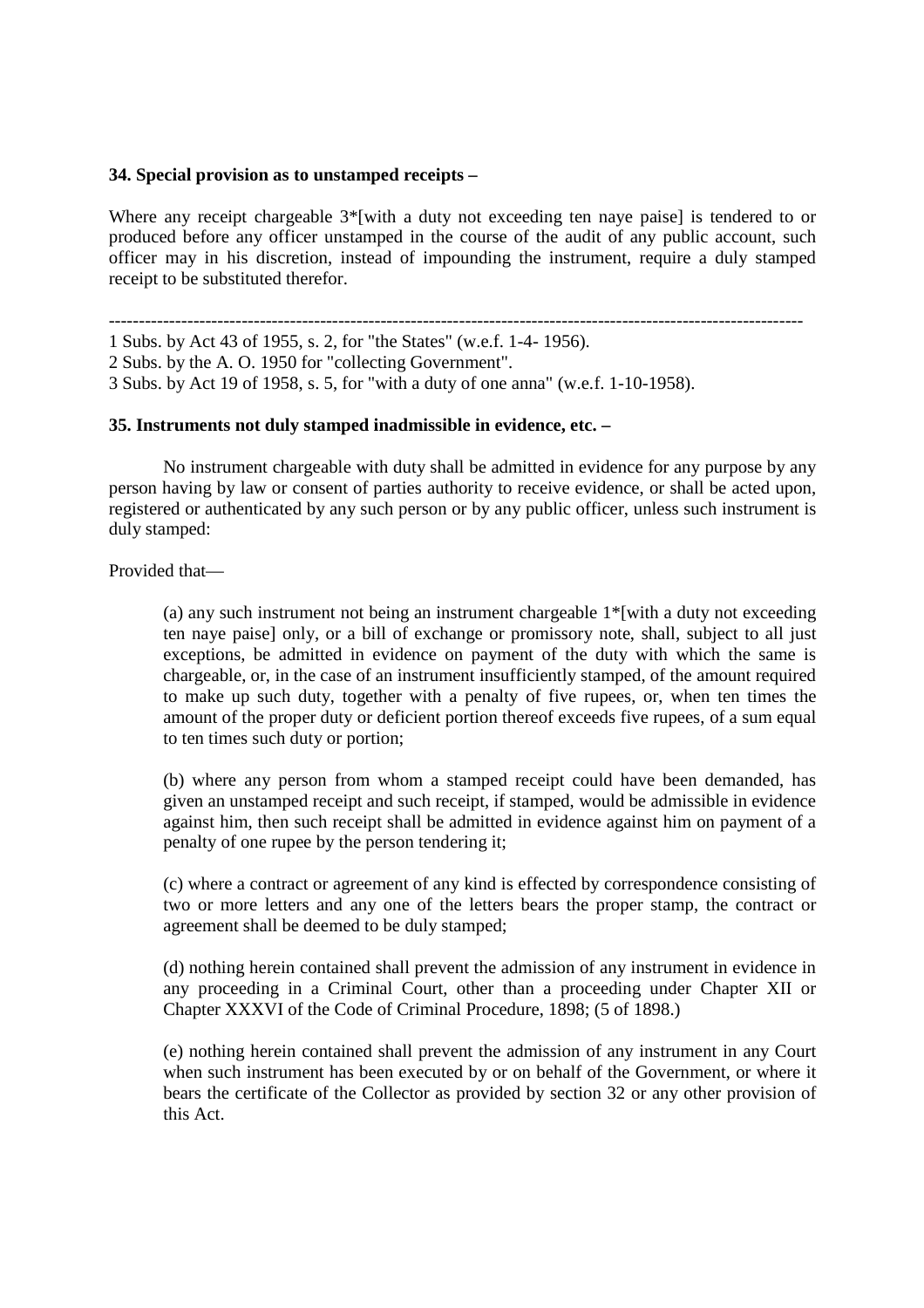---------------------------------------------------------------------- ---------------------------------------------- 1 Subs. by Act 19 of 1958, s. 6, for "with a duty of one anna or half an anna", (w.e.f. 1-10-1958).

# **36. Admission of instrument where not to be questioned -**

Where an instrument has been admitted in evidence, such admission shall not, except as provided in section 61, be called in question at any stage of the same suit or proceeding on the ground that the instrument has not been duly stamped.

# **37. Admission of improperly stamped instruments –**

The 1\*[State Government] may make rules providing that, where an instrument bears a stamp of sufficient amount but of improper description, it may, on payment of the duty with which the same is chargeable, be certified to be duly stamped, and any instrument so certified shall then be deemed to have been duly stamped as from the date of its execution.

# **38. Instruments impounded how dealt with -**

(1) When the person impounding an instrument under section 33 has by law or consent of parties authority to receive evidence and admits such instrument in evidence upon payment of a penalty as provided by section 35 or of duty as provided by section 37, he shall sent to the Collector an authenticated copy of such instrument, together with a certificate in writing, stating the amount of duty and penalty levied in respect thereof, and shall send such amount to the Collector, or to such person as he may appoint in this behalf.

(2) In every other case, the person so impounding an instrument shall send it in original to the Collector.

# **39. Collector's power to refund penalty paid under section 38, sub-section (1) –**

(1) When a copy of an instrument is sent to the Collector under section 38, sub-section (1), he may, if he thinks fit, 2\*\*\* refund any portion of the penalty in excess of five rupees which has been paid in respect of such instrument.

(2) When such instrument has been impounded only because it has been written in contravention of section 13 or section 14, the Collector may refund the whole penalty so paid.

# **40. Collector's power to stamp instruments impounded -**

(1) When the Collector impounds any instrument under section 33, or receives any instrument sent to him under section 38, sub-section (2), not being an instrument chargeable  $3^*$ [with a duty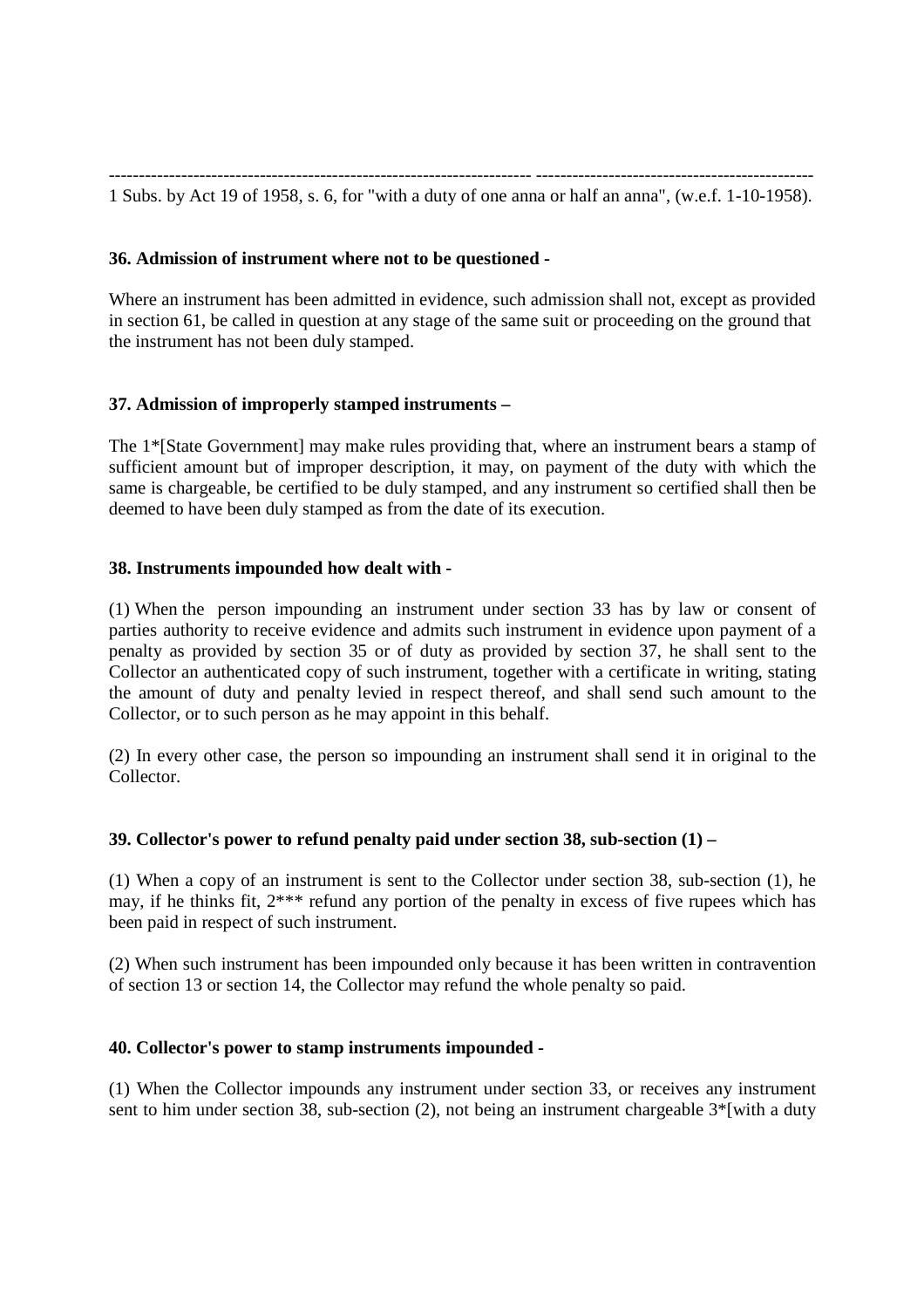not 174 exceeding ten naye paise] only or a bill of exchange or promissory note, he shall adopt the following procedure:--

(a) if he is of opinion that such instrument is duly stamped or is not chargeable with duty, he shall certify by endorsement thereon that it is duly stamped, or that it is not so chargeable, as the case may be;

(b) if he is of opinion that such instrument is chargeable with duty and is not duly stamped, he shall require the payment of the proper duty or the amount required to make up the same, together with a penalty of five rupees; or, if he thinks fit, 1\*[an amount not exceeding] ten times the amount of the proper duty or of the deficient portion thereof, whether such amount exceeds or falls short of five rupees:

Provided that, when instrument has been impounded only because it has been written in contravention of section 13 or section 14, the Collector may, if he thinks fit, remit the whole penalty prescribed by this section.

(2) Every certificate under clause (a) of sub-section (1) shall, for the purposes of this Act, be conclusive evidence of the matters stated therein.

(3) Where an instrument has been sent to the Collector under section 38, sub-section (2), the Collector shall, when he has dealt with it as provided by this section, return it to the impounding officer.

---------------------------------------------------------------------------------------------------------------------

1 Subs. by the A. O. 1950 for "collecting Government".

2 The words "upon application made to him in this behalf or, if no application is made, with the consent of the Chief Controlling Revenue-authority" omitted by Act 4 of 1914, s. 2 and Sch., Pt. I.

3 Subs. by Act 19 of 1958, s. 6, for "with a duty of one anna or half an anna" (w.e.f. 1-10-1958).

### **41. Instruments unduly stamped by accident -**

If any instrument chargeable with duty and not duly stamped, not being an instrument chargeable  $2^*$ [with a duty not exceeding the naye paise] only or a bill or exchange or promissory note, is produced by any person of his own motion before the Collector within one year from the date of its execution or first execution, and such person brings to the notice of the Collector the fact that such instrument is not duly stamped and offers to pay to the Collector the amount of the proper duty, or the amount required to make up the same, and the Collector is satisfied that the omission to duly stamp such instrument has been occasioned by accident, mistake or urgent necessity, he may, instead of proceeding under sections 33 and 40 receive such amount and proceed as next hereinafter prescribed.

<sup>---------------------------------------------------------------------------------------------------------------------</sup> 

<sup>1</sup> Ins. by Act 15 of 1904, s. 6.

<sup>2</sup> Subs. by Act 19 of 1958, s. 6, for "with a duty of one anna or half an anna" (w.e.f. 1-10- 1958).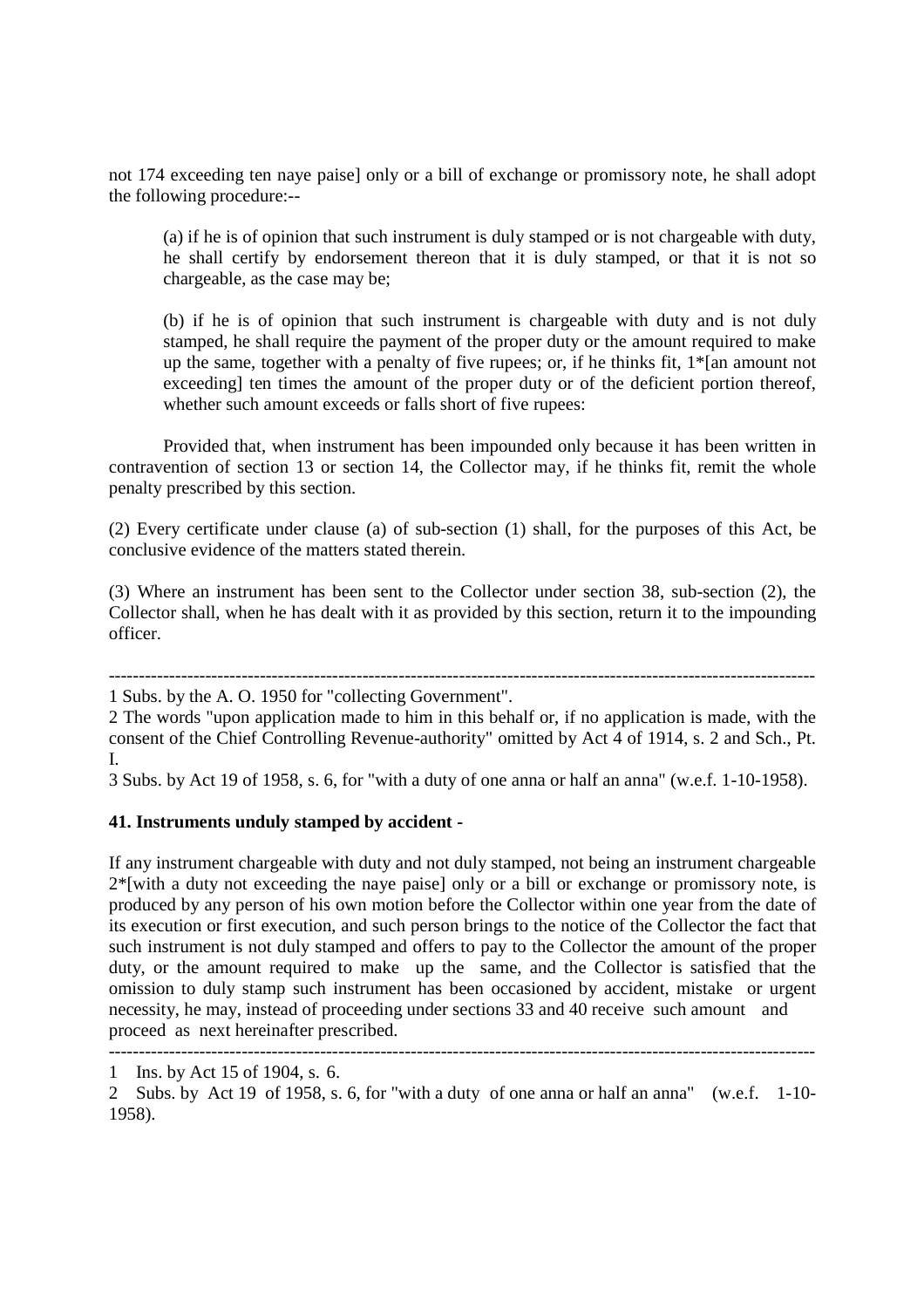# **42. Endorsement of instruments on which duty has been paid under section 35, 40 or 41 –**

(1) When the duty and penalty (if any) leviable in respect of any instrument have been paid under section 35, section 40 or section 41, the person admitting such instrument in evidence or the Collector, as the case may be, shall certify by endorsement thereon that the proper duty or, as the case may be, the proper duty and penalty (stating the amount of each) have been levied in respect thereof, and the name and residence of the person paying them.

(2) Every instrument so endorsed shall thereupon be admissible in evidence, and may be registered and acted upon and authenticated as if it had been duly stamped, and shall be delivered on his application in this behalf to the person from whose possession it came into the hands of the officer impounding it, or as such person may direct:

Provided that—

(a) no instrument which has been admitted in evidence upon payment of duty and a penalty under section 35, shall be so delivered before the expiration of one month from the date of such impounding, or if the Collector has certified that its further detention is necessary and has not cancelled such certificate;

(b) nothing in this section shall affect the 1\*Code of Civil Procedure, section 144, clause 3.

# **43. Prosecution for offence against Stamp-law –**

The taking of proceedings or the payment of a penalty under this Chapter in respect of any instrument shall not bar the prosecution of any person who appears to have committed an offence against the Stamp-law in respect of such instrument: Provided that no such prosecution shall be instituted in the case of any instrument in respect of which such a penalty has been paid, unless it appears to the Collector that the offence was committed with an intention of evading payment of the proper duty.

# **44. Persons paying duty or penalty may recover same in certain cases –**

(1) When any duty or penalty has been paid under section 35, section 37, section 40 or section 41, by any person in respect of an instrument, and, by agreement or under the provisions of section 29 or any other enactment in force at the time such instrument was executed, some other person was bound to bear the expense of providing the proper stamp for such instrument, the first-mentioned person shall be entitled to recover from such other person the amount of the duty or penalty so paid.

<sup>---------------------------------------------------------------------- ----------------------------------------------</sup>  1 See now the Code of Civil Procedure, 1908 (5 of 1908), Sch. I, Order XIII, rule 9. 176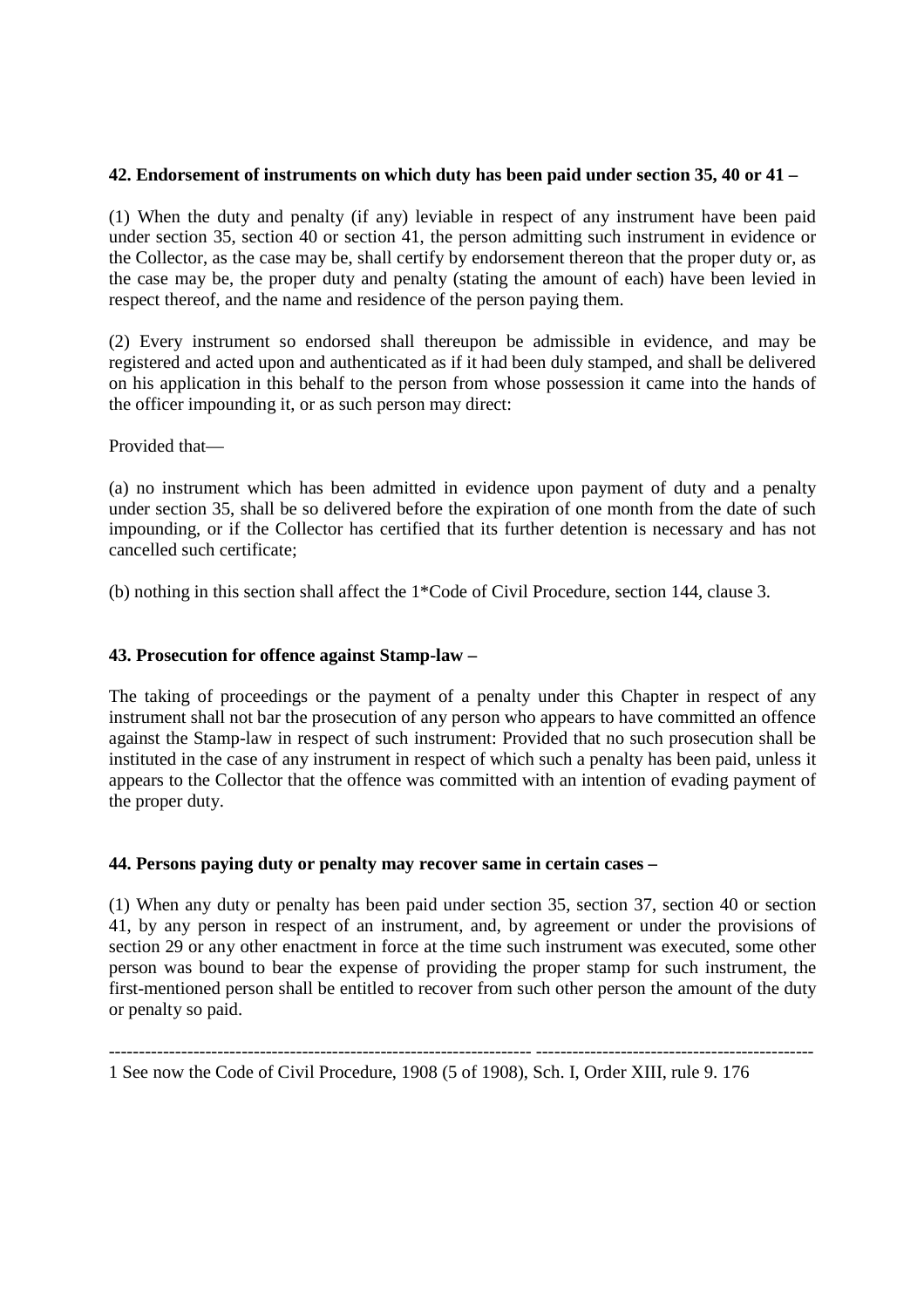(2) For the purpose of such recovery, any certificate granted in respect of such instrument under this Act shall be conclusive evidence of the matters therein certified.

(3) Such amount may, if the Court thinks fit, be included in any order as to costs in any suit or proceeding to which such persons are parties and in which such instrument has been tendered in evidence. If the Court does not include the amount in such order, no further proceedings for the recovery of the amount shall be maintainable.

# **45. Power to revenue-authority to refund penalty or excess duty in certain cases –**

(1) Where any penalty is paid under section 35 or section 40, the Chief Controlling Revenueauthority may, upon application in writing made within one year from the date of the payment, refund such penalty wholly or in part.

(2) Where, in the opinion of the Chief Controlling Revenue- authority, stamp-duty in excess of that which is legally chargeable has been charged and paid under section 35 or section 40, such authority may, upon application in writing made within three months of the order charging the same, refund the excess.

# **46. Non-liability for loss of instruments sent under section 38 –**

(1) If any instrument sent to the Collector under section 38, sub-section (2), is lost, destroyed or damaged during transmission, the person sending the same shall not be liable for such loss, destruction or damage.

(2) When any instrument is about to be so sent, the person from whose possession it came into the hands of the person impounding the same may require a copy thereof to be made at the expense of such first-mentioned person and authenticated by the person impounding such instrument.

# **47. Power of payer to stamp bills and promissory notes received by him unstamped –**

When any bill of exchange 1<sup>\*</sup>[or promissory note] chargeable 2<sup>\*</sup>[with a duty not exceeding ten naye paise] is presented for payment unstamped, the person to whom it is so presented may affix thereto the necessary adhesive stamp, and, upon cancelling the same in manner hereinbefore provided, may pay the sum payable upon such bill 3\*[or note], and may charge the duty against the person who ought to have paid the same, or deduct it from the sum payable as aforesaid, and such bill 1\*[or note] shall, so far as respects the duty, be deemed good and valid: Provided that nothing herein contained shall relieve any person from any penalty or proceeding to which he may be liable in relation to such bill 1\*[or note].

---------------------------------------------------------------------------------------------------------------------

<sup>1</sup> Subs. by Act 5 of 1927, s. 5, for "promissory note or cheque".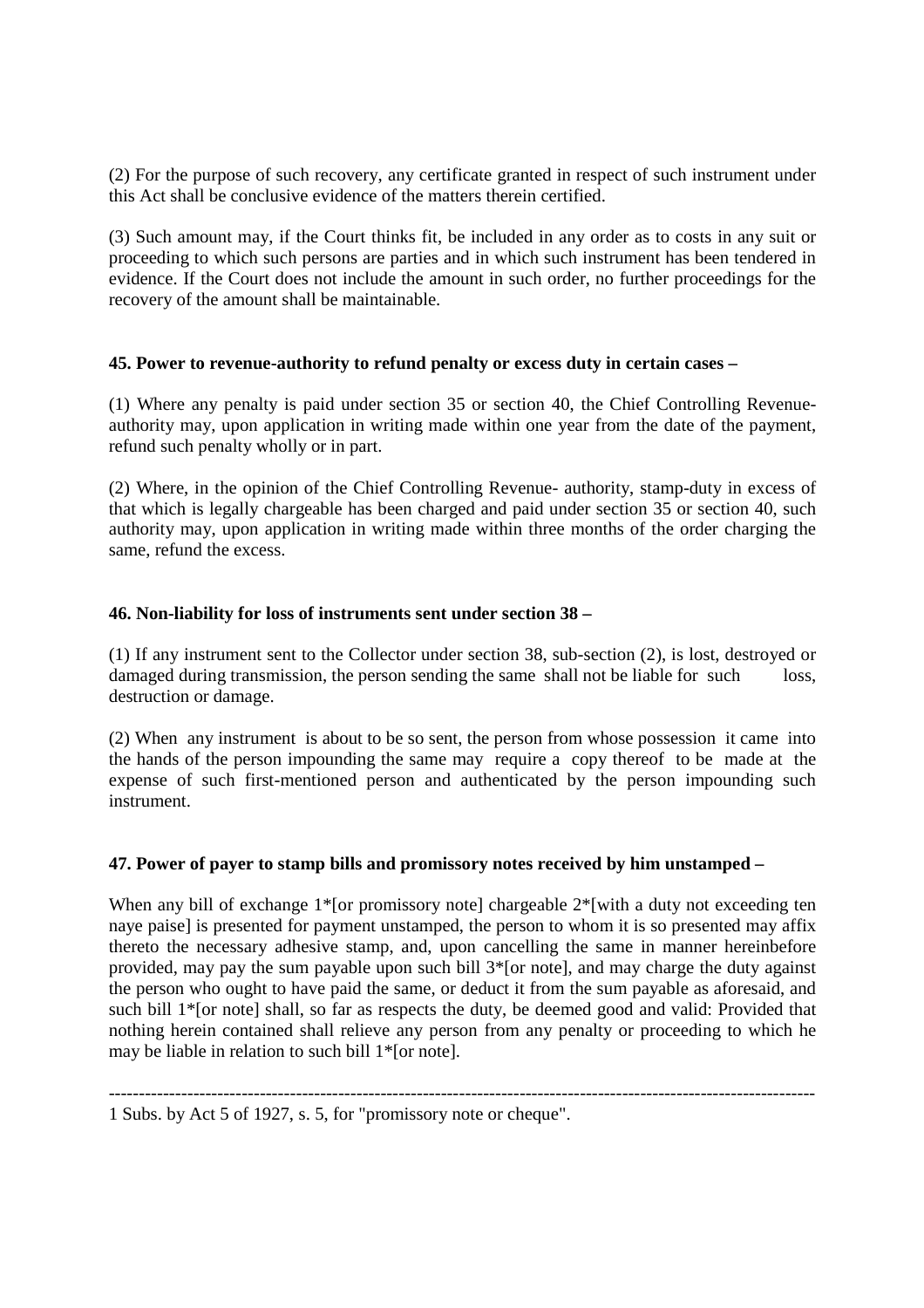2 Subs. by Act 19 of 1958, s. 7, for "with the duty of one anna" (w.e.f. 1-10-1958). 3 Subs. by Act 5 of 1927, s. 5, for "note or cheque". 176A

### **48. Recovery of duties and penalties –**

All duties, penalties and other sums required to be paid under this Chapter may be recovered by the Collector by distress and sale of the movable property of the person from whom the same are due, or by any other process for the time being in force for the recovery of arrears of landrevenue.

--------------------------------------------------------------------------------------------------------------------

1 Subs. by Act 5 of 1927, s. 5, for "note or cheque".

# **CHAPTER V - ALLOWANCES FOR STAMPS IN CERTAIN CASES**

### **49. Allowance for spoiled stamps –**

Subject to such rules as may be made by the 1\*[State Government] as to the evidence to be required, or the enquiry to be made, the Collector may, on application made within the period prescribed in section 50, and if he is satisfied as to the facts, make allowance for impressed stamps spoiled in the cases hereinafter mentioned, namely:--

(a) the stamp on any paper inadvertently and undesignedly spoiled, obliterated or by error in writing or any other means rendered unfit for the purpose intended before any instrument written thereon is executed by any person;

(b) the stamp on any document which is written out wholly or in part, but which is not signed or executed by any party thereto;

(c) in the case of bills of exchange  $2^*$ [payable otherwise than on demand]  $3^{***}$  or promissory notes—

(1) the stamp on 4\*[any such bill of exchange]5\*\*\* signed by or on behalf of the drawer which has not been accepted or made use of in any manner whatever or delivered out of his hands for any purpose other than by way of tender for acceptance: provided that the paper on which any such stamp is impressed does not bear any signature intended as or for the acceptance of any bill of exchange 5\*\*\* to be afterwards written thereon:

(2) the stamp on any promissory note signed by or on behalf of the maker which has not been made use of in any manner whatever or delivered out of his hands:

<sup>----------------------------------------------------------------------</sup>  1 Subs. by the A. O. 1950, for "collecting Government".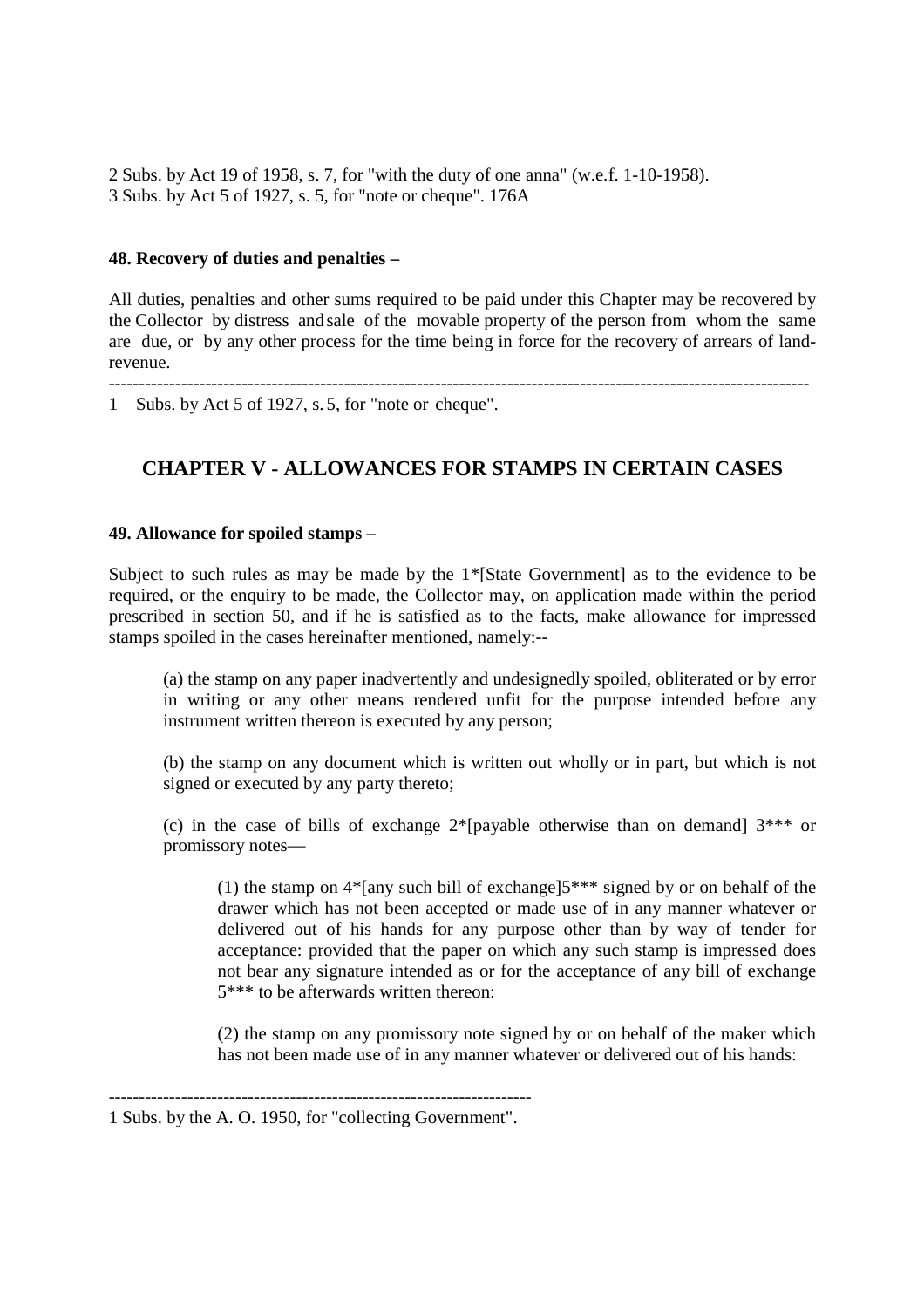2 Ins. by Act 5 of 1927, s. 5. 3 The word "cheques" omitted by s. 5, ibid. 4 Subs. by s. 5, ibid, for "any bill of exchange". 5 The words "or cheque" omitted by s. 5, ibid. 6 The word "cheque" omitted by s. 5, ibid. 178 1\*\*\*

> (3) the stamp used or intended to be used for  $4*$ [any such bill of exchange]  $6***$ or promissory note signed by, or on behalf of, the drawer thereof, but which from any omission or error has been spoiled or rendered useless, although the same, being a bill of exchange may have been presented for acceptance or accepted or endorsed, or, being a promissory note, may have been delivered to the payee:

Provided that another completed and duly stamped bill of exchange 2\*\*\* or promissory note is produced identical in every particular, except in the correction of such omission or error as aforesaid, with the spoiled bill, 2\*\*\* or note;

(d) the stamp used for an instrument executed by any party thereto which—

(1) has been afterwards found to be absolutely void in law from the beginning;

(2) has been afterwards found unfit, by reason of any error or mistake therein, for the purpose originally intended;

(3) by reason of the death of any person by whom it is necessary that it should be executed, without having executed the same, or of the refusal of any such person to execute the same, cannot be completed so as to effect the intended transaction in the form proposed;

(4) for want of the execution thereof by some material party, and his inability or refusal to sign the same, is in fact incomplete and insufficient for the purpose for which it was intended;

(5) by reason of the refusal of any person to act under the same, or to advance any money intended to be thereby secured, or by the refusal or non-acceptance of any office thereby granted, totally fails of the intended purpose;

(6) becomes useless in consequence of the transaction intended to be thereby effected being effected by some other instrument between the same parties and bearing a stamp of not less value;

(7) is deficient in value and the transaction intended to be thereby effected has been effected by some other instrument between the same parties and bearing a stamp of not less value;

(8) is inadvertently and undesignedly spoiled, and in lieu whereof another instrument made between the same parties and for the same purpose is executed and duly stamped: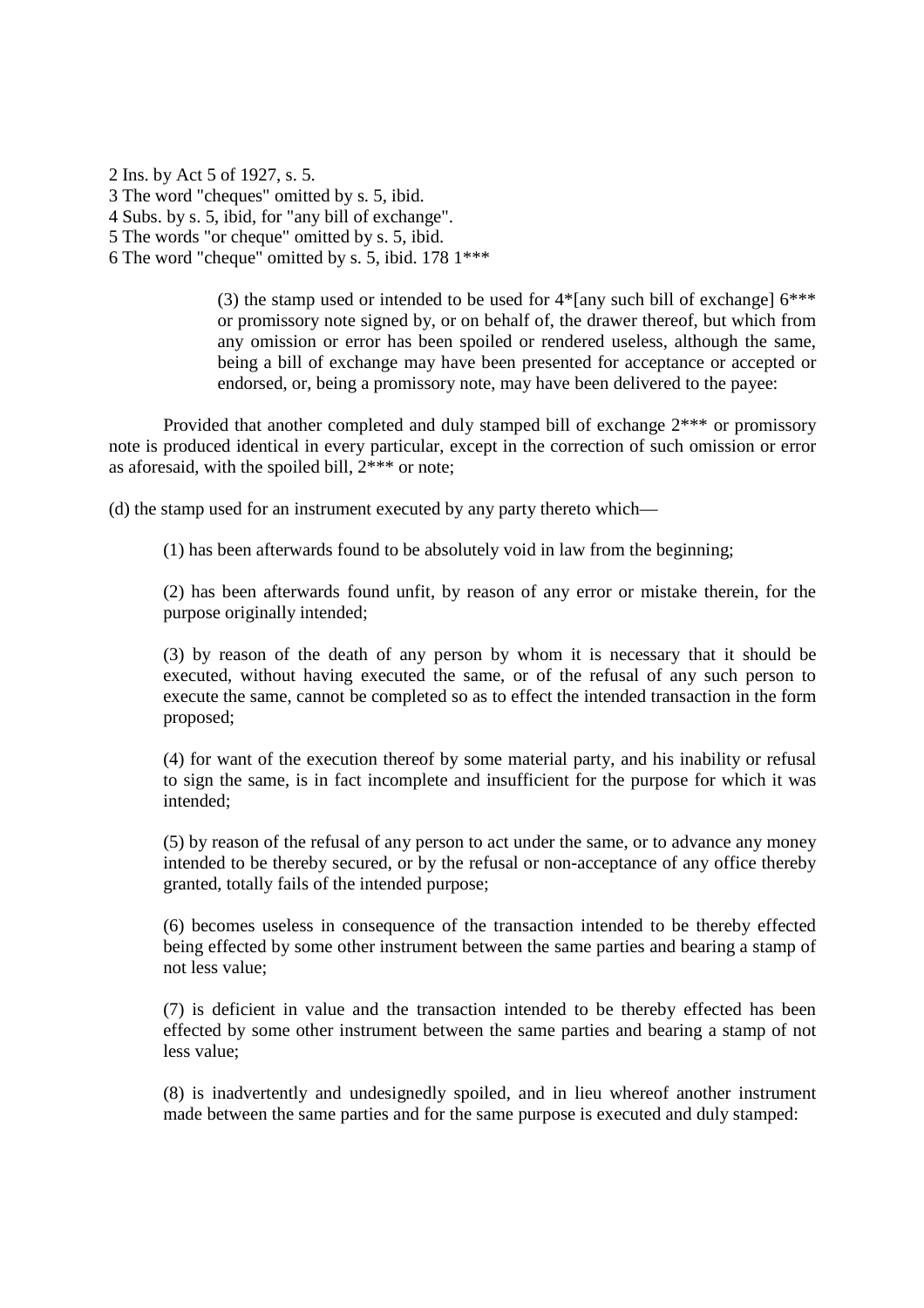1 The words "or cheque" omitted by Act 5 of 1927, s. 5. 2 The word "cheque" omitted by s. 5, ibid. 179

Provided that, in the case of an executed instrument, no legal proceeding has been commenced in which the instrument could or would have been given or offered in evidence and that the instrument is given up to be cancelled.

---------------------------------------------------------------------- ---------------------------------------------

**Explanation --** The certificate of the Collector under section 32 that the full duty with which an instrument is chargeable has been paid is an impressed stamp within the meaning of this section.

# **50. Application for relief under section 49 when to be made –**

The application for relief under section 49 shall be made within the following periods, that is to say,--

(1) in the cases mentioned in clause (d) (5), within two months of the date of the instrument;

(2) in the case of a stamped paper on which no instrument has been executed by any of the parties thereto, within six months after the stamp has been spoiled;

(3) in the case of a stamped paper in which an instrument has been executed by any of the parties thereto, within six months after the date of the instrument, or, if it is not dated, within six months after the execution thereof by the person by whom it was first or alone executed:

Provided that,--

(a) when the spoiled instrument has been for sufficient reasons sent out of 1\*[India], the application may be made within six months after it has been received back in  $1*$ [India];

(b) when, from unavoidable circumstances, any instrument for which another instrument has been substituted, cannot be given up to be cancelled within the aforesaid period, the application may be made within six months after the date of execution of the substituted instrument.

# **51. Allowance in case of printed forms no longer required by corporations –**

The Chief Controlling Revenue-authority 2<sup>\*</sup>[or the Collector if empowered by the Chief Controlling Revenue-authority in this behalf] may, without limit of time, make allowance for stamped papers used for printed forms of instruments 3\*[by any banker or] by any incorporated company or other body corporate, if for any sufficient reason such forms have ceased to be required by the said 1\*[banker,] company or body corporate: provided that such authority is satisfied that the duty in respect of such stamped papers has been duly paid.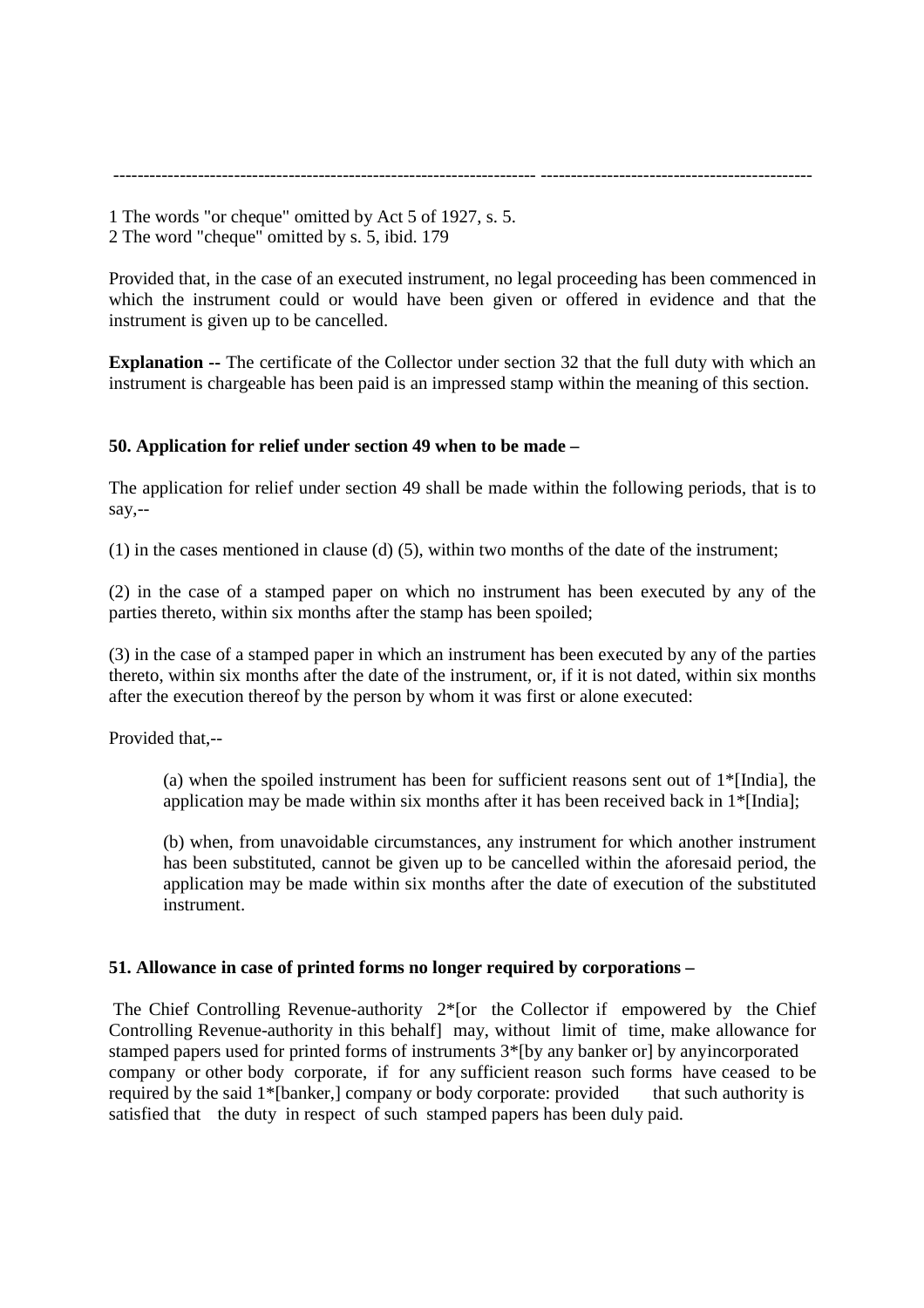- -------------------------------------------------------------------------------------------------------------------- 1 Subs. by Act 43 of 1955, s. 2, for "the States" (w.e.f. 1-4-1956).
- 2 Ins. by Act 4 of 1914, s. 2 and Sch., Pt. I.
- 3 Ins. by Act 5 of 1906, s. 6.

### **52. Allowance for misused stamps -**

(a) When any person has inadvertently used for an instrument chargeable with duty, a stamp of a description other than that prescribed for such instrument by the rules made under this Act, or a stamp of greater value than was necessary, or has inadvertently used any stamp for an instrument not chargeable with any duty; or

(b) when any stamp used for an instrument has been inadvertently rendered useless under section 15, owing to such instrument having been written in contravention of the provisions of section 13; the Collector may, on application made within six months after the date of the instrument, or, if it is not dated, within six months after the execution thereof by the person by whom it was first or alone executed, and upon the instrument, if chargeable with duty, being re-stamped with the proper duty, cancel and allow as spoiled the stamp so misused or rendered useless.

### **53. Allowance for spoiled or misused stamps how to be made –**

In any case in which allowance is made for spoiled or misused stamps, the Collector may give in lieu thereof--

(a) other stamps of the same description and value; or

(b) if required and he thinks fit, stamps of any other description to the same amount in value; or

 (c) at his discretion, the same value in money, deducting 2\*[ten naye paise] for each rupee or fraction of a rupee.

# **54. Allowance for stamps not required for use –**

When any person is possessed of a stamp or stamps which have not been spoiled or rendered unfit or useless for the purpose intended, but for which he has no immediate use, the Collector shall repay to such person the value of such stamp or stamps in money, deducting 2\*[ten naye paise] for each rupee or portion of a rupee, upon such person delivering up the same to be cancelled, and proving to the Collector's satisfaction—

(a) that such stamp or stamps were purchased by such person with a bona fide intention to use them; and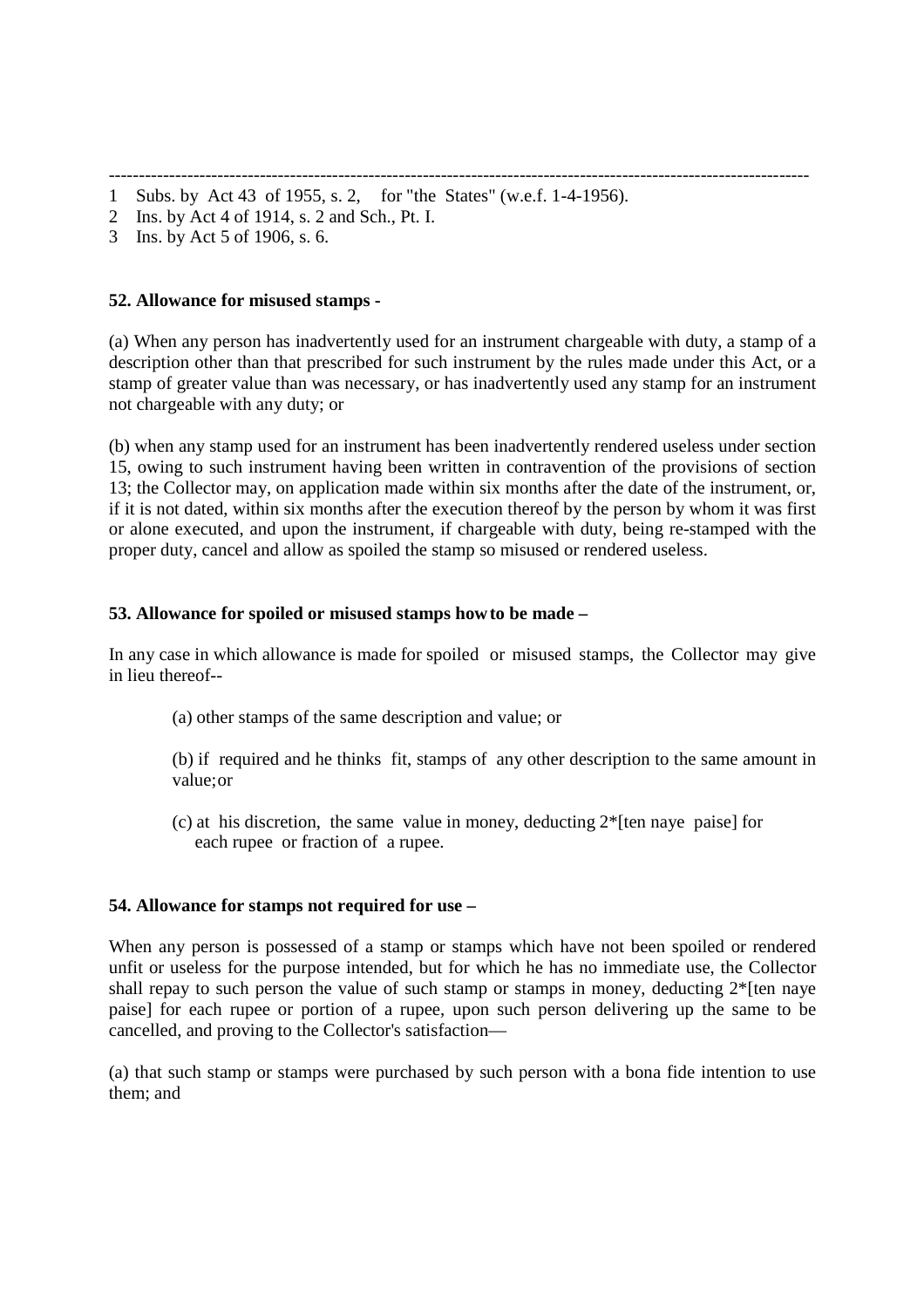(b) that he has paid the full price thereof; and

(c) that they were so purchased within the period of six months next preceding the date on which they were so delivered:

Provided that, where the person is a licensed vendor of stamps, the Collector may, if he thinks fit, make the repayment of the sum actually paid by the vendor without any such deduction as aforesaid.

--------------------------------------------------------------------------------------------------------------------- 1 Ins. by Act 5 of 1906, s. 6. 2 Subs. by Act 19 of 1958, s. 8, for "one anna" (w.e.f. 1-10-1958). 181

### **\*[54A. Allowances for stamps in denominations of annas –**

Notwithstanding anything contained in section 54, when any person is possessed of a stamp or stamps in any denominations, other than in denominations of annas four or multiples thereof and such stamp or stamps has or have not been spoiled, the Collector shall repay to such person the value of such stamp or stamps in money calculated in accordance with the provisions of subsection (2) of section 14 of the Indian Coinage Act, 1906, (3 of 1906.) upon such person delivering up, within six months from the commencement of the Indian Stamp (Amendment) Act, 1958, (19 of 1958.) such stamp or stamps to the Collector.]

### **2\*[54B. Allowances for Refugee Relief stamps –**

Notwithstanding anything contained in section 54, when any person is possessed of stamps bearing the inscription "**Refugee Relief**" (being stamps issued in pursuance of section 3A before its omission) and such stamps have not been spoiled, the Collector shall, upon such person delivering up, within six months from the commencement of the Refugee Relief Taxes (Abolition) Act, 1973 (3 of 1973), such stamps to the Collector, refund to such person the value of such stamps in money or give in lieu thereof other stamps of the same value:

 Provided that the State Government may, with a view to facilitating expeditious disposal of claims for such refunds, specify, in such manner, as it deems fit, any other procedure, which may also be followed for claiming such refunds.]

# **55. Allowance on renewal of certain debentures –**

When any duly stamped debenture is renewed by the issue of a new debenture in the same terms, the Collector shall, upon application made within one month, repay to the person issuing such debenture, the value of the stamp on the original or on the new debenture, whichever shall be less: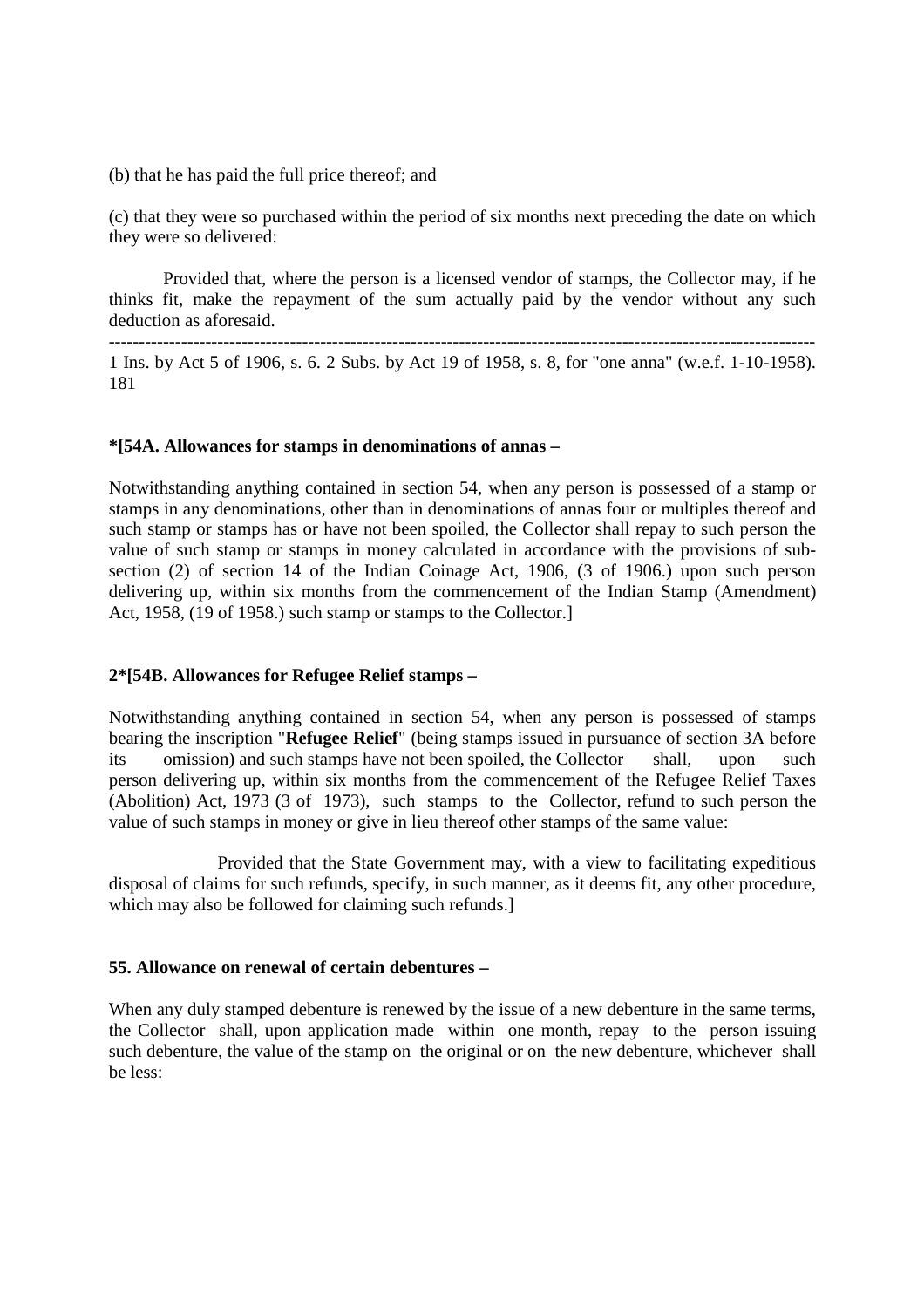Provided that the original debenture is produced before the Collector and cancelled by him in such manner as the State Government may direct.

**Explanation --** A debenture shall be deemed to be renewed in the same terms within the meaning of this section notwithstanding the following changes: --

(a) the issue of two or more debentures in place of one original debenture, the total amount secured being the same;

(b) the issue of one debenture in place of two or more original debentures, the total amount secured being the same;

(c) the substitution of the name of the holder at the time of renewal for the name of the original holder; and

(d) the alteration of the rate of interest or the dates of payment thereof.

1 Ins. by Act 19 of 1958, s. 9 (w.e.f. 1-10-1958).

2 Ins. by Act 13 of 1973, s. 2 (w.e.f. 1-4-1973).

# **CHAPTER VI - REFERENCE AND REVISION**

---------------------------------------------------------------------------------------------------------------------

### **56. Control of, and statement of case to, Chief Controlling Revenue-authority –**

(1) The powers exercisable by a Collector under Chapter IV and Chapter V 1\*[and under clause (a) of the first proviso to section 26] shall in all cases be subject to the control of the Chief Controlling Revenue-authority.

(2) If any Collector, acting under section 31, section 40 or section 41, feels doubt as to the amount of duty with which any instrument is chargeable, he may draw up a statement of the case, and refer it, with his own opinion thereon, for the decision of the Chief Controlling Revenue-authority.

(3) Such authority shall consider the case and send a copy of its decision to the Collector, who shall proceed to assess and charge the duty (if any) in conformity with such decision.

57. Statement of case by Chief-Controlling Revenue-authority to High Court –

(1) The Chief Controlling Revenue-authority may state any case referred to it under section 56, sub-section (2), or otherwise coming to its notice, and refer such case, with its own opinion thereon,--

 $2 *$ [(a) if it arises in a State, to the High Court for that State;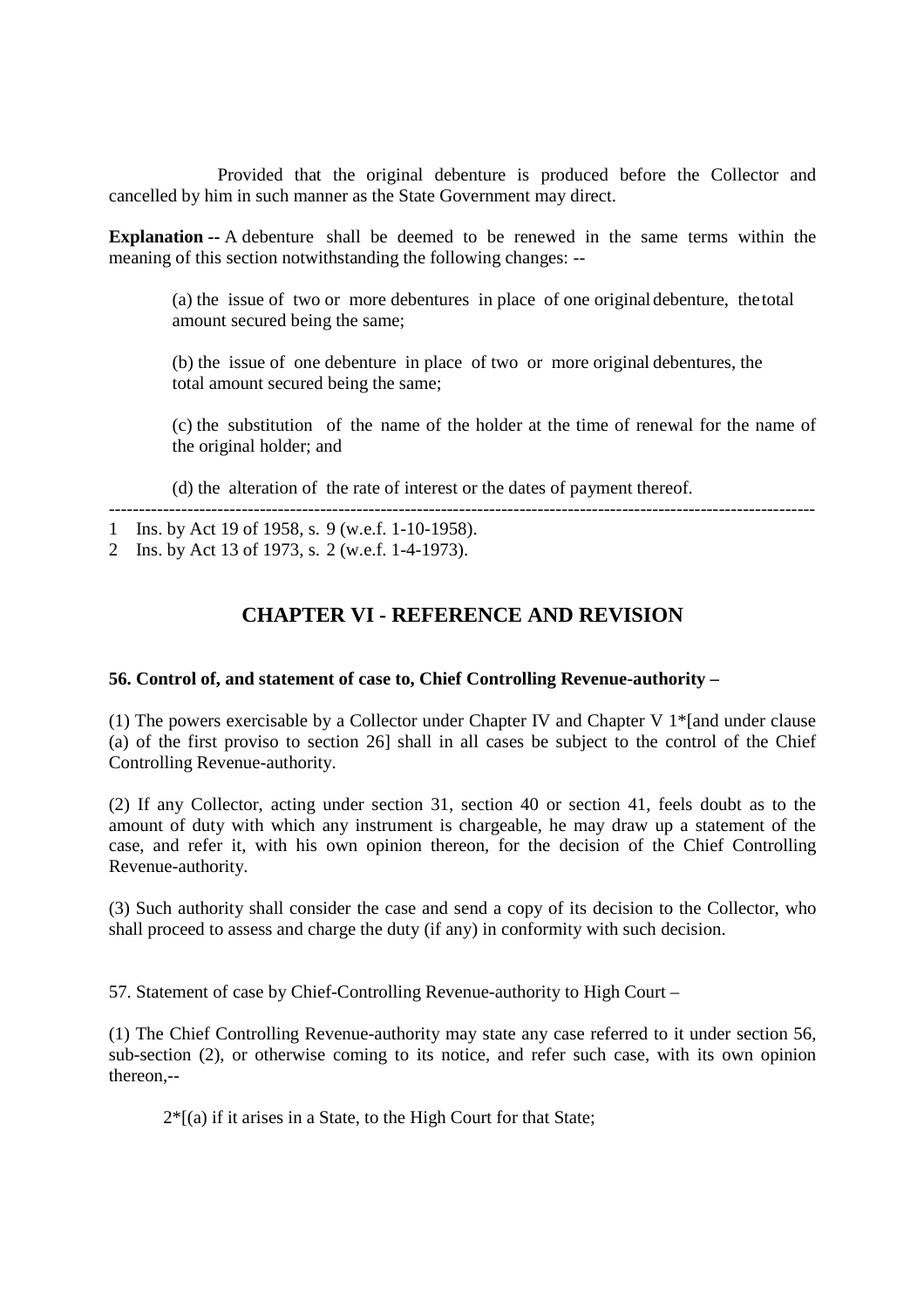$3<sup>*</sup>$ [(b) if it arises in the Union territory of Delhi, to the High Court of Delhi;  $4<sup>*</sup>$  \* \* \*

5\*[(c) if it arises in the Union territory of Arunachal Pradesh or Mizoram, to the Gauhati High Court (the High Court of Assam, Nagaland, Meghalaya, Manipur and Tripura);"]

(d) if it arises in the Union territory of the Andaman and Nicobar Islands, to the High Court at Calcutta; and

(e) if it arises in the Union territory of the 6\*[Lakshadweep] to the High Court of Kerala.]

1\*[(ee) if it arises in the Union territory of Chandigarh, to the High Court of Punjab and Haryana.] (2) Every such case shall be decided by not less than three Judges of the High Court, 2\*\*\* to which it is referred, and in case of difference the opinion of the majority shall prevail.

3 Subs. by the Punjab Reorganisation and Delhi High Court (Adaptation of Laws on Union Subjects) Order, 1968 (w.e.f. 1-11-1966).

---------------------------------------------------------------------------------------------------------------------

4 Omitted by the State of Himachal Pradesh (Adaptation of Laws on Union Subjects) Order, 1973 (w.e.f. 25-1-1971).

5 Subs. by the North-Eastern Areas (Reorganisation) (Adaptation of Laws on Union Subjects) Order, 1974 (w.e.f. 21-1-1972).

6 Subs. by the Laccadive, Minicoy and Amindivi Islands (Alteration of Name) Adaptation of Laws Order, 1974 (w.e.f. 1-11-1973). 182A

### **58. Power of High Court to call for further particulars as to case stated –**

If the High Court 3\*\*\* is not satisfied that the statements contained in the case are sufficient to enable it to determine the questions raised thereby, the Court may refer the case back to the Revenue-authority by which it was stated, to make such additions thereto or alterations therein as the Court may direct in that behalf.

59. Procedure in disposing of case stated –

(1) The High Court 3\*, upon the hearing of any such case, shall decide the questions raised thereby, and shall deliver its judgment thereon containing the grounds on which such decision is founded.

(2) The Court shall send to the Revenue-authority by which the case was stated, a copy of such judgment under the seal of the Court and the signature of the Registrar; and the Revenueauthority shall, on receiving such copy, dispose of the case conformably to such judgment.

<sup>1</sup> Ins. by Act 15 of 1904, s. 7.

<sup>2</sup> Subs. by the Adaptation of Laws (No. 2) Order, 1956, for the former cls. (a) to (g).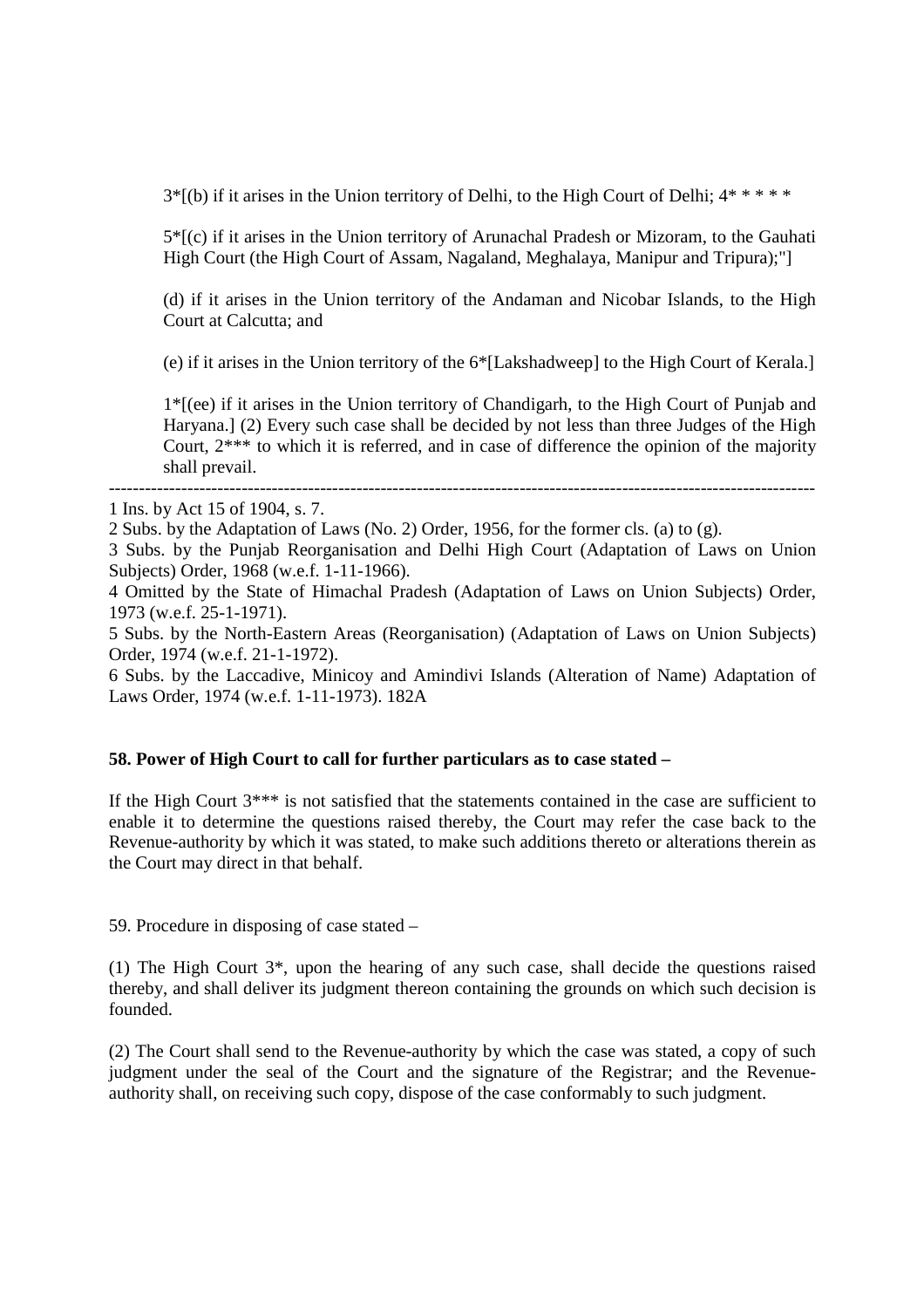--------------------------------------------------------------------------------------------------------------------- 1 Ins. by the Punjab Reorganisation and Delhi High Court (Adaptation of Laws on Union Subjects) Order, 1968 (w.e.f. 1-11-1966).

2 The words "Chief Court or Judicial Commissioner's Court" omitted by the A. O. 1950.

3 The words "Chief Court or Judicial Commissioner's Court" omitted, by the A. O. 1948.

# **60. Statement of case by other Courts to High Court –**

(1) If any Court, other than a Court mentioned in section 57, feels doubt as to the amount of duty to be paid in respect of any instrument under proviso (a) to section 35, the Judge may draw up a statement of the case and refer it, with his own opinion thereon, for the decision of the High Court 1\*\*\* to which, if he were the Chief Controlling Revenue- authority, he would, under section 57, refer the same.

(2) Such Court shall deal with the case as if it had been referred under section 57, and send a copy of its judgment under the seal of the Court and the signature of the Registrar to the Chief Controlling Revenue-authority and another like copy to the Judge making the reference, who shall, on receiving such copy, dispose of the case conformably to such judgment.

(3) References made under sub-section (1), when made by a Court subordinate to a District Court, shall be made through the District Court, and, when made by any subordinate Revenue Court, shall be made through the Court immediately superior.

# **61. Revision of certain decisions of Courts regarding the sufficiency of stamps –**

(1) When any Court in the exercise of its civil or revenue jurisdiction or any Criminal Court in any proceeding under Chapter XII or Chapter XXXVI of the Code of Criminal Procedure, 1898, (5 of 1898.) makes any order admitting any instrument in evidence as duly stamped or as not requiring a stamp, or upon payment of duty and a penalty under section 35, the Court to which appeals lie from, or references are made by, such first-mentioned Court may, of its own motion or on the application of the Collector, take such order into consideration.

(2) If such Court, after such consideration, is of opinion that such instrument should not have been admitted in evidence without the payment of duty and penalty under section 35, or without the payment of a higher duty and penalty than those paid, it may record a declaration to that effect, and determine the amount of duty with which such instrument is chargeable, and may require any person in whose possession or power such instrument then is, to produce the same, and may impound the same when produced.

(3) When any declaration has been recorded under sub-section (2), the Court recording the same shall send a copy thereof to the Collector, and, where the instrument to which it relates has been impounded or is otherwise in the possession of such Court, shall also send him such instrument. –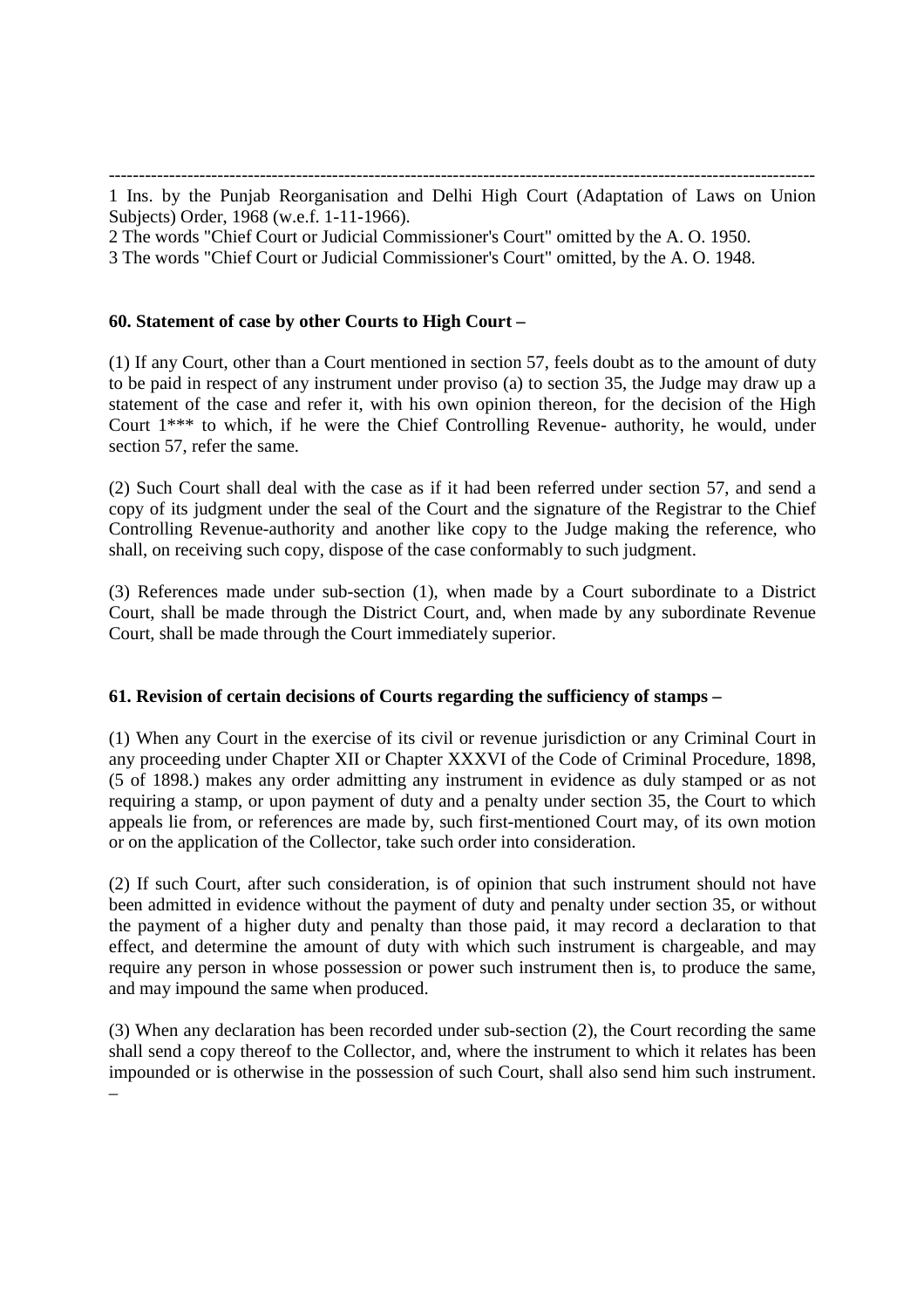(4) The Collector may thereupon, notwithstanding anything contained in the order admitting such instrument in evidence, or in any certificate granted under section 42, or in section 43, prosecute any person for any offence against the Stamp-law which the Collector considers him to have committed in respect of such instrument: Provided that-- (a) no such prosecution shall be instituted where the amount (including duty and penalty) which, according to the determination of such Court, was payable in respect of the instrument under section 35, is paid to the Collector, unless he thinks that the offence was committed with an intention of evading payment of the proper duty; (b) except for the purposes of such prosecution, no declaration made under this section shall affect the validity of any order admitting any instrument in evidence, or of any certificate granted under section 42.

1 The words "Chief Court of Judicial Commissioner's Court" omitted by the A. O. 1948. 184

# **CHAPTER VII - CRIMINAL OFFENCES AND PROCEDURE**

# **62. Penalty for executing, etc., instrument not duly stamped -**

(1) Any person--

(a) drawing, making, issuing, endorsing or transferring, or signing otherwise than as a witness, or presenting for acceptance or payment, or accepting, paying or receiving payment of, or in any manner negotiating, any bill of exchange 1\*[payable otherwise than on demand], 2\*\*\* or promissory note without the same being duly stamped; or

(b) executing or signing otherwise than as a witness any other instrument chargeable with duty without the same being duly stamped; or

(c) voting or attempting to vote under any proxy not duly stamped; shall for every such offence be punishable with fine which may extend to five hundred rupees; Provided that, when any penalty has been paid in respect of any instrument under section 35, section 40 or section 61, the amount of such penalty shall be allowed in reduction of the fine (if any) subsequently imposed under this section in respect of the same instrument upon the person who paid such penalty.

 (2) If a share-warrant is issued without being duly stamped, the company issuing the same, and also every person who, at the time when it is issued, is the managing director or secretary or other principal officer of the company, shall be punishable with fine which may extend to five hundred rupees.

---------------------------------------------------------------------------------------------------------------------

<sup>1</sup> Ins. by Act 5 of 1927, s. 5.

<sup>2</sup> The word "cheque" omitted by s. 5, ibid. 185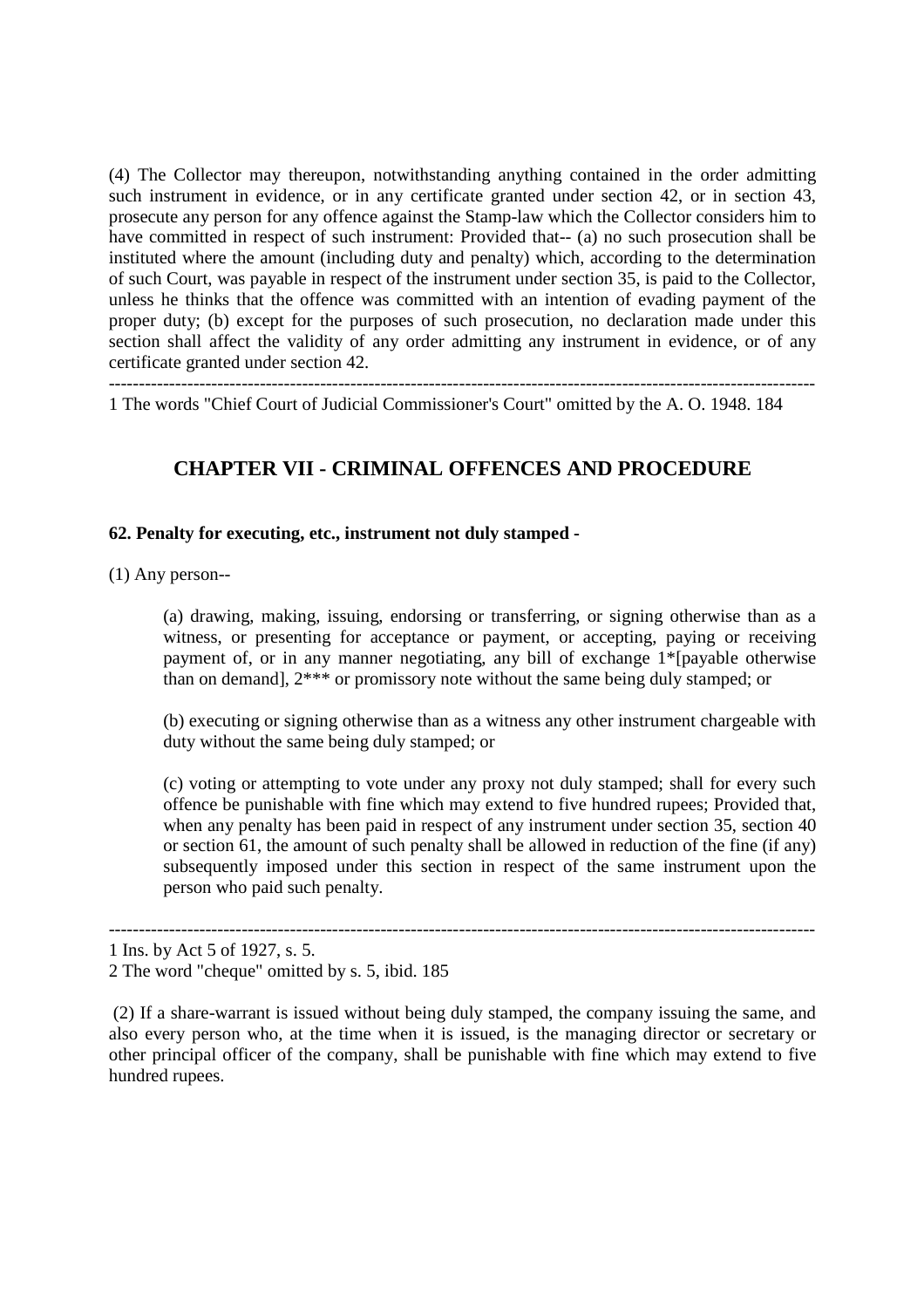### **63. Penalty for failure to cancel adhesive stamp -**

Any person required by section 12 to cancel an adhesive stamp, and failing to cancel such stamp in manner prescribed by that section, shall be punishable with fine which may extend to one hundred rupees.

### **64. Penalty for omission to comply with provisions of section 27 –**

Any person who, with intent to defraud the Government, --

(a) executes any instrument in which all the facts and circumstances required by section 27 to be set forth in such instrument are not fully and truly set forth; or

(b) being employed or concerned in or about the preparation of any instrument, neglects or omits fully and truly to set forth therein all such facts and circumstances; or

(c) does any other act calculated to deprive the Government of any duty or penalty under this Act; shall be punishable with fine which may extend to five thousand rupees.

### **65. Penalty for refusal to give receipt, and for devices to evade duty on receipts -**

Any person who,--

(a) being required under section 30 to give a receipt, refuses or neglects to give the same; or

(b) with intent to defraud the Government of any duty, upon a payment of money or delivery of property exceeding twenty rupees in amount or value, gives a receipt for an amount or value not exceeding twenty rupees, or separates or divides the money or property paid or delivered; shall be punishable with fine which may extend to one hundred rupees.

### **66. Penalty for not making out policy, or making one not duly stamped –**

Any person who—

(a) receives, or takes credit for, any premium or consideration for any contract of insurance and does not, within one 186 month after receiving, or taking credit for, such premium or consideration, make out and execute a duly stamped policy of such insurance; or

(b) makes, executes or delivers out any policy which is not duly stamped, or pays or allows in account, or agrees to pay or allow in account, any money upon, or in respect of, any such policy; shall be punishable with fine which may extend to two hundred rupees.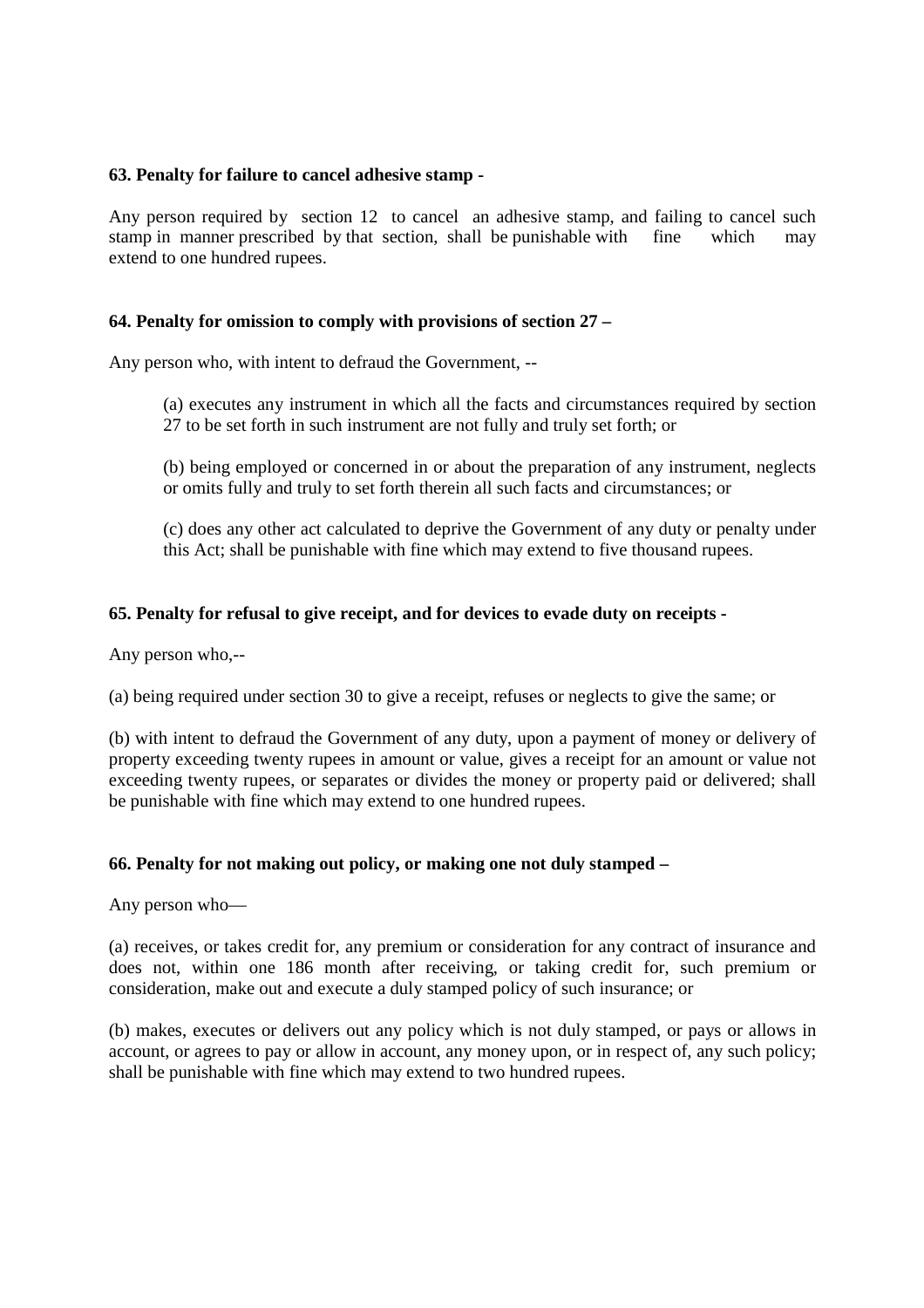# **67. Penalty for not drawing full number of bills or marine policies purporting to be in sets –**

Any person drawing or executing a bill of exchange 1\*[payable otherwise than on demand] or a policy of marine insurance purporting to be drawn or executed in a set of two or more, and not at the same time drawing or executing on paper duly stamped the whole number of bills or policies of which such bill or policy purports the set to consist, shall be punishable with fine which may extend to one thousand rupees.

# **68. Penalty for post-dating bills, and for other devices to defraud the revenue –**

Any person who,--

(a) with intent to defraud the Government of duty, draws, makes or issues any bill of exchange or promissory note bearing a date subsequent to that on which such bill or note is actually drawn or made; or

(b) knowing that such bill or note has been so post-dated, endorses, transfers, presents for acceptance or payment, or accepts, pays or receives payment of, such bill or note, or in any manner negotiates the same; or

(c) with the like intent, practises or is concerned in any act, contrivance or device not specially provided for by this Act or any other law for the time being in force; shall be punishable with fine which may extend to one thousand rupees.

69. Penalty for breach of rule relating to sale of stamps and for unauthorised sale –

(a) Any person appointed to sell stamps who disobeys any rule made under section 74; and

(b) any person not so appointed who sells or offers for sale any stamp (other than a 1\*[ten naye paise or five naye paise] adhesive stamp); shall be punishable with imprisonment for a term which may extend to six months, or with fine which may extend to five hundred rupees, or with both.

-------------------------------------------------------------------------------------------------------------------- 1 Ins. by Act 5 of 1927, s. 5. 187

# **70. Institution and conduct of prosecutions -**

(1) No prosecution in respect of any offence punishable under this Act or any Act hereby repealed shall be instituted without the sanction of the Collector or such other officer as the \*[State Government] generally, or the Collector specially, authorises in that behalf.

(2) The Chief Controlling Revenue-authority, or any officer generally or specially authorised by it in this behalf, may stay any such prosecution or compound any such offence.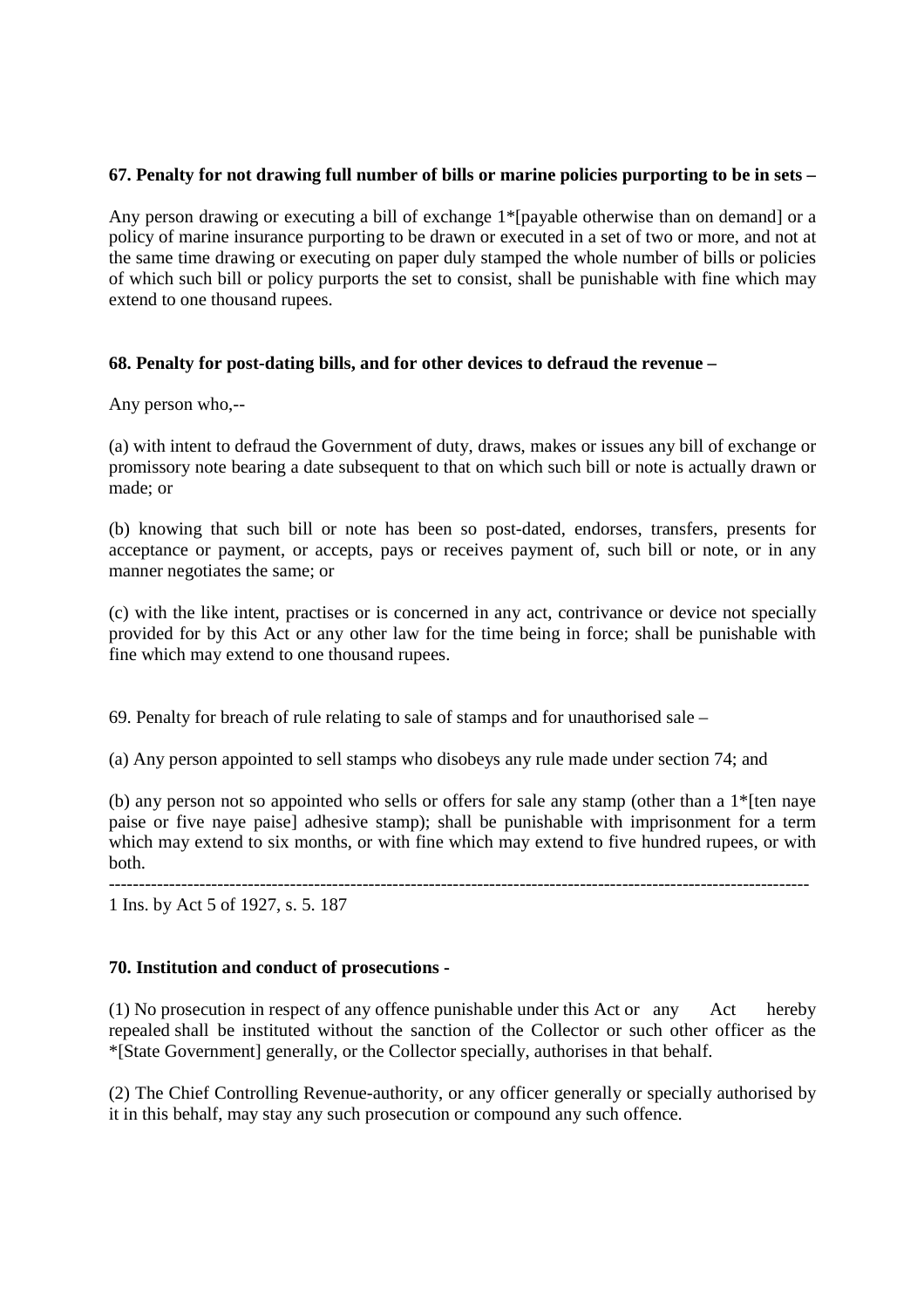(3) The amount of any such composition shall be recoverable in the manner provided by section 48.

### **71. Jurisdiction of Magistrates –**

 No Magistrate other than a Presidency Magistrate or a Magistrate , whose powers are not less than those of a Magistrate of the second class, shall try any offence under this Act.

### **72. Place of trial -**

Every such offence committed in respect of any instrument may be tried in any district or presidency town in which such instrument is found as well as in any district or Presidency town in which such offence might be tried under the Code of Criminal Procedure for the time being in force.

# **CHAPTER VIII - SUPPLEMENTAL PROVISIONS**

### **73. Books, etc., to be open to inspection -**

Every public officer having in his custody any registers, books, records, papers, documents or proceedings, the inspection whereof may tend to secure any duty, or to prove or lead to the discovery of any fraud or omission in relation to any duty, shall at all reasonable times permit any person authorised in writing by the Collector to inspect for such purpose the registers, books, papers, documents and proceedings, and to take such notes and extracts as he may deem necessary, without fee or charge.

----------------------------------------------------------------------

- 1 Subs. by Act 19 of 1958, s. 10, for "**one anna or half an anna**" (w.e.f. 1-10-1958).
- 2 Subs. by the A. O. 1950, for "**collecting Government**".

### **74. Powers to make rules relating to sale of stamps -**

The 1\*[State Government]  $2***$  may make rules for regulating--

- (a) the supply and sale of stamps and stamped papers,
- (b) the persons by whom alone such sale is to be conducted, and
- (c) the duties and remuneration of such persons:

Provided that such rules shall not restrict the sale of  $3*$ [ten naye paise or five naye paise] adhesive stamps.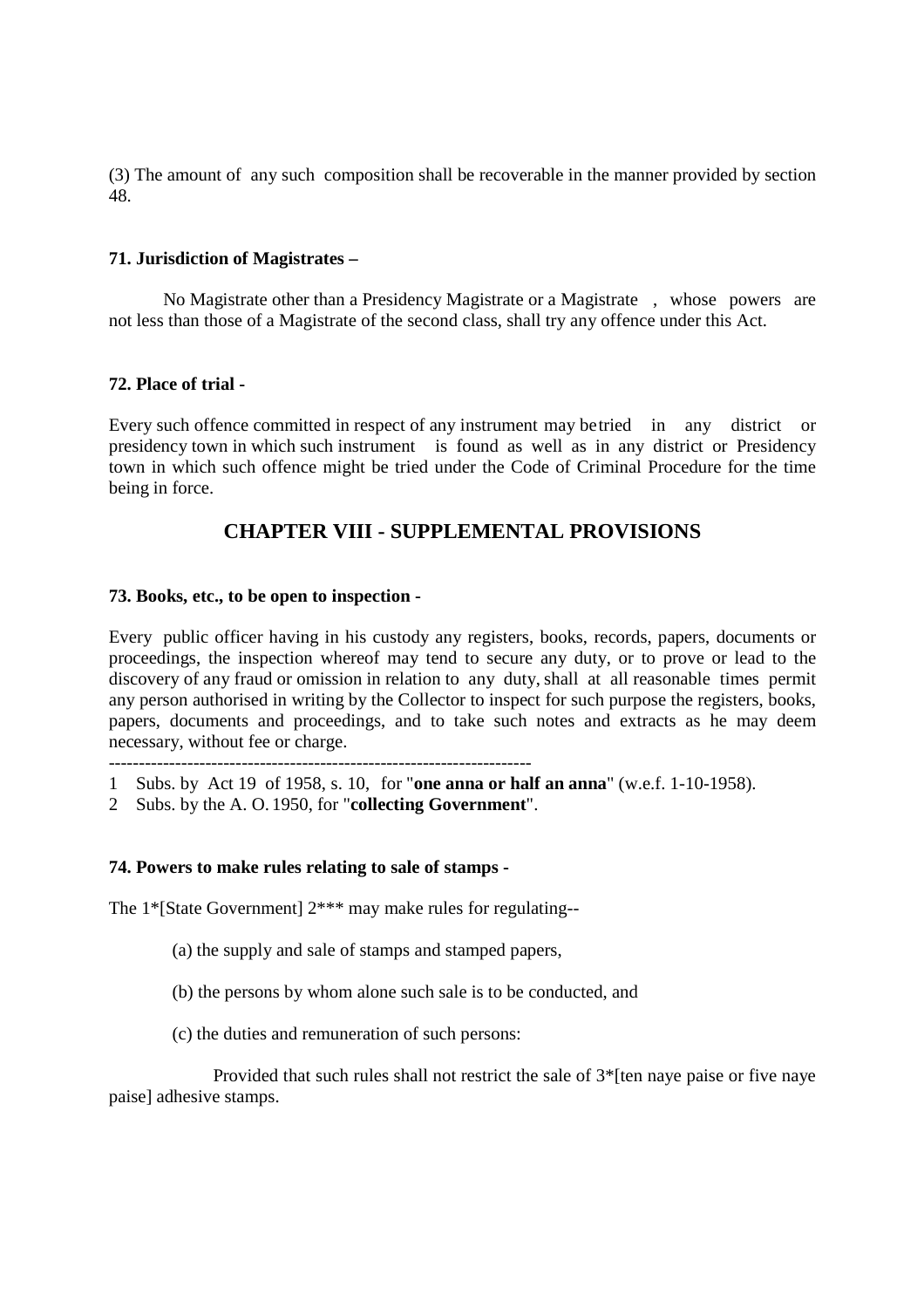### **75. Power to make rules generally to carry out Act –**

The 1\*[State Government] may make rules to carry out generally the purposes of this Act, and may by such rules prescribe the fines, which shall in no case exceed five hundred rupees, to be incurred on breach thereof.

### **76. Publication of rules –**

[(1) All rules made under this Act shall be published in the Official Gazette.] (2) All rules published as required by this section shall, upon such publication, have effect as if enacted by this Act.

### **[76A. Delegation of certain powers –**

[7\*\*\*\* The State Government may, by notification in the Official Gazette], delegate-- (a) all or any of the powers conferred on it by sections 2 (9), 33 (3) (b), 70 (1), 74 and 78 to the Chief Controlling Revenue-authority; and (b) all or any of the powers conferred on the Chief Controlling Revenue-authority by sections 45 (1), (2), 56 (1) and 70 (2) to such subordinate Revenue-authority as may be specified in the notification.] for "The Local Government may, by notification in the local Official Gazette". 7 The words, brackets and figures "The Central Government, subject to the provisions of section 124 (1) of the Government of India Act, 1935, and" omitted by the A. O. 1950.

---------------------------------------------------------------------------------------------------------------------

### **77. Saving as to court-fees -**

Nothing in this Act contained shall be deemed to affect the duties chargeable under any enactment for the time being in force relating to court-fees.

### **[77A. Saving as to certain stamps –**

All stamps in denominations of annas four or multiples thereof shall be deemed to be stamps of the value of twenty-five naye paise or, as the case may be, multiples thereof and shall, accordingly, be valid for all the purposes of this Act.]

<sup>1</sup> Subs. by the A. O. 1950 for "**collecting Government**".

<sup>2</sup> The words "subject to the control of the G. G. in C." omitted by the A.O. 1937.

<sup>3</sup> Subs. by Act 19 of 1958, s. 10, for "one anna or half an anna" (w.e.f. 1-10-1958).

<sup>4</sup> Subs. by the A. O. 1937 for the original sub-section.

<sup>5</sup> Ins. by Act 4 of 1914, s. 2 and Sch., Pt. I. 6 Subs. by the A. O. 1937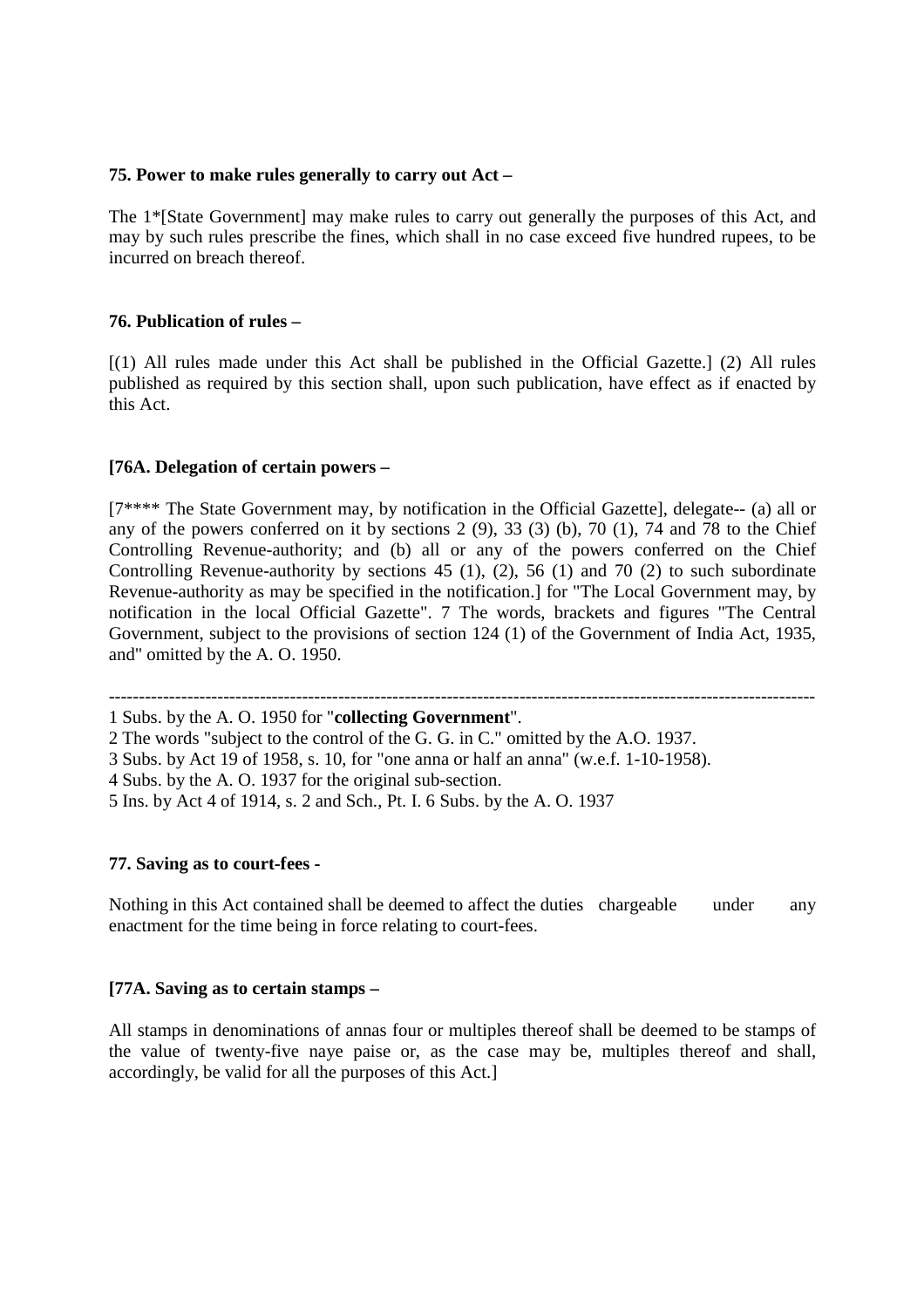### **78. Act to be translated and sold cheaply –**

Every State Government shall make provision for the sale of translations of this Act in the principal vernacular languages of the territories administered by it at a price not exceeding 2\*[twenty-five naye paise] per copy.

79. [**Repeal**.] Rep. by the Repealing and Amending Act, 1914 (10 of 1914), s. 3 and Sch. II.

- --------------------------------------------------------------------- 1 Ins. by Act 19 of 1958, s. 11 (w.e.f. 1-10-1958).
- 2 Subs. by s. 12, ibid., for "four annas" (w.e.f. 1-10-1958).

# **SCHEDULE I**

### **STAMP-DUTY ON INSTRUMENTS**

(See section 3.)

Description of Instrument. ---------------------------------------------------------------------

Proper Stamp-duty. ---------------------------------------------------------------------

1. ACKNOWLEDGMENT of a debt exceeding twenty One anna. rupees in amount or value, written or signed by, or on behalf of, a debtor in order to supply evidence of such debt in any book (other than a banker's passbook) or on a separate piece of paper when such book or paper is left in the creditor's possession: provided that such acknowledgment does not contain any promise to pay the debt or any stipulation to pay interest or to deliver any goods or other property.

2. ADMINISTRATION-BOND, including a bond given under section 256 of the Indian Succession Act, 1865 (10 of 1865.), section 6 of the Government Savings Banks Act, 1873 (5 of 1873.), section 78 of the Probate and Administration Act, 1881 (5 of 1881.), or section 9 or section 10 of the Succession Certificate Act, 1889 (7 of 1889.)—

(a) where the amount does not exceed The same duty as a Bond Rs. 1,000: (No. 15) for such amount.

(b) in any other case  $\dots \dots$ . Five rupees.

3. ADOPTION-DEED, that is to say, any Ten rupees. instrument (other than a will) recording an adoption or conferring or purporting to confer an authority to adopt. ADVOCATE. See ENTRY AS AN ADVOCATE (No. 30).

4. AFFIDAVIT, including an affirmation or One rupee. declaration in the case of persons by law allowed to affirm or declare instead of swearing. Exemptions Affidavit or declaration in writing when made--  $1^*$ [(a) as a condition of enrolment under the  $2^*$ [Indian Army Act, 1911 (8 of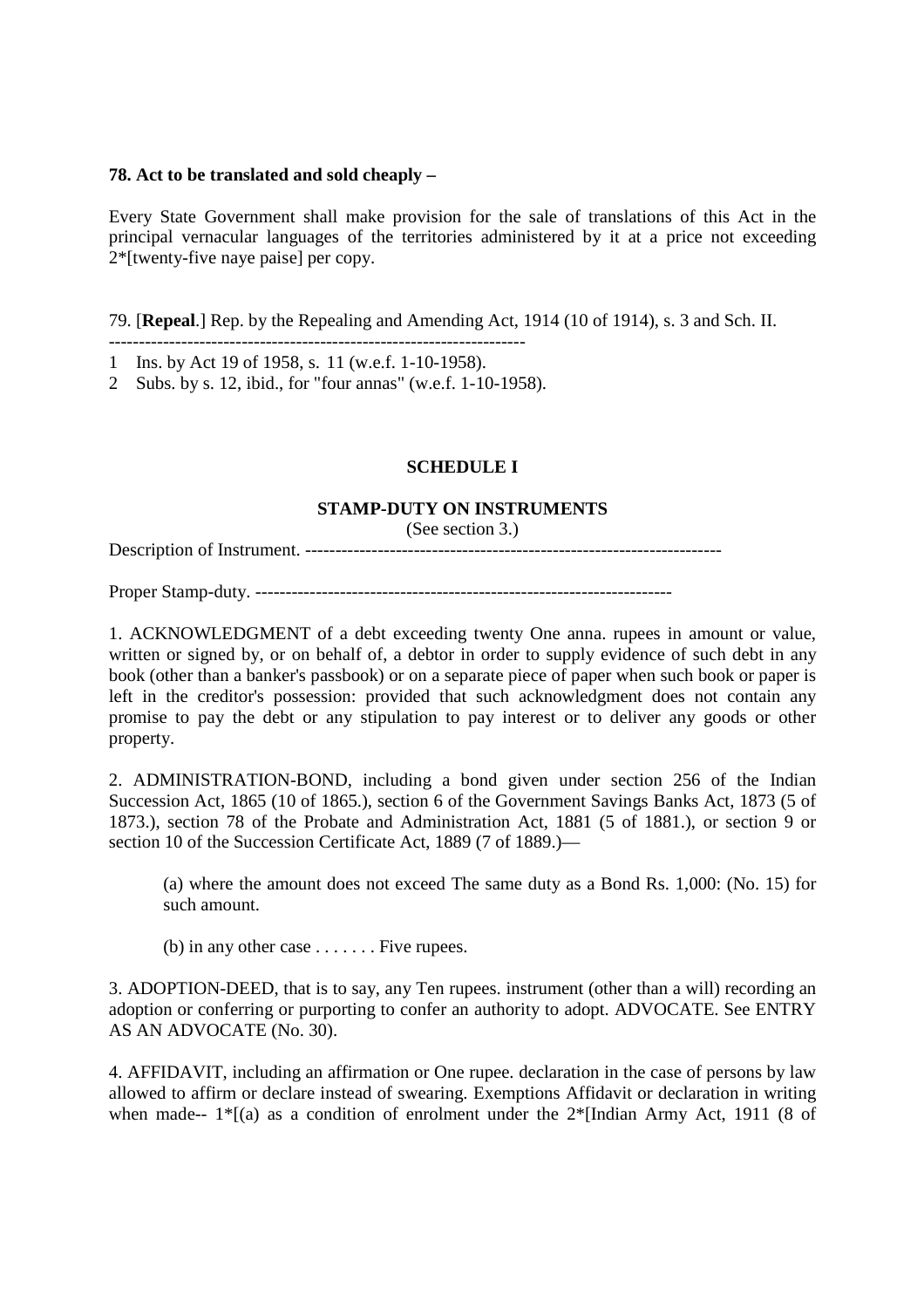1911).): 3\*[or the 4\* Indian Air Force Act, 1932 (14 of 1932.)];] (b) for the immediate purpose of being filed or used in any court or before the officer of any Court; or (c) for the sole purpose of enabling any person to receive any pension or charitable allowance.

---------------------------------------------------------------------------------------------------------------------

1 Subs. by Act 18 of 1928, s. 2 and Sch. I, for the original clause.

2 See now the Army Act, 1950 (46 of 1950).

3 Ins. by Act 14 of 1932, s. 130 and Sch. 4 See now the Air Force Act, 1950 (45 of 1950). 190

[5. AGREEMENT OR MEMORANDUM OF AN AGREEMENT—

(a) if relating to the sale of a bill of Two annas. exchange; .

(b) if relating to the sale of a Subject to a maximum of Government security or share in an ten rupees, one anna incorporated company or other body for every Rs, 10,000 corporate; or part thereof of the value of the security or share.

(c) IF not otherwise provided for . . . Eight annas.

### **Exemptions Agreement or memorandum of agreement—**

(a) for or relating to the sale of goods or merchandise exclusively, not being a NOTE OR MEMORANDUM chargeable under No. 43;

(b) made in the form of tenders to the Central Government for or relating to any loan;  $2^*$ [\* \* \* \* \*] AGREEMENT TO LEASE. See LEASE (No. 35).

[6. AGREEMENT RELATING TO DEPOSIT OF TITLE-DEEDS PAWN OR PLEDGE, that is to say, any instrument evidencing an agreement relating to—

(1) the deposit of title-deeds or instruments constituting or being evidence of the title to any property whatever (other than a marketable security), or

(2) the pawn or pledge of moveable property, where such deposit, pawn or pledge has been made by way of security for the repayment of money advanced or to be advanced by way of loan or an existing or future debt--

(a) if such loan or debt is repayable on The same duty as a Bill demand or more than three months from of Exchange [No. the date of the instrument evidencing 13 (b)] for the agreement; amount secured.

(b) if such loan or debt is repayable Half the duty payable not more than three months from the on a Bill of Exchange date of such instrument. [No. 13(b)] for the amount secured. Exemption Instrument of pawn or pledge of goods if unattested.]

---------------------------------------------------------------------------------------------------------------------

<sup>1</sup> Subs. by Act 6 of 1910, s. 3, for the original article.